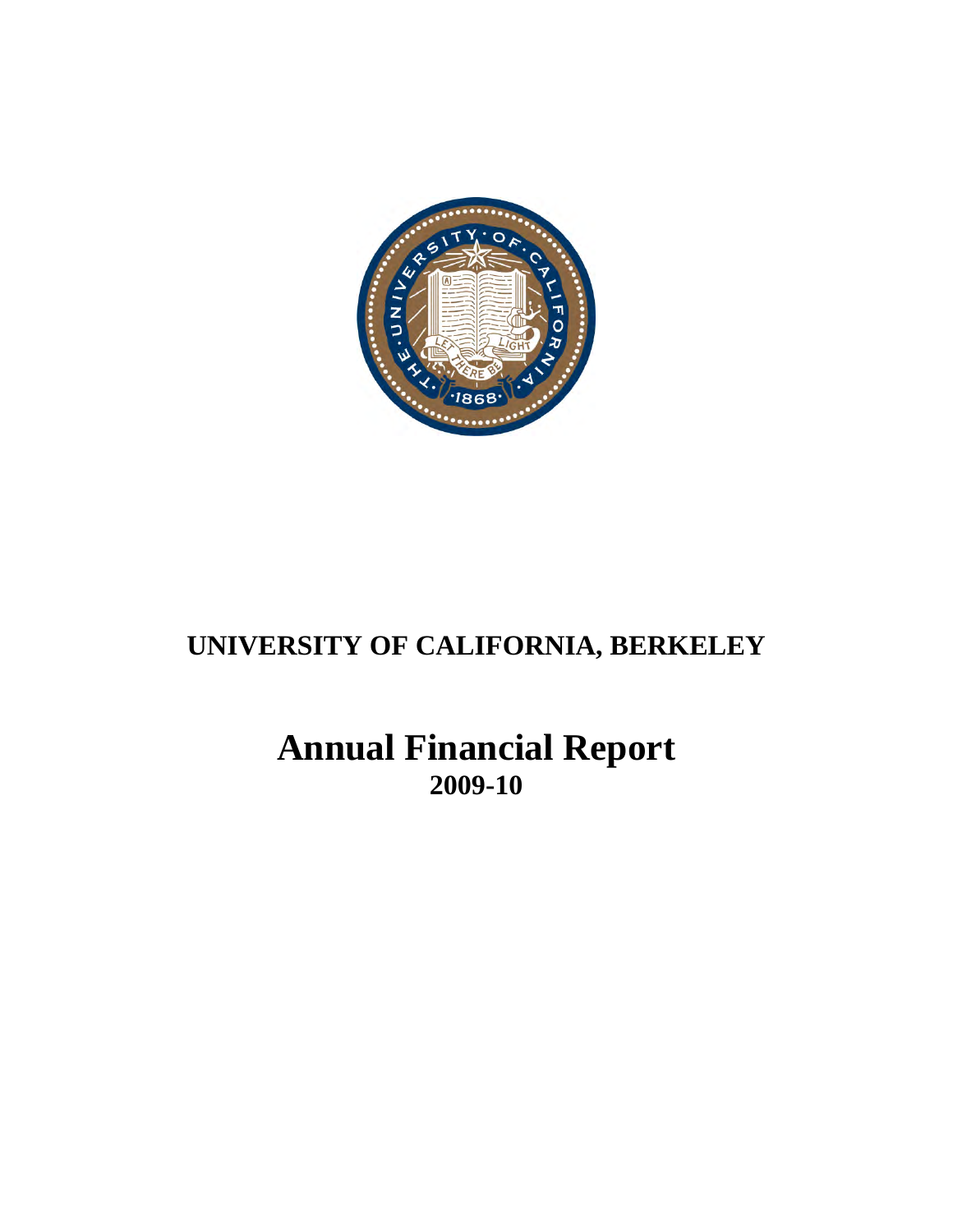# **TABLE OF CONTENTS**

| <b>Management's Discussion and Analysis</b>                         |    |
|---------------------------------------------------------------------|----|
| <b>Financial Statements:</b>                                        |    |
| Statements of Net Assets at June 30, 2010 and 2009                  | 11 |
| <b>Statements of Revenues, Expenses and Changes in Net Assets</b>   |    |
| for the Years Ended June 30, 2010 and 2009                          | 12 |
| Statements of Cash Flows for the Years Ended June 30, 2010 and 2009 | 13 |
| <b>Notes to Financial Statements</b>                                | 15 |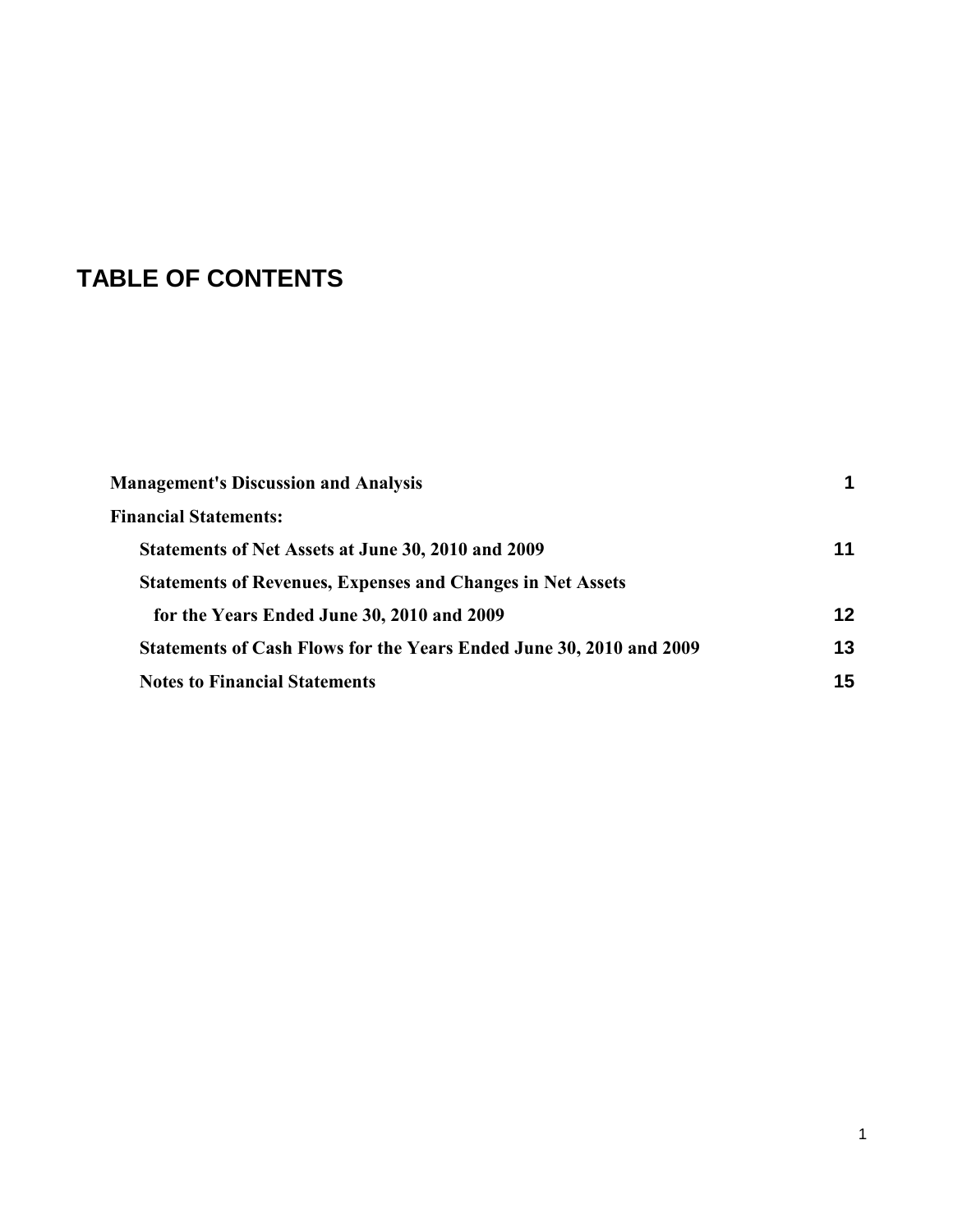The objective of Management's Discussion & Analysis (MD&A) is to help readers of the financial statements of the University of California, Berkeley (Berkeley) better understand the financial position and operating activities for the year ended June 30, 2010, with selected comparative information for the years ended June 30, 2009 and 2008*.* This discussion has been prepared by management and should be read in conjunction with the financial statements and the notes to the financial statements. Unless otherwise indicated, years (2010, 2009, 2008) in this discussion refer to the fiscal years ended June 30.

## **INTRODUCTION**

The University of California was chartered in 1868 and its flagship campus — envisioned as a "City of Learning" — was established at Berkeley, on San Francisco Bay. Today Berkeley is the world's premier public university and a wellspring of innovation. With more than 36,000 students, 1,700 full-time faculty members, 130 academic departments and 80 interdisciplinary research units, its academic and research community makes key contributions to the economic and social well-being of the Bay Area, California, and the nation through comprehensive excellence in teaching, research and public service.

Berkeley ranks first among United States universities in the number of highly ranked graduate programs. In a report published in September 2010, the National Research Council (NRC) placed 48 out of 52 ranked Berkeley doctoral programs within the top 10 nationally. This compared to 46 of 52 programs for Harvard University, which came in second, and 40 of 59 programs for the University of California, Los Angeles (UCLA), in third place. Among its current faculty are: 8 Nobel laureates, 135 members of the National Academy of Sciences, 87 members of the National Academy of Engineering, and 12 recipients of the National Medal of Science.

# FINANCIAL HIGHLIGHTS

Given the campus commitment to maintaining the quality of Berkeley's core mission of excellence in teaching, research and public service, key actions taken over the two years 2010 and 2009 allowed Berkeley's financial position to remain stable despite a dramatic reduction in state general support over the same two-year period. These actions included a system-wide furlough, workforce reduction through early retirements and layoffs, a more aggressive strategy toward utility savings, increases in student tuition and fees, and effective growth in federal and state grants and contracts. The substantial reduction of \$264 million state of California general support in the last two years (from \$451 million in 2008 to \$319 million in each of 2009 and 2010, or \$132 million per year) was significantly offset by a temporary allocation of \$139 million federal American Recovery and Reinvestment Act (ARRA) stimulus support through the state educational appropriation and an increase in student tuition and fees, net of scholarship allowances, of \$112 million in the same twoyear period.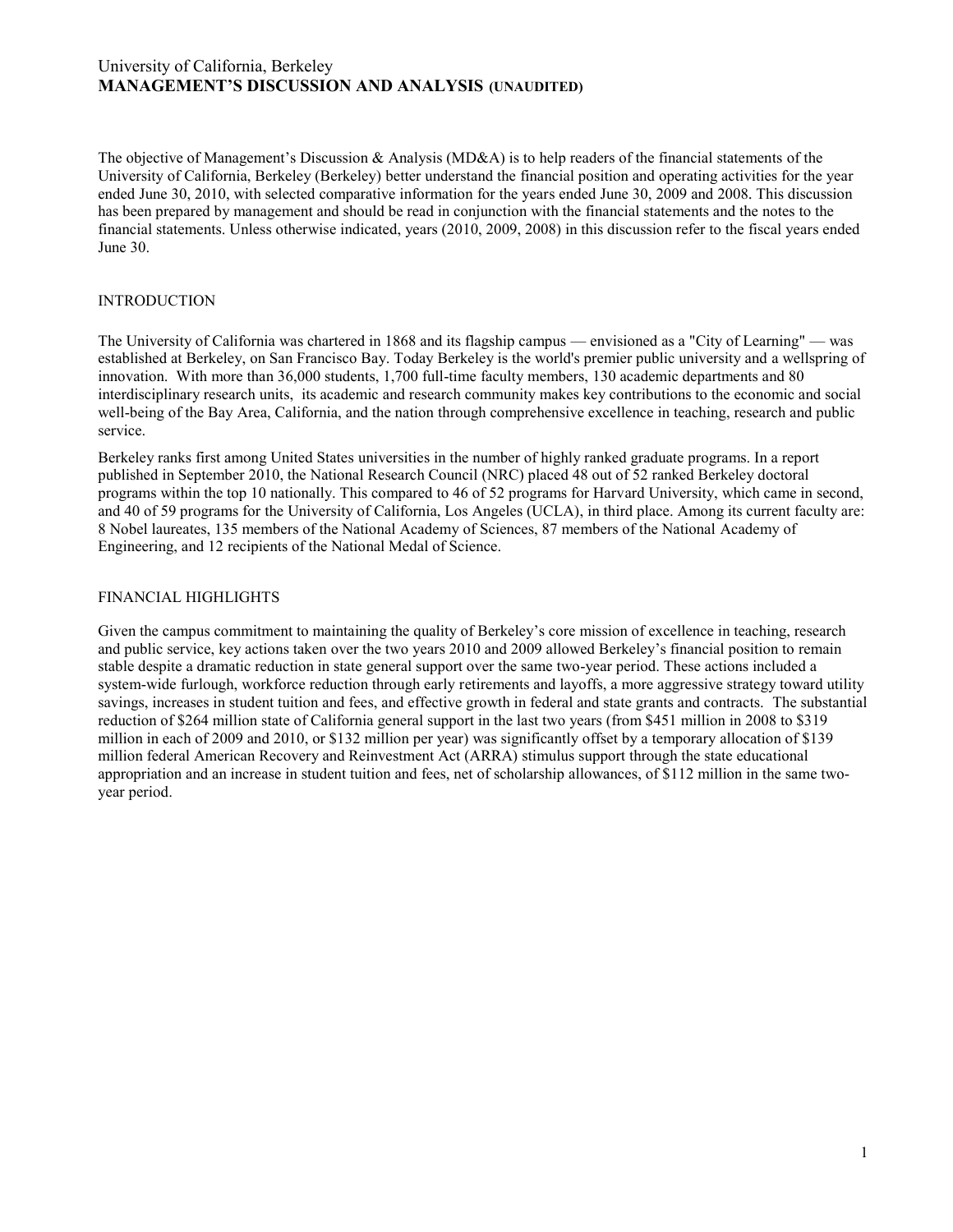

Net assets grew \$278 million to \$3.6 billion. Approximately 87% of net assets are invested in capital assets (\$2.8 billion) or restricted (\$323 million). The portion of net assets invested in capital assets consists of the net of the costs for land; infrastructure; buildings and improvements; equipment, software and intangibles; libraries and collections; special collections; and construction in progress; net of accumulated depreciation and amortization and the debt associated with these assets.

A significant long-term initiative, Operational Excellence, seeks to permanently reduce administrative expenses by \$75 million annually through streamlined systems, a simplified organizational structure, and a high performance operating culture. Savings from Operational Excellence will be critical to Berkeley's ability to fund anticipated cost increases in the long term and essential in offsetting the loss of Federal ARRA funding that bolstered its financial position in the last two years.

# ECONOMIC FACTORS AFFECTING THE FUTURE

In the near-term, Berkeley anticipates the loss of federal ARRA funds, both those directed toward the educational mission and those funding competitive grants and contracts. While the state of California's government leadership shows a commitment to funding higher education, recognizing that each dollar spent on higher education redounds in the short and long-term to the health of the economy, Berkeley cannot expect to return to previous funding levels given persistent joblessness and lower tax revenues. California continues to mirror national trends in the global economic recovery.

While tuition and fee increases have offset some of the decline in state funding, it is clear that the burden of the cost of higher education continues to fall increasingly on students and families. The 2010 tuition and fees, despite a 15% mid-year increase, brought Berkeley in line with other public flagship universities (\$10,334 compared to the peer average of \$9,300 for resident lower division undergraduates). Berkeley anticipates increases in tuition, increases in the number of nonresident students, and a continued commitment to increased scholarships.

Operational Excellence will result in savings to the Berkeley beginning in fiscal year 2011. Savings will ultimately be directed toward improving upon Berkeley's mission: comprehensive excellence in teaching, research and public service. Under the Operational Excellence umbrella, six initiatives are concurrently underway, focused on near-term improvements in student services, energy management, technology and procurement. To enable these strategic efforts, Berkeley is developing a streamlined administrative structure, improving its financial management model and developing a highperformance operating culture.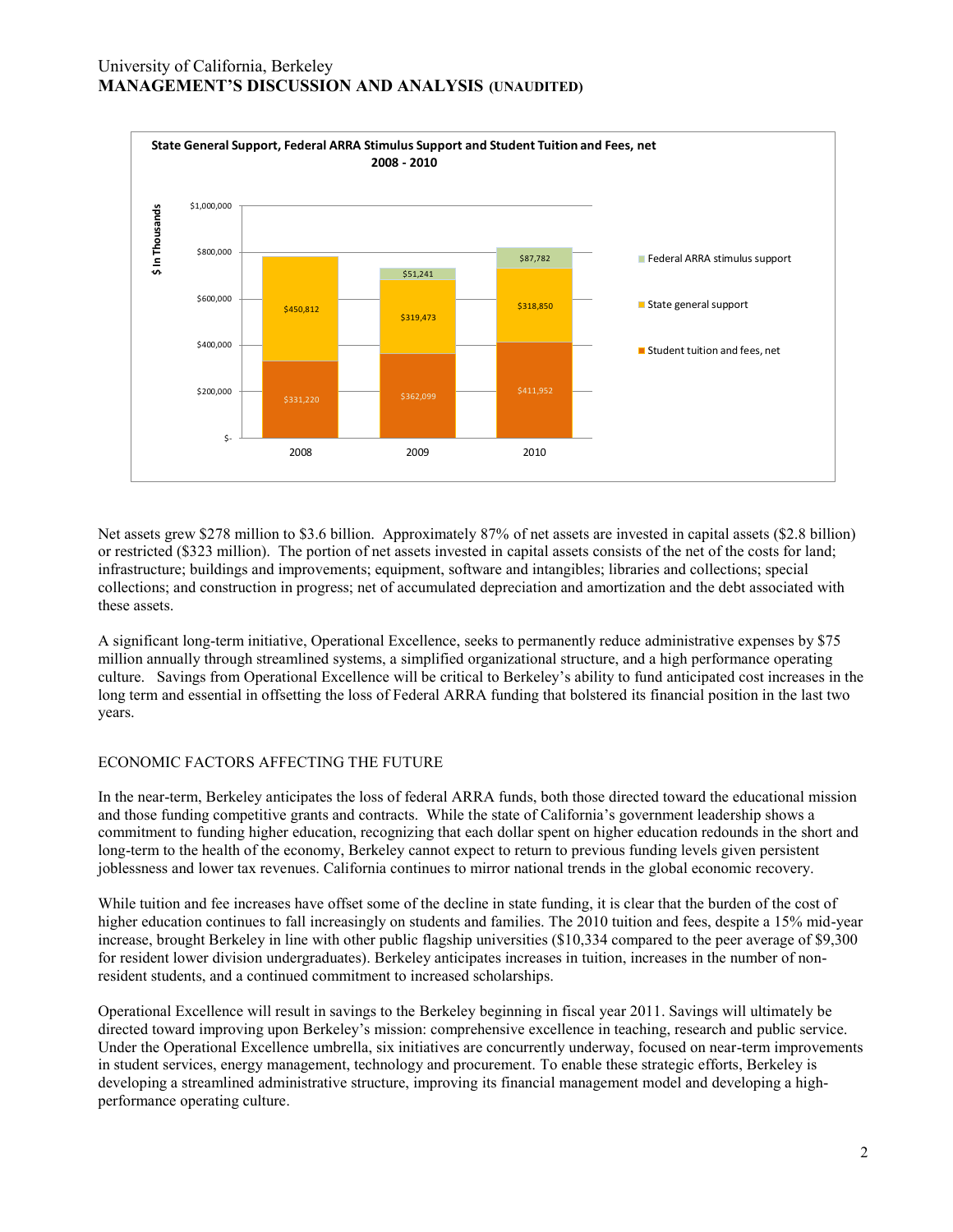## OPERATING PERFORMANCE

The statement of revenues, expenses and changes in net assets is a presentation of Berkeley's operating performance for the year. It indicates whether the financial condition has improved or deteriorated. In accordance with GASB requirements, certain significant revenues relied upon and budgeted for fundamental operational support of the core instructional mission of Berkeley are mandated to be recorded as nonoperating revenues, including state educational appropriations and private gifts. Berkeley's statement of revenues, expenses, and changes in net assets includes interest and insurance costs associated with the system-wide liabilities omitted from Berkeley's statement of net assets.

A summarized comparison of the operating results for 2010 and 2009, arranged in a format that matches the revenue supporting the core activities of Berkeley with the expenses associated with core activities, is as follows (in thousands of dollars):

| supporting the core activities of Berkeley with the expenses associated with core activities, is as follows (in thousands of<br>dollars): |             |                          |             |              |                          |             |              |         |
|-------------------------------------------------------------------------------------------------------------------------------------------|-------------|--------------------------|-------------|--------------|--------------------------|-------------|--------------|---------|
|                                                                                                                                           |             | YEAR ENDED JUNE 30, 2010 |             |              | YEAR ENDED JUNE 30, 2009 |             |              | $\%$    |
|                                                                                                                                           | Operating   | Nonoperating             | Total       | Operating    | Nonoperating             | Total       | \$<br>Change | Change  |
| <b>REVENUES</b>                                                                                                                           |             |                          |             |              |                          |             |              |         |
| Student tuition and fees, net                                                                                                             | \$411,952   |                          | \$411,952   | \$362,099    |                          | \$362,099   | \$49,853     | 14%     |
| State educational appropriations:                                                                                                         |             |                          |             |              |                          |             |              |         |
| State general support                                                                                                                     |             | \$318,850                | 318,850     |              | \$319,473                | 319,473     | (623)        | $(0\%)$ |
| Federal ARRA stimulus support                                                                                                             |             | 87,782                   | 87,782      |              | 51,241                   | 51,241      | 36,541       | 71%     |
| Federal Pell grants                                                                                                                       |             | 43,446                   | 43,446      |              | 29,020                   | 29,020      | 14,426       | 50%     |
| Grants and contracts, net                                                                                                                 | 654,949     |                          | 654,949     | 580,825      |                          | 580,825     | 74,124       | 13%     |
| Educational activities and auxiliary enterprises, net                                                                                     | 222,355     |                          | 222,355     | 224,096      |                          | 224,096     | (1,741)      | (1%)    |
| Private gifts, net                                                                                                                        |             | 144,872                  | 144,872     |              | 143,368                  | 143,368     | 1,504        | 1%      |
| Investment income                                                                                                                         |             | 114,809                  | 114,809     |              | 117,533                  | 117,533     | (2, 724)     | (2%)    |
| Other revenues, net                                                                                                                       | 24,713      | 18,670                   | 43,383      | 20,510       | 19,433                   | 39,943      | 3,440        | 9%      |
| Revenues supporting core activities                                                                                                       | 1,313,969   | 728,429                  | 2,042,398   | 1,187,530    | 680,068                  | 1,867,598   | 174,800      | 9%      |
| <b>EXPENSES</b>                                                                                                                           |             |                          |             |              |                          |             |              |         |
| Salaries and employee benefits                                                                                                            | 1,174,929   |                          | 1,174,929   | 1,193,475    |                          | 1,193,475   | (18, 546)    | (2%)    |
| Scholarships and fellowships                                                                                                              | 80,668      |                          | 80,668      | 77,275       |                          | 77,275      | 3,393        | 4%      |
| <b>Utilities</b>                                                                                                                          | 35,425      |                          | 35,425      | 42,447       |                          | 42,447      | (7,022)      | (17%)   |
| Supplies and materials                                                                                                                    | 144,264     |                          | 144,264     | 138,976      |                          | 138,976     | 5,288        | 4%      |
| Depreciation and amortization                                                                                                             | 149,835     |                          | 149,835     | 144,210      |                          | 144,210     | 5,625        | 4%      |
| Other expenses:                                                                                                                           |             |                          |             |              |                          |             |              |         |
| Subcontracts                                                                                                                              | 141,447     |                          | 141,447     | 90,783       |                          | 90,783      | 50,664       | 56%     |
| Travel                                                                                                                                    | 36,371      |                          | 36,371      | 35,981       |                          | 35,981      | 390          | 1%      |
| Other                                                                                                                                     | 141,646     | 5,737                    | 147,383     | 164,188      | 4,330                    | 168,518     | (21, 135)    | (13%)   |
| Expenses associated with core activities                                                                                                  | 1,904,585   | 5,737                    | 1,910,322   | 1,887,335    | 4,330                    | 1,891,665   | 18,657       | 1%      |
| Income (loss) from core activities                                                                                                        | (\$590,616) | \$722,692                | 132,076     | (\$699, 805) | \$675,738                | (24,067)    | 156,143      | N/A     |
| OTHER CHANGES IN NET ASSETS                                                                                                               |             |                          |             |              |                          |             |              |         |
| State capital appropriations                                                                                                              |             |                          | 10,922      |              |                          | 8,959       | 1,963        | 22%     |
| Capital gifts and grants, net                                                                                                             |             |                          | 22,521      |              |                          | 36,598      | (14, 077)    | (38%)   |
| Transfers from UC                                                                                                                         |             |                          | 112,614     |              |                          | 163,811     | (51, 197)    | (31%)   |
| Increase in net assets                                                                                                                    |             |                          | 278,133     |              |                          | 185,301     | (63, 311)    | (34%)   |
| <b>NET ASSETS</b>                                                                                                                         |             |                          |             |              |                          |             |              |         |
| Beginning of year                                                                                                                         |             |                          | 3,358,065   |              |                          | 3,172,764   | 185,301      | 6%      |
| End of year                                                                                                                               |             |                          | \$3,636,198 |              |                          | \$3,358,065 | \$278,133    | 8%      |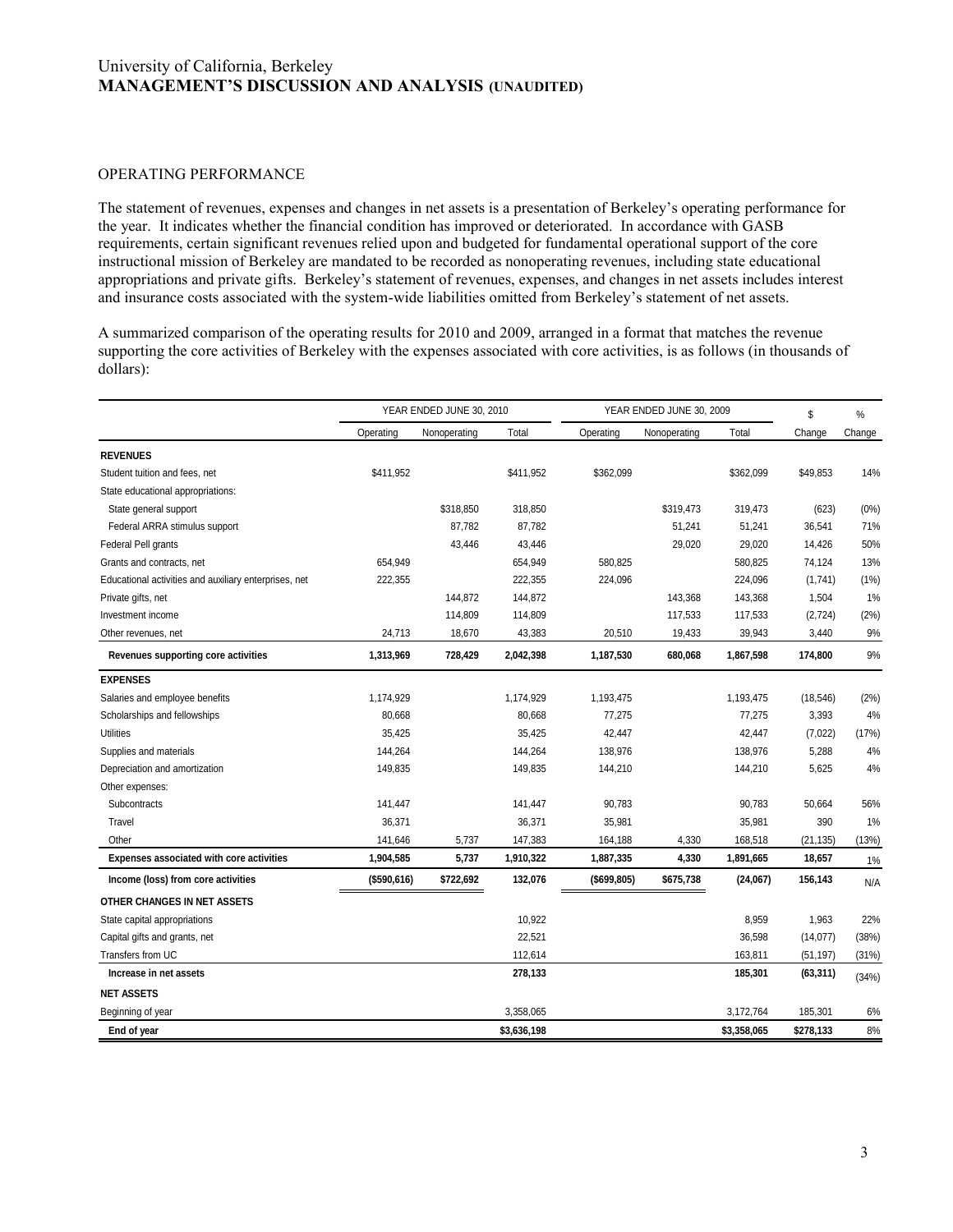

#### **Operating and nonoperating revenues that support Berkeley's core activities 2010 (\$ in thousands)**

Student tuition and fees, net<br>
student since and Fees, net<br>
State general support<br>
State general support<br>
State general support<br>
States and 16%<br>
State and State is apport<br>
state support<br>
ting revenues, were \$2.0 billion i *Revenues to support Berkeley's core activities*, including those classified as nonoperating revenues, were \$2.0 billion in 2010. State of California educational appropriations, in conjunction with student tuition and fees, are the core components that support the instructional mission of Berkeley. Grants and contracts provide opportunities for undergraduate and graduate students to participate in basic research alongside some of the most prominent researchers in the country. Gifts to Berkeley allow crucial flexibility to faculty for support of their fundamental activities or new academic initiatives. Other significant revenues are from educational activities and auxiliary enterprises such as student housing, food service operations and parking. The percentage of state general support was 16% of all operating and nonoperating revenues in 2010, slightly less than the 17% in 2009. However, Federal ARRA stimulus support, the other component of state educational appropriations, increased slightly from 3% in 2009 to 4% in 2010. The percentage of student tuition and fees of the total revenues increased slightly to 20% in 2010 from 19% in 2009. Grants and contracts share of total revenues for research also increased slightly to 32% in 2010 from 31% in 2009. Gifts decreased modestly from 8% in 2009 to 7% in 2010 of the total revenues. The percentage of educational activities, auxiliary enterprises, investment income, Federal Pell grants and all other revenue sources of the total revenue was 21% in 2010 and 22% in 2009.

*Student tuition and fees* revenue, net of scholarship allowances, grew by \$50 million (14%) from \$362 million in 2009 to \$412 million in 2010. Tuition and fee rate increases and growth in the student population (1.5% undergraduate and .5% graduate students) were contributing factors. The tuition and fee rate increases were necessitated by growth in the demand for resources that has outpaced state educational appropriations. Education fees increased in the Fall 2009 semester and again in the Spring 2010 semester for both undergraduate and graduate students. Non-resident tuition also increased, as did tuition for summer sessions and professional degree programs.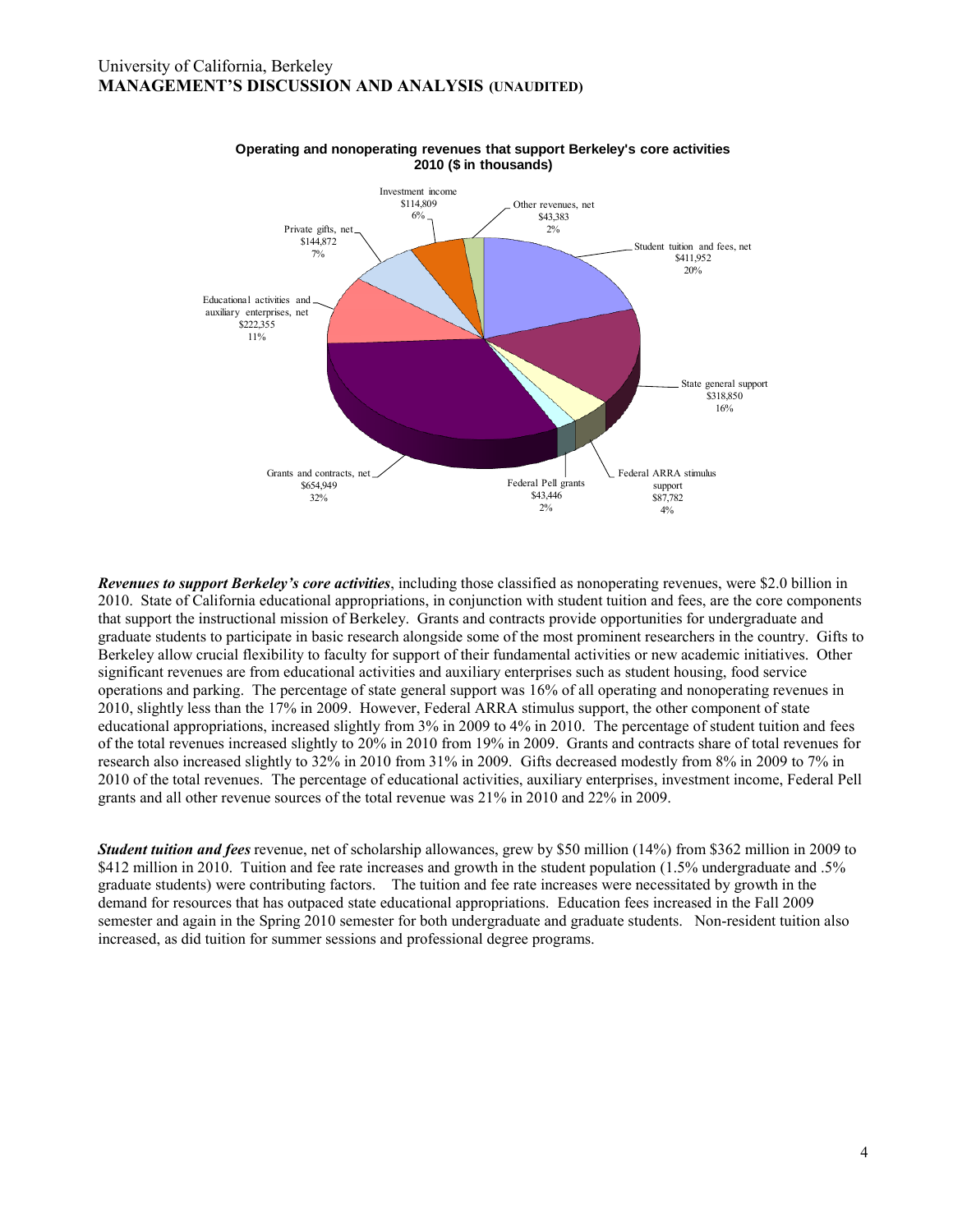*.*

| <b>Enrollment and Tuition and Fee Totals</b> |          |          |            |  |  |  |  |
|----------------------------------------------|----------|----------|------------|--|--|--|--|
|                                              | 2009-10  | 2008-09  | $%$ Change |  |  |  |  |
| Undergraduates                               | 25,530   | 25,151   | $2\%$      |  |  |  |  |
| resident                                     | \$10,334 | \$8,932  | 16%        |  |  |  |  |
| non-resident                                 | \$33,051 | \$29,540 | 12%        |  |  |  |  |
| Graduate                                     | 10,313   | 10,258   | $1\%$      |  |  |  |  |
| resident                                     | \$11,344 | \$10,214 | 11%        |  |  |  |  |
| non-resident                                 | \$26,386 | \$25,220 | $5\%$      |  |  |  |  |

## **Enrollment and Tuition and Fee Totals**

Although these represent significant increases, they brought Berkeley's tuition and fees in line with other public flagship universities (\$10,334 compared to the peer average of \$9,300 for resident lower division undergraduates in 2009-10). Berkeley's total student body reached 35,843 in 2010.

Berkeley and the UC system maintained their commitment to college students from California's financially-disadvantaged families. In concert with student fee increases, Berkeley contained required levels of self-help (as defined by the federal Financial Aid formula) by directing campus-raised funds towards needs-based aid for undergraduates and earmarking onethird of fee increases toward student financial aid. Both of these measures help offset a recipient's total cost of attending.

In 2010, Berkeley provided \$144 million in financial aid in the form of scholarship allowances that offset tuition and fees, compared to \$121 million in 2009, and \$112 million in 2008. This represents an increase of 29% over the three years, while the percentage of students receiving aid remained near 65% between 2008 and 2009. (2010 data is not available yet.) In the chart below, tuition and fees are reported net of aid applied to students' accounts.

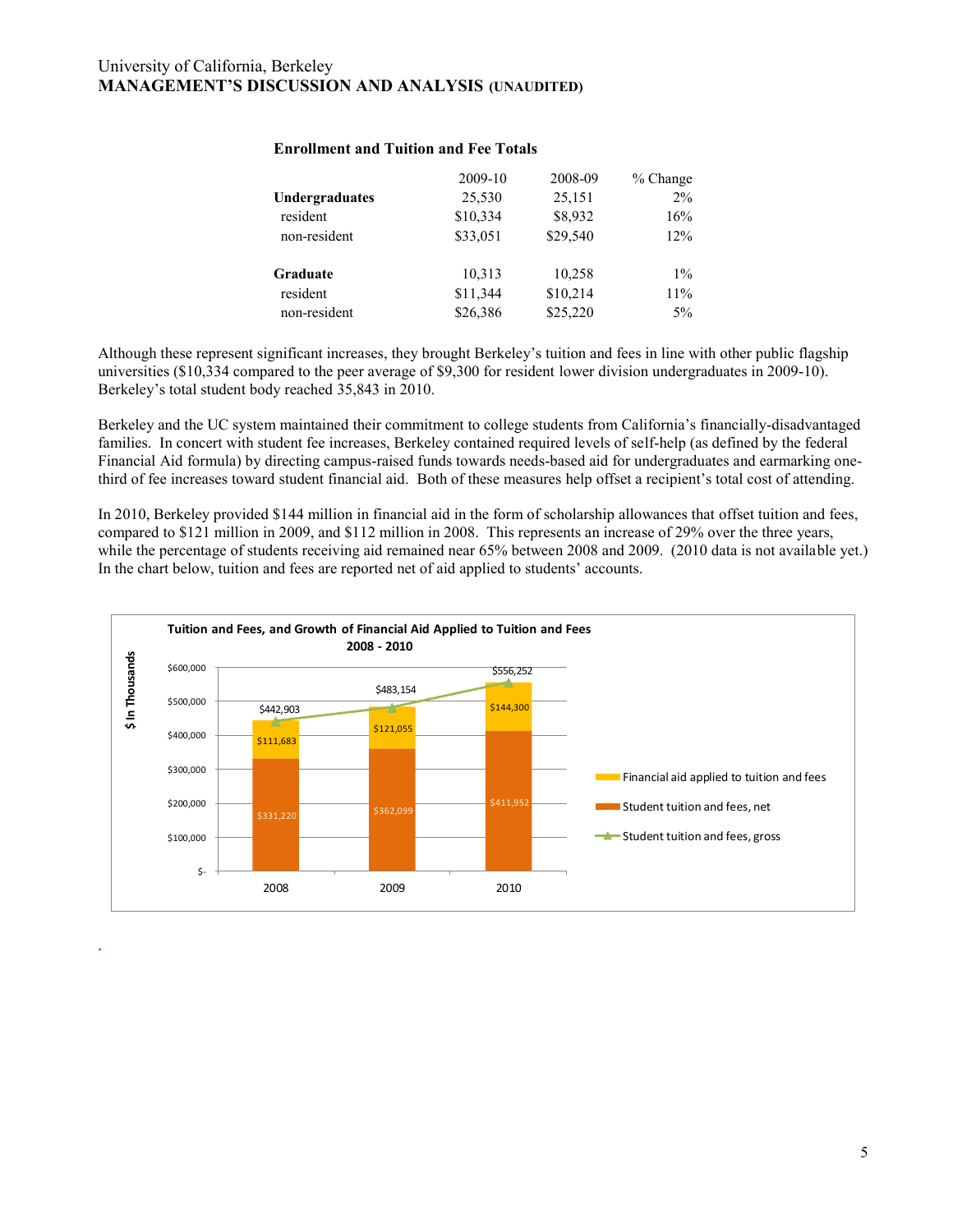Housing and dining scholarship allowance is similarly applied by the auxiliary toward the students' accounts. Amounts paid directly to students are reported as Scholarships and Fellowships expense. Total student financial aid for the three<br>
years ended June 30, 2010 is summarized as follows:<br>
2010 2009 2008<br>
2010 2009 2008<br>
2010 2009 2008 years ended June 30, 2010 is summarized as follows:

| $\alpha$ 50, 2010 is summarized as follows. |           |           |           |  |
|---------------------------------------------|-----------|-----------|-----------|--|
|                                             | 2010      | 2009      | 2008      |  |
| Applied to student tuition and fees         | \$144,300 | \$121,055 | \$111,683 |  |
| Applied to auxiliary enterprises and other  | 33,015    | 31,430    | 30,753    |  |
| Total scholarship allowances                | 177,315   | 152,485   | 142,436   |  |
| Paid directly to students                   | 80,668    | 77,275    | 75,736    |  |
| Total student financial aid                 | \$257,983 | \$229,760 | \$218,172 |  |

*State educational appropriations* allocated to Berkeley from the Office of the President of the University of California were \$407 million and \$371 million in 2010 and 2009, respectively. State educational appropriations included state general support of \$319 million for both 2010 and 2009 and temporary federal ARRA stimulus support of \$88 million and \$51 million in 2010 and 2009, respectively. State educational appropriations, consisting solely of state general support, were \$451 million in 2008.

*Federal Pell grants* increased \$14 million, or 50%, in 2010 to \$43 million. The increase was primarily due to a 37% increase in grant recipients and a 13% increase in the maximum award amount.

*Grants and contracts -* Berkeley is consistently rated among the top institutions in the world for the quality and breadth of its research enterprise, for the scholarly distinction of its faculty, for the excellence of its Ph.D. programs, and for the amount of funding received in support of its research programs.

Each year, Berkeley receives well over one-half billion dollars in research support from external sources. In the fiscal year ending June 30, 2010, Berkeley submitted about 3,400 proposals and attracted \$745 million in new research awards. This represents a 30% increase over the past five years. Many of these awards fund multi-year projects and will be reflected as revenue in subsequent years.

The American Recovery and Reinvestment Act (ARRA) was passed by the United States Congress in February 2009 to provide stimulus funding for the nation's economy. Through fiscal year 2010, the campus submitted almost \$140 million to ARRA-funded programs and received \$66 million in fiscal year 2010. Seventy percent of the ARRA funding was from the National Institute of Health (NIH) and the National Science Foundation (NSF). These two agencies provide the most significant portion of Berkeley's federal research funding.

In 2010, operating revenues from federal, state, private and local government totaled \$655 million. The federal government provided 54% of the total grant and contract operating revenues, and agencies of the state of California, industry, and the non-profit sector supplied the rest.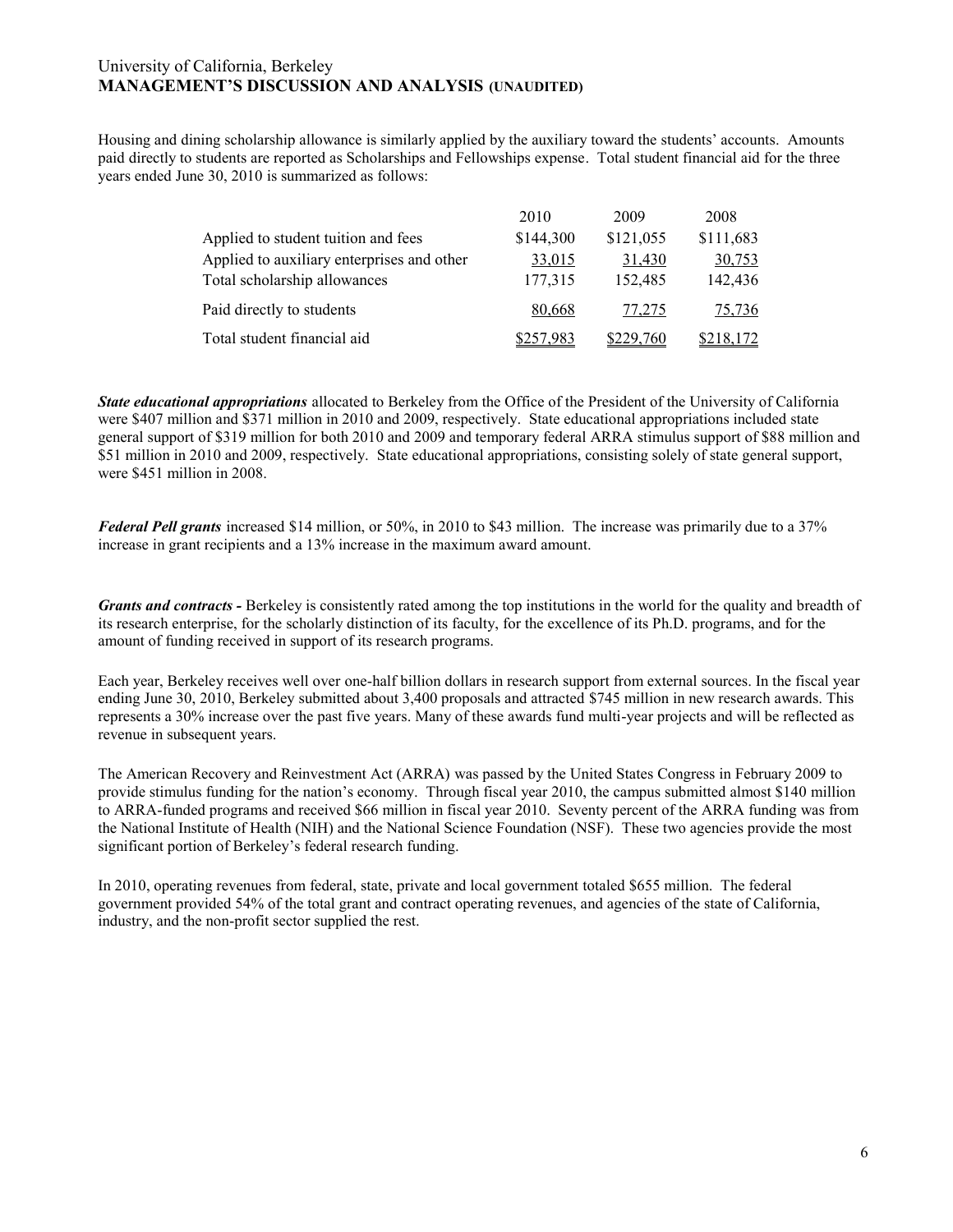

Federal grants and contracts for research and other academic activities grew \$38 million from a variety of agencies, including the Department of Health and Human Services, the National Science Foundation, the Department of Energy, the Department of Defense, and other federal sponsors. State grants and contracts revenues went up by \$45 million, or 58%, from various state departments, such as the California Energy Commission, the California Department of Social Services, the California Office of Traffic Safety, CalTrans and the California Department of Mental Health. Grants and contracts operating revenues from local governments and private companies decreased by \$8 million, reflecting the downturn in the economy.

In fiscal year 2010, research funding in departments in excess of \$20 million included: multidisciplinary programs reporting to the Vice Chancellor of Research - \$100 million; the College of Engineering - \$47 million; Biological Sciences - \$46 million; the School of Public Health - \$30 million; Math and Physical Sciences - \$28 million; and the College of Natural Resources - \$22 million.

*Educational activities and auxiliary enterprises* decreased \$2 million to \$222 million in 2010. Sales and services of educational activities totaled \$71 million in 2010 and \$75 million in 2009, a decrease of \$4 million, as publication sales, ticket sales, royalties, and license fees declined from the prior year. Partially offsetting the decrease in educational activities, auxiliary enterprises' revenues increased by approximately \$2 million from \$149 million in 2009 to \$151 million in 2010, attributable mainly to growth in housing fees.

*Private gifts,* mainly restricted as to use, increased \$2 million in 2010, from \$143 million in 2009 to \$145 million in 2010. Gifts may be made to Berkeley through UC or the Foundation. In addition to private gifts for operating purposes, gifts are also received for capital purposes - recorded as capital gifts and grants - and for permanent endowments. Permanent endowments are not recorded on Berkeley's books but rather are recorded on either UC's or the Foundation's books.

The portion of investment returns earned on endowments held by UC and distributed each year to Berkeley to support its current operations is reflected in investment income.

The Foundation's gift transfers to Berkeley increased \$6 million from \$79 million in 2009 to \$85 million in 2010. Included in these gift amounts are the payouts from the Foundation -- \$35 million and \$32 million for 2010 and 2009, respectively. The endowment payout amounts relate to the payout rates approved by the Executive Committee of the Foundation for the preceding years (2009 and 2008) as the payouts are distributed to Berkeley in August of the following fiscal year. The Executive Committee of the Foundation approved a payout rate for 2009 of 4.76% and 5% for 2008.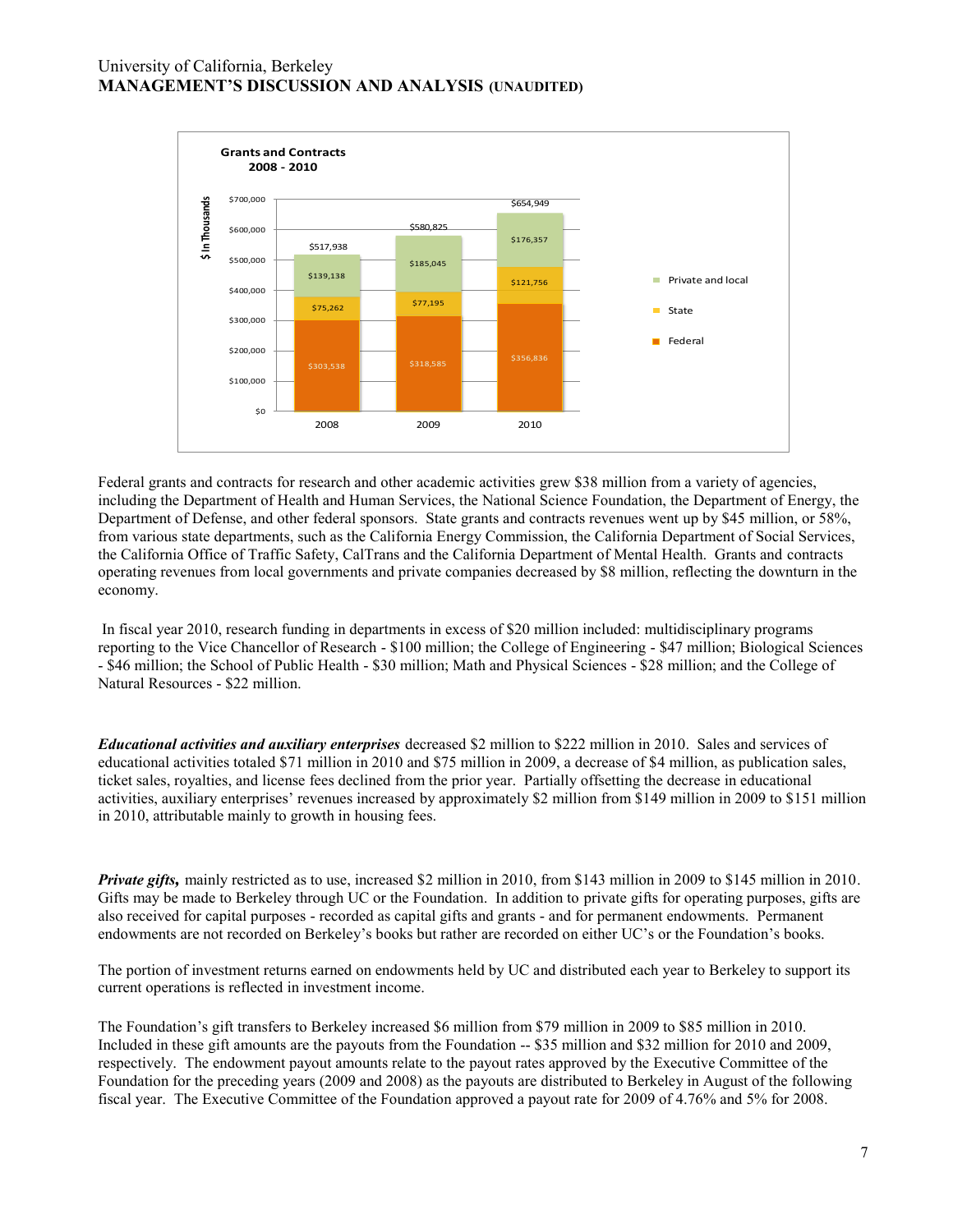*Investment income* includes expendable endowment income, dividend and interest from the total return investment pool (TRIP) and earnings from the short-term investment pool (STIP), all distributed from the Office of the President. In 2010, STIP earnings decreased \$8 million, due primarily to declining interest rates and less cash available for investment. The STIP decrease was partially offset by a \$5 million increase in endowment and TRIP income.

*Other revenues* for 2010 of \$43 million, including \$14 million of state financing appropriations,

\$5 million of federal financing appropriations and \$24 million of other operating and nonoperating revenues, increased \$3 million from 2009. The state of California financing appropriation, which decreased \$6 million in 2010, is directly related to the required rental payments under lease-purchase agreements with the state of California and deferred maintenance projects. The \$5 million of federal financing appropriation, new in 2010, was from the Build America Bonds Subsidy, a program authorizing state and local governments to issue Build America Bonds as part of the American Recovery and Reinvestment Act of 2009 (ARRA), which provided a federal subsidy to cover a portion of the interest costs of these Bonds. Lastly, a \$4 million increase in other operating revenues was due to growth in rental income from recently acquired properties and increases from various departmental revenue-generating activities.



*Expenses associated with core activities* for 2010, totaling \$2 billion, increased \$19 million, or about 1% from 2009. About 61% of Berkeley's expenses in 2010 were related to salaries and benefits, compared to 63% in 2009. Subcontracts were 7% of total expenses associated with core activities in 2010 compared to 5% in 2009. The percentage of the other categories of expense to total expenses related to core activities remained approximately the same in 2010 as in 2009.

*Salaries and employee benefits* of \$1.2 billion in 2010 (\$940 million of salaries and wages and \$235 million of benefits) decreased by \$19 million, or 2%, from 2009. There were 13,900 full time equivalent employees at Berkeley in 2010. Combined salaries and wages for both academic and administrative staff decreased \$33 million, or 3%, from 2009. While academic salaries increased less than 1%, administrative staff salaries decreased more than 8% in 2010. Salary reduction programs, such as the furlough program and the time reduction program, as well as a reduction in staff positions, accounted for the significant decrease in administrative staff salaries in 2010. Total benefit costs increased \$14 million, or 7%,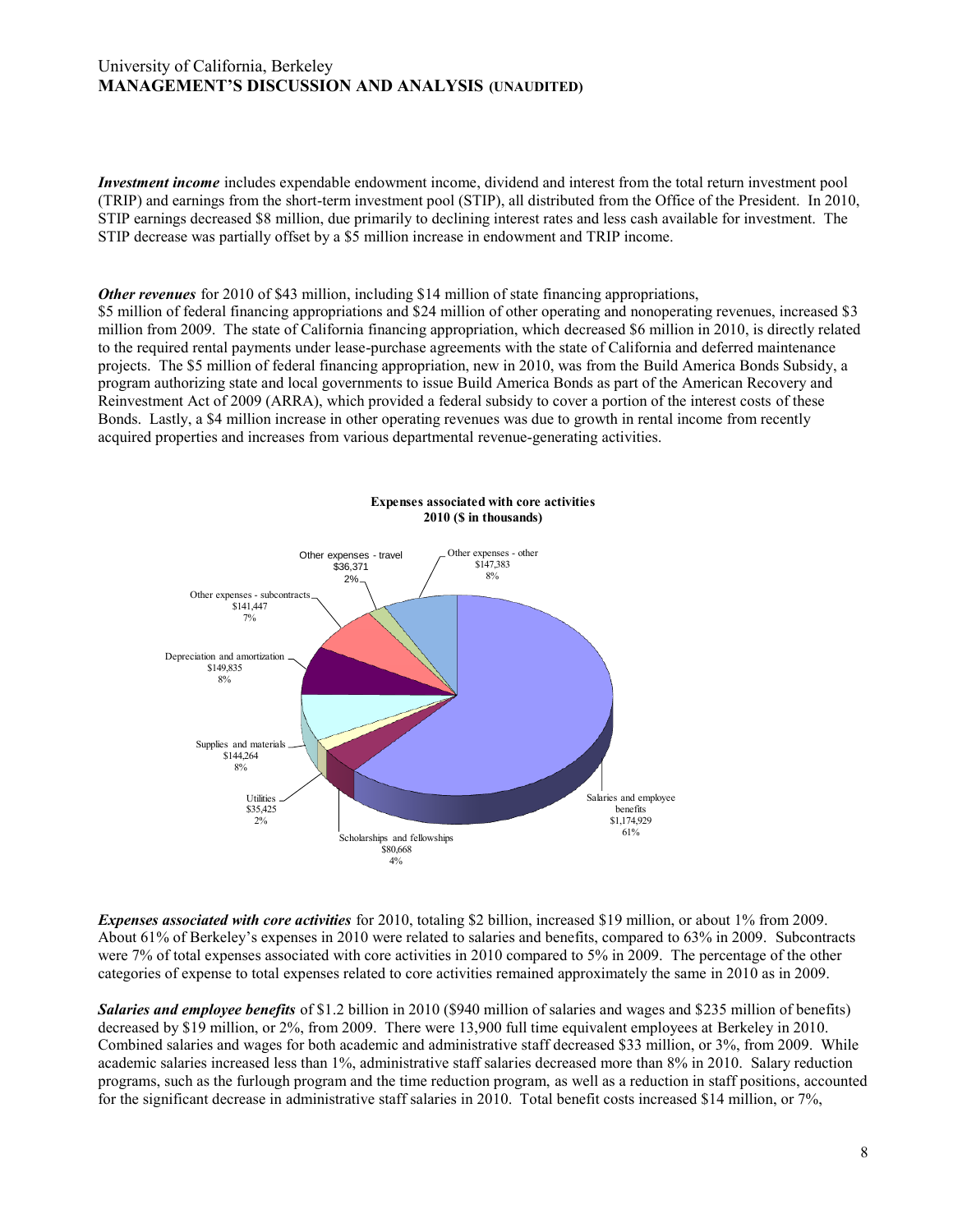attributable primarily to continued growth in health insurance costs, increase in fee remission payments for graduate student employees and the campus' contribution to UC's Retirement Plan (UCRP) that restarted on April 15, 2010.

*Scholarships and fellowships*, representing payments of financial aid made directly to students and reported as an operating expense, totaled \$81 million in 2010, a \$3 million, or 4%, increase over 2009. Total scholarship allowances, also a form of scholarship and fellowship cost, increased \$25 million to \$177 million in 2010. Scholarship allowances are reported as an offset to revenue, not as an operating expense. See the Student Tuition and Fees section above for additional financial aid information.

*Utilities* -- consisting of natural gas, electricity, water and sewer, and utility services – showed a \$7 million, or 17%, decrease from the prior year to \$35 million in 2010. Most of the decrease was due to a 30% rate reduction for natural gas and lower usage for natural gas, oil and electricity from more aggressive cost-saving efforts.

*Supplies and materials* of \$144 million in 2010, increased \$5 million, or 4%, from \$139 million in 2009. The increase was mainly attributable to more operating expenses associated with capital projects and more laboratory instruments and supplies purchased in 2010.

*Depreciation and amortization* expense increased \$6 million to \$150 million in 2010, reflecting the increase in capital assets.

*Subcontracts* expenses increased \$50 million, or 56%, from \$91 million in 2009 to \$141 million in 2010. The increase in these expenses, including transfers to other UC campuses for related research projects, highlights the continued competitive and effective nature of Berkeley's research enterprises.

*Travel* expenses remained constant at \$36 million for the two years 2010 and 2009.

*Other expenses* consist of a variety of expense categories, including rent, insurance, legal settlements, repairs and maintenance, and other nonoperating expenses. These expenses decreased \$21million, or 13%, to \$147 million in 2010 as departments across the campus lowered their spending on miscellaneous services, printing and publications, building maintenance, and rental of facilities and equipment.

## *Other Changes in Net Assets*

Other changes in net assets are generally not available to be used to support Berkeley's operating expenses in the current year.

State capital appropriations and capital gifts and grants may only be used for the purchase or construction of the specified capital asset. State capital appropriations increased nearly \$2 million in 2010, mainly associated with activities for the Durant Hall renovation and the Birge Hall infrastructure improvements in 2010. Capital gifts and grants totaled \$23million in 2010, decreasing \$14 million from 2009. The decrease was primarily attributable to a \$20 million state capital grant received in 2009 for the Biomedical and Health Science Building. Offsetting this decrease, a \$6 million capital gift for equipment was received at Engineering Research in 2010.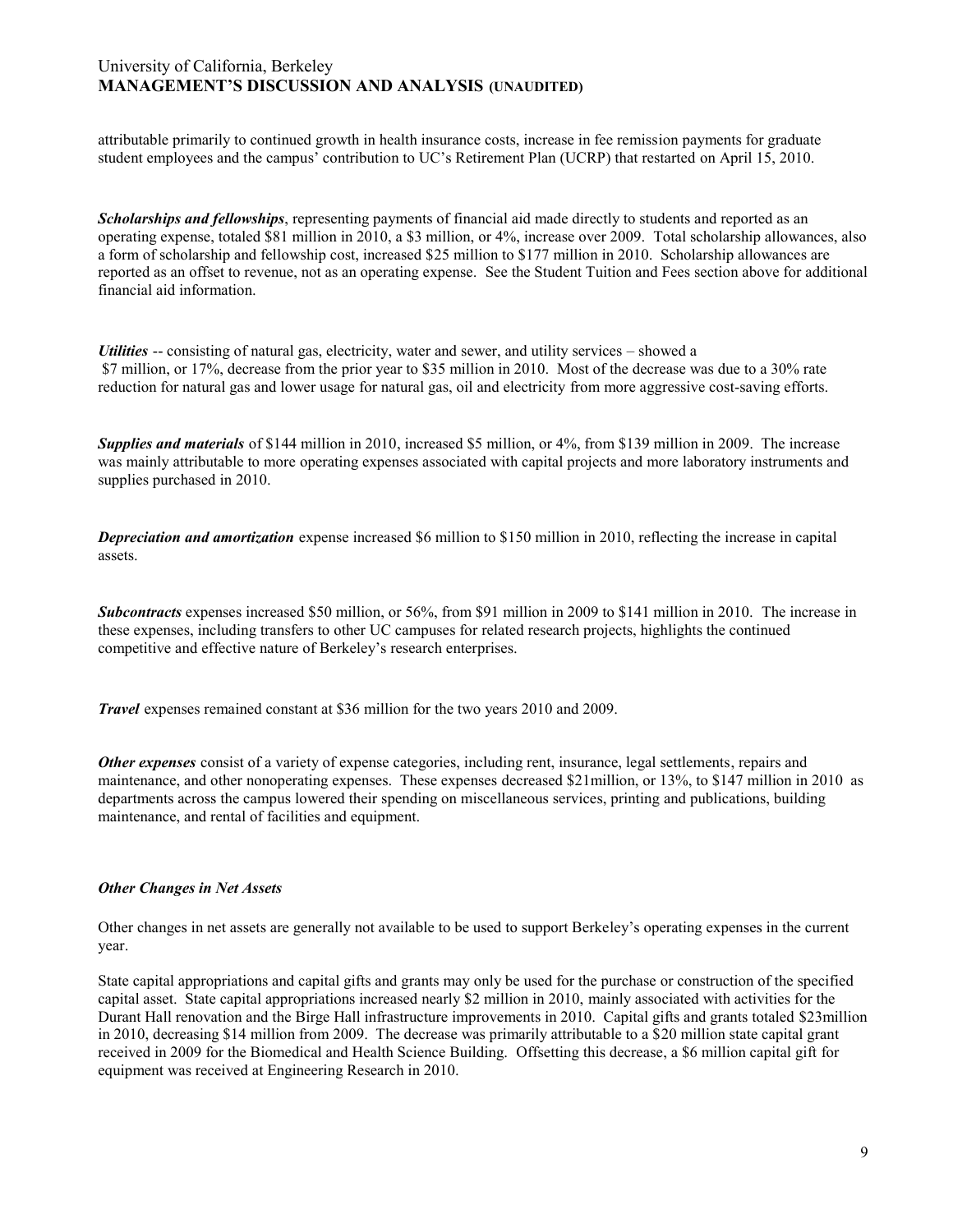Transfers from UC, primarily between Berkeley and UC's Office of the President, were a \$113 million addition to Berkeley's net assets in 2010, compared to a \$164 million addition in 2009. See Note 10 in the Notes to the Financial Statements for additional detail of the transfers.

#### **Capital Spending and Debt/Capital Investments**

Berkeley continues to make major investments in its capital assets to meet the campus' academic and strategic objectives. Enrollment, new academic initiatives, and growth in research all create demand for more space. While some of the demand can be met through renovation of existing buildings, new buildings are also required, particularly for programs that demand high performance infrastructure and other advanced features renovated space cannot provide.

Berkeley's capital program can be arranged around five major themes: life safety, intellectual community, campus growth and new initiatives, renewal and maintenance, and sustainable campus. Details on current projects related to these major themes are available on our website,<http://smcp.chance.berkeley.edu/caphighlights/0910.html>. Achievement of these goals is made possible through a varied financial strategy which includes private philanthropy; grants from private foundations, state and federal governments; campus debt; and state bonds.

While this year's capital program continued to see support from the state in the form of general obligation and lease revenue bonds, future capital programs are anticipated to rely less on the state and more heavily on campus debt, private philanthropy, and innovative partnerships with for-profit industry, such as the Strategic Energy Partnership with Pacific Gas and Electric and the Energy Biosciences Institute with British Petroleum.

Completing Berkeley's capital spending are investments in the acquisition of library books and other special collections, other equipment and software.

## **Using the Financial Statements**

Berkeley's financial statements are prepared from the official UC records and accounts for the campus. These campuslevel accounts are maintained in accordance with UC policies and relevant accounting principles generally accepted in the United States of America established by the Governmental Accounting Standards Board (GASB). Berkeley's financial statements have not been separately audited but rather are audited as part of the UC financial statement audit. The audited consolidated financial statements of UC are available at: http://www.universityofcalifornia.edu/finreports/.

Berkeley's financial report communicates financial information for the Berkeley campus through thee primary financial statements and notes to the financial statements. The three financial statements are the Statements of Net Assets; the Statements of Revenues, Expenses and Changes in Net Assets; and the Statements of Cash Flows. The three financial statements encompass the Berkeley campus and its discretely presented component, the Berkeley Foundation. However, the MD&A and the Notes to Financial Statements focus only on the campus. Information relating to the Berkeley Foundation can be found in its separately issued financial statements report. The notes provide additional information on the Berkeley campus-level accounts that is essential to a full understanding of the financial statements.

Berkeley's Statements of Net Assets display all of the assets, liabilities, and net assets reflected in Berkeley's accounts. However, certain significant assets, liabilities, and net assets, such as system-wide investments, self –insurance liabilities, revenue bond debt, and endowment funds, are not reflected in Berkeley's campus-level accounts. Therefore, Berkeley's Statements of Net Assets do not reflect a picture of the campus' financial position on a stand-alone basis but rather as a campus within the UC system.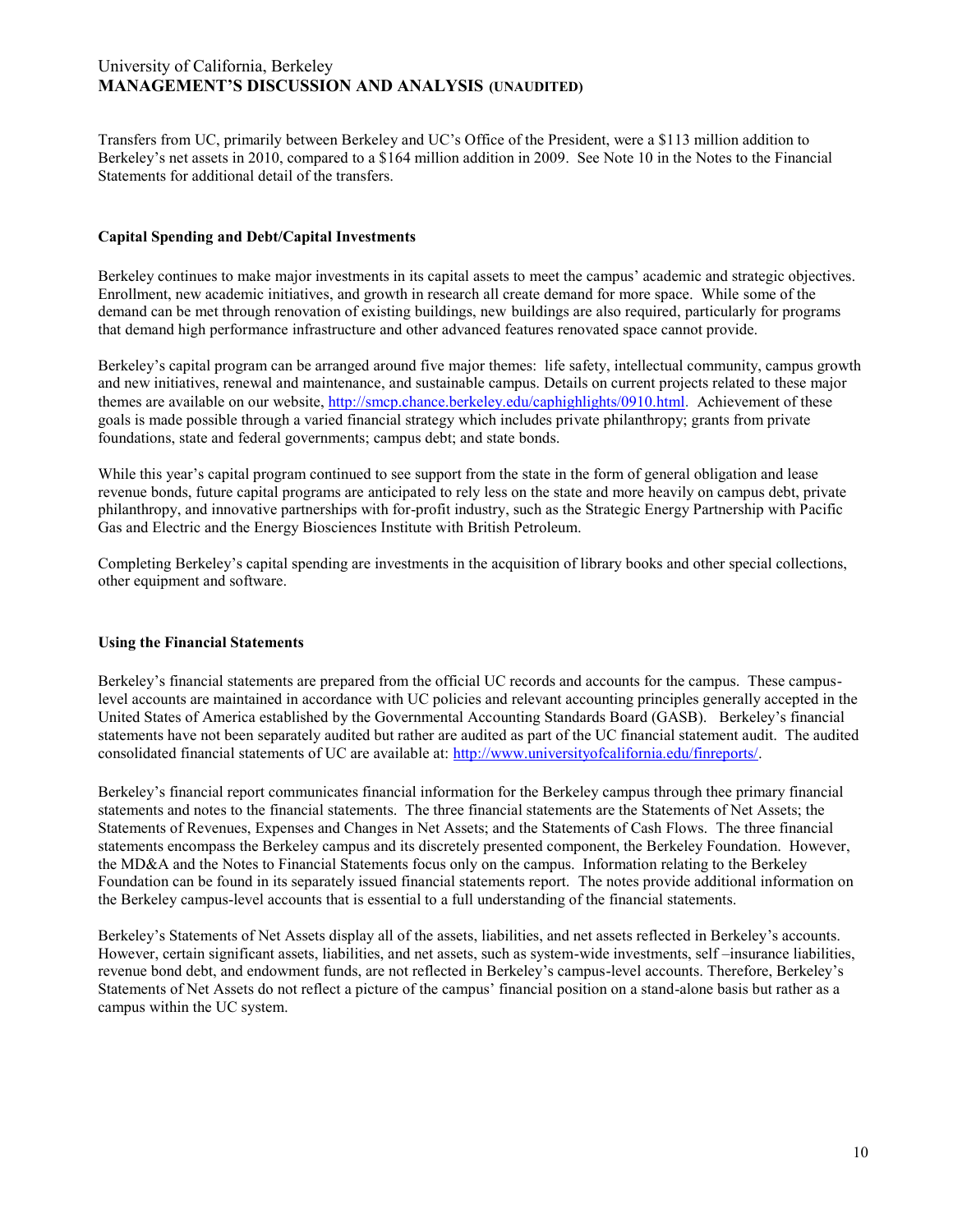# UNIVERSITY OF CALIFORNIA, BERKELEY

## **STATEMENTS OF NET ASSETS** (unaudited)

AT JUNE 30, 2010 AND 2009 (IN THOUSANDS OF DOLLARS)

| 2010<br>2009<br>2010<br>2009<br><b>ASSETS</b><br>\$3,989<br>Cash and cash equivalents (Note 1)<br>\$563,974<br>\$516,618<br>\$3,440<br>65,694<br>Short-term investments<br>60,432<br>Investments held by trustees (Note 3)<br>1,555<br>1,851<br>2,861<br>Investment of cash collateral<br>1,652<br>381<br>Accounts receivable, net (Note 4)<br>179,313<br>128,451<br>Pledges receivable, net (Note 5)<br>7,081<br>16,912<br>15,751<br>27,711<br>5,168<br>Current portion of notes and mortgages receivable, net (Note 6)<br>5,031<br>4,839<br>5,525<br>Inventories<br>1,204<br>2,314<br>776<br>Other current assets<br>1,558<br>78,643<br><b>Current assets</b><br>771,804<br>687,501<br>86,133<br>447,020<br>426,329<br>987,234<br>858,196<br>Investments (Note 2)<br>53,296<br>5,097<br>4,867<br>4,699<br>Investments held by trustees (Note 3)<br>9,366<br>Pledges receivable, net (Note 5)<br>21,206<br>6,030<br>8,810<br>Notes and mortgages receivables, net (Note 6)<br>27,997<br>26,487<br>2,726,862<br>Capital assets, net (Note 7)<br>2,916,672<br>645<br>1,890<br>Other noncurrent assets<br>1,045<br>1,840<br>3,454,996<br>1,000,021<br>873,545<br><b>Noncurrent assets</b><br>3,207,026<br>1,078,664<br>959,678<br><b>Total assets</b><br>4,226,800<br>3,894,527<br><b>LIABILITIES</b><br>63,210<br>Accounts payable<br>70,533<br>1,228<br>383<br>104,616<br>106,408<br>Accrued salaries and employee benefits<br>Deferred revenue<br>173,955<br>158,862<br>Collateral held for securities lending<br>2,882<br>Current portion of long-term debt (Note 8)<br>3,652<br>13,750<br>Funds held for others<br>878<br>500<br>1,660<br>500<br>2,824<br>Gift annuities payable<br>1,865<br>5,106<br>Trust liabilities<br>5,475<br>70,758<br>Other current liabilities (Note 9)<br>61,126<br><b>Current liabilities</b><br>417,851<br>411,557<br>10,736<br>10,027<br>Federal refundable loans<br>23,060<br>23,101<br>Deferred revenue<br>2,000<br>2,000<br>Funds held for others<br>2,249<br>2,348<br>19,283<br>21,834<br>Gift annuities payable<br><b>Trust liabilities</b><br>40,677<br>45,442<br>129,863<br>81,701<br>Long-term debt (Note 8)<br>Other noncurrent liabilities (Note 9)<br>19,828<br>20,103<br><b>Noncurrent liabilities</b><br>172,751<br>124,905<br>68,974<br>66,859<br><b>Total liabilities</b><br>590,602<br>79,001<br>77,595<br>536,462<br><b>NET ASSETS</b><br>Invested in capital assets<br>2,835,608<br>2,635,663<br>Restricted nonexpendable<br>499,827<br>561,293<br>Restricted expendable<br>437,470<br>381,485<br>322,606<br>350,972<br>Unrestricted<br>477,984<br>371,430<br>900<br>771<br><b>Total net assets</b><br>\$3,636,198<br>\$3,358,065<br>\$999,663<br>\$882,083 | CAMPUS <sup>*</sup> | <b>FOUNDATION</b> |  |
|---------------------------------------------------------------------------------------------------------------------------------------------------------------------------------------------------------------------------------------------------------------------------------------------------------------------------------------------------------------------------------------------------------------------------------------------------------------------------------------------------------------------------------------------------------------------------------------------------------------------------------------------------------------------------------------------------------------------------------------------------------------------------------------------------------------------------------------------------------------------------------------------------------------------------------------------------------------------------------------------------------------------------------------------------------------------------------------------------------------------------------------------------------------------------------------------------------------------------------------------------------------------------------------------------------------------------------------------------------------------------------------------------------------------------------------------------------------------------------------------------------------------------------------------------------------------------------------------------------------------------------------------------------------------------------------------------------------------------------------------------------------------------------------------------------------------------------------------------------------------------------------------------------------------------------------------------------------------------------------------------------------------------------------------------------------------------------------------------------------------------------------------------------------------------------------------------------------------------------------------------------------------------------------------------------------------------------------------------------------------------------------------------------------------------------------------------------------------------------------------------------------------------------------------------------------------------------------------------------------------------------------------------------------------------------------------------------------|---------------------|-------------------|--|
|                                                                                                                                                                                                                                                                                                                                                                                                                                                                                                                                                                                                                                                                                                                                                                                                                                                                                                                                                                                                                                                                                                                                                                                                                                                                                                                                                                                                                                                                                                                                                                                                                                                                                                                                                                                                                                                                                                                                                                                                                                                                                                                                                                                                                                                                                                                                                                                                                                                                                                                                                                                                                                                                                                               |                     |                   |  |
|                                                                                                                                                                                                                                                                                                                                                                                                                                                                                                                                                                                                                                                                                                                                                                                                                                                                                                                                                                                                                                                                                                                                                                                                                                                                                                                                                                                                                                                                                                                                                                                                                                                                                                                                                                                                                                                                                                                                                                                                                                                                                                                                                                                                                                                                                                                                                                                                                                                                                                                                                                                                                                                                                                               |                     |                   |  |
|                                                                                                                                                                                                                                                                                                                                                                                                                                                                                                                                                                                                                                                                                                                                                                                                                                                                                                                                                                                                                                                                                                                                                                                                                                                                                                                                                                                                                                                                                                                                                                                                                                                                                                                                                                                                                                                                                                                                                                                                                                                                                                                                                                                                                                                                                                                                                                                                                                                                                                                                                                                                                                                                                                               |                     |                   |  |
|                                                                                                                                                                                                                                                                                                                                                                                                                                                                                                                                                                                                                                                                                                                                                                                                                                                                                                                                                                                                                                                                                                                                                                                                                                                                                                                                                                                                                                                                                                                                                                                                                                                                                                                                                                                                                                                                                                                                                                                                                                                                                                                                                                                                                                                                                                                                                                                                                                                                                                                                                                                                                                                                                                               |                     |                   |  |
|                                                                                                                                                                                                                                                                                                                                                                                                                                                                                                                                                                                                                                                                                                                                                                                                                                                                                                                                                                                                                                                                                                                                                                                                                                                                                                                                                                                                                                                                                                                                                                                                                                                                                                                                                                                                                                                                                                                                                                                                                                                                                                                                                                                                                                                                                                                                                                                                                                                                                                                                                                                                                                                                                                               |                     |                   |  |
|                                                                                                                                                                                                                                                                                                                                                                                                                                                                                                                                                                                                                                                                                                                                                                                                                                                                                                                                                                                                                                                                                                                                                                                                                                                                                                                                                                                                                                                                                                                                                                                                                                                                                                                                                                                                                                                                                                                                                                                                                                                                                                                                                                                                                                                                                                                                                                                                                                                                                                                                                                                                                                                                                                               |                     |                   |  |
|                                                                                                                                                                                                                                                                                                                                                                                                                                                                                                                                                                                                                                                                                                                                                                                                                                                                                                                                                                                                                                                                                                                                                                                                                                                                                                                                                                                                                                                                                                                                                                                                                                                                                                                                                                                                                                                                                                                                                                                                                                                                                                                                                                                                                                                                                                                                                                                                                                                                                                                                                                                                                                                                                                               |                     |                   |  |
|                                                                                                                                                                                                                                                                                                                                                                                                                                                                                                                                                                                                                                                                                                                                                                                                                                                                                                                                                                                                                                                                                                                                                                                                                                                                                                                                                                                                                                                                                                                                                                                                                                                                                                                                                                                                                                                                                                                                                                                                                                                                                                                                                                                                                                                                                                                                                                                                                                                                                                                                                                                                                                                                                                               |                     |                   |  |
|                                                                                                                                                                                                                                                                                                                                                                                                                                                                                                                                                                                                                                                                                                                                                                                                                                                                                                                                                                                                                                                                                                                                                                                                                                                                                                                                                                                                                                                                                                                                                                                                                                                                                                                                                                                                                                                                                                                                                                                                                                                                                                                                                                                                                                                                                                                                                                                                                                                                                                                                                                                                                                                                                                               |                     |                   |  |
|                                                                                                                                                                                                                                                                                                                                                                                                                                                                                                                                                                                                                                                                                                                                                                                                                                                                                                                                                                                                                                                                                                                                                                                                                                                                                                                                                                                                                                                                                                                                                                                                                                                                                                                                                                                                                                                                                                                                                                                                                                                                                                                                                                                                                                                                                                                                                                                                                                                                                                                                                                                                                                                                                                               |                     |                   |  |
|                                                                                                                                                                                                                                                                                                                                                                                                                                                                                                                                                                                                                                                                                                                                                                                                                                                                                                                                                                                                                                                                                                                                                                                                                                                                                                                                                                                                                                                                                                                                                                                                                                                                                                                                                                                                                                                                                                                                                                                                                                                                                                                                                                                                                                                                                                                                                                                                                                                                                                                                                                                                                                                                                                               |                     |                   |  |
|                                                                                                                                                                                                                                                                                                                                                                                                                                                                                                                                                                                                                                                                                                                                                                                                                                                                                                                                                                                                                                                                                                                                                                                                                                                                                                                                                                                                                                                                                                                                                                                                                                                                                                                                                                                                                                                                                                                                                                                                                                                                                                                                                                                                                                                                                                                                                                                                                                                                                                                                                                                                                                                                                                               |                     |                   |  |
|                                                                                                                                                                                                                                                                                                                                                                                                                                                                                                                                                                                                                                                                                                                                                                                                                                                                                                                                                                                                                                                                                                                                                                                                                                                                                                                                                                                                                                                                                                                                                                                                                                                                                                                                                                                                                                                                                                                                                                                                                                                                                                                                                                                                                                                                                                                                                                                                                                                                                                                                                                                                                                                                                                               |                     |                   |  |
|                                                                                                                                                                                                                                                                                                                                                                                                                                                                                                                                                                                                                                                                                                                                                                                                                                                                                                                                                                                                                                                                                                                                                                                                                                                                                                                                                                                                                                                                                                                                                                                                                                                                                                                                                                                                                                                                                                                                                                                                                                                                                                                                                                                                                                                                                                                                                                                                                                                                                                                                                                                                                                                                                                               |                     |                   |  |
|                                                                                                                                                                                                                                                                                                                                                                                                                                                                                                                                                                                                                                                                                                                                                                                                                                                                                                                                                                                                                                                                                                                                                                                                                                                                                                                                                                                                                                                                                                                                                                                                                                                                                                                                                                                                                                                                                                                                                                                                                                                                                                                                                                                                                                                                                                                                                                                                                                                                                                                                                                                                                                                                                                               |                     |                   |  |
|                                                                                                                                                                                                                                                                                                                                                                                                                                                                                                                                                                                                                                                                                                                                                                                                                                                                                                                                                                                                                                                                                                                                                                                                                                                                                                                                                                                                                                                                                                                                                                                                                                                                                                                                                                                                                                                                                                                                                                                                                                                                                                                                                                                                                                                                                                                                                                                                                                                                                                                                                                                                                                                                                                               |                     |                   |  |
|                                                                                                                                                                                                                                                                                                                                                                                                                                                                                                                                                                                                                                                                                                                                                                                                                                                                                                                                                                                                                                                                                                                                                                                                                                                                                                                                                                                                                                                                                                                                                                                                                                                                                                                                                                                                                                                                                                                                                                                                                                                                                                                                                                                                                                                                                                                                                                                                                                                                                                                                                                                                                                                                                                               |                     |                   |  |
|                                                                                                                                                                                                                                                                                                                                                                                                                                                                                                                                                                                                                                                                                                                                                                                                                                                                                                                                                                                                                                                                                                                                                                                                                                                                                                                                                                                                                                                                                                                                                                                                                                                                                                                                                                                                                                                                                                                                                                                                                                                                                                                                                                                                                                                                                                                                                                                                                                                                                                                                                                                                                                                                                                               |                     |                   |  |
|                                                                                                                                                                                                                                                                                                                                                                                                                                                                                                                                                                                                                                                                                                                                                                                                                                                                                                                                                                                                                                                                                                                                                                                                                                                                                                                                                                                                                                                                                                                                                                                                                                                                                                                                                                                                                                                                                                                                                                                                                                                                                                                                                                                                                                                                                                                                                                                                                                                                                                                                                                                                                                                                                                               |                     |                   |  |
|                                                                                                                                                                                                                                                                                                                                                                                                                                                                                                                                                                                                                                                                                                                                                                                                                                                                                                                                                                                                                                                                                                                                                                                                                                                                                                                                                                                                                                                                                                                                                                                                                                                                                                                                                                                                                                                                                                                                                                                                                                                                                                                                                                                                                                                                                                                                                                                                                                                                                                                                                                                                                                                                                                               |                     |                   |  |
|                                                                                                                                                                                                                                                                                                                                                                                                                                                                                                                                                                                                                                                                                                                                                                                                                                                                                                                                                                                                                                                                                                                                                                                                                                                                                                                                                                                                                                                                                                                                                                                                                                                                                                                                                                                                                                                                                                                                                                                                                                                                                                                                                                                                                                                                                                                                                                                                                                                                                                                                                                                                                                                                                                               |                     |                   |  |
|                                                                                                                                                                                                                                                                                                                                                                                                                                                                                                                                                                                                                                                                                                                                                                                                                                                                                                                                                                                                                                                                                                                                                                                                                                                                                                                                                                                                                                                                                                                                                                                                                                                                                                                                                                                                                                                                                                                                                                                                                                                                                                                                                                                                                                                                                                                                                                                                                                                                                                                                                                                                                                                                                                               |                     |                   |  |
|                                                                                                                                                                                                                                                                                                                                                                                                                                                                                                                                                                                                                                                                                                                                                                                                                                                                                                                                                                                                                                                                                                                                                                                                                                                                                                                                                                                                                                                                                                                                                                                                                                                                                                                                                                                                                                                                                                                                                                                                                                                                                                                                                                                                                                                                                                                                                                                                                                                                                                                                                                                                                                                                                                               |                     |                   |  |
|                                                                                                                                                                                                                                                                                                                                                                                                                                                                                                                                                                                                                                                                                                                                                                                                                                                                                                                                                                                                                                                                                                                                                                                                                                                                                                                                                                                                                                                                                                                                                                                                                                                                                                                                                                                                                                                                                                                                                                                                                                                                                                                                                                                                                                                                                                                                                                                                                                                                                                                                                                                                                                                                                                               |                     |                   |  |
|                                                                                                                                                                                                                                                                                                                                                                                                                                                                                                                                                                                                                                                                                                                                                                                                                                                                                                                                                                                                                                                                                                                                                                                                                                                                                                                                                                                                                                                                                                                                                                                                                                                                                                                                                                                                                                                                                                                                                                                                                                                                                                                                                                                                                                                                                                                                                                                                                                                                                                                                                                                                                                                                                                               |                     |                   |  |
|                                                                                                                                                                                                                                                                                                                                                                                                                                                                                                                                                                                                                                                                                                                                                                                                                                                                                                                                                                                                                                                                                                                                                                                                                                                                                                                                                                                                                                                                                                                                                                                                                                                                                                                                                                                                                                                                                                                                                                                                                                                                                                                                                                                                                                                                                                                                                                                                                                                                                                                                                                                                                                                                                                               |                     |                   |  |
|                                                                                                                                                                                                                                                                                                                                                                                                                                                                                                                                                                                                                                                                                                                                                                                                                                                                                                                                                                                                                                                                                                                                                                                                                                                                                                                                                                                                                                                                                                                                                                                                                                                                                                                                                                                                                                                                                                                                                                                                                                                                                                                                                                                                                                                                                                                                                                                                                                                                                                                                                                                                                                                                                                               |                     |                   |  |
|                                                                                                                                                                                                                                                                                                                                                                                                                                                                                                                                                                                                                                                                                                                                                                                                                                                                                                                                                                                                                                                                                                                                                                                                                                                                                                                                                                                                                                                                                                                                                                                                                                                                                                                                                                                                                                                                                                                                                                                                                                                                                                                                                                                                                                                                                                                                                                                                                                                                                                                                                                                                                                                                                                               |                     |                   |  |
|                                                                                                                                                                                                                                                                                                                                                                                                                                                                                                                                                                                                                                                                                                                                                                                                                                                                                                                                                                                                                                                                                                                                                                                                                                                                                                                                                                                                                                                                                                                                                                                                                                                                                                                                                                                                                                                                                                                                                                                                                                                                                                                                                                                                                                                                                                                                                                                                                                                                                                                                                                                                                                                                                                               |                     |                   |  |
|                                                                                                                                                                                                                                                                                                                                                                                                                                                                                                                                                                                                                                                                                                                                                                                                                                                                                                                                                                                                                                                                                                                                                                                                                                                                                                                                                                                                                                                                                                                                                                                                                                                                                                                                                                                                                                                                                                                                                                                                                                                                                                                                                                                                                                                                                                                                                                                                                                                                                                                                                                                                                                                                                                               |                     |                   |  |
|                                                                                                                                                                                                                                                                                                                                                                                                                                                                                                                                                                                                                                                                                                                                                                                                                                                                                                                                                                                                                                                                                                                                                                                                                                                                                                                                                                                                                                                                                                                                                                                                                                                                                                                                                                                                                                                                                                                                                                                                                                                                                                                                                                                                                                                                                                                                                                                                                                                                                                                                                                                                                                                                                                               |                     |                   |  |
|                                                                                                                                                                                                                                                                                                                                                                                                                                                                                                                                                                                                                                                                                                                                                                                                                                                                                                                                                                                                                                                                                                                                                                                                                                                                                                                                                                                                                                                                                                                                                                                                                                                                                                                                                                                                                                                                                                                                                                                                                                                                                                                                                                                                                                                                                                                                                                                                                                                                                                                                                                                                                                                                                                               |                     |                   |  |
|                                                                                                                                                                                                                                                                                                                                                                                                                                                                                                                                                                                                                                                                                                                                                                                                                                                                                                                                                                                                                                                                                                                                                                                                                                                                                                                                                                                                                                                                                                                                                                                                                                                                                                                                                                                                                                                                                                                                                                                                                                                                                                                                                                                                                                                                                                                                                                                                                                                                                                                                                                                                                                                                                                               |                     |                   |  |
|                                                                                                                                                                                                                                                                                                                                                                                                                                                                                                                                                                                                                                                                                                                                                                                                                                                                                                                                                                                                                                                                                                                                                                                                                                                                                                                                                                                                                                                                                                                                                                                                                                                                                                                                                                                                                                                                                                                                                                                                                                                                                                                                                                                                                                                                                                                                                                                                                                                                                                                                                                                                                                                                                                               |                     |                   |  |
|                                                                                                                                                                                                                                                                                                                                                                                                                                                                                                                                                                                                                                                                                                                                                                                                                                                                                                                                                                                                                                                                                                                                                                                                                                                                                                                                                                                                                                                                                                                                                                                                                                                                                                                                                                                                                                                                                                                                                                                                                                                                                                                                                                                                                                                                                                                                                                                                                                                                                                                                                                                                                                                                                                               |                     |                   |  |
|                                                                                                                                                                                                                                                                                                                                                                                                                                                                                                                                                                                                                                                                                                                                                                                                                                                                                                                                                                                                                                                                                                                                                                                                                                                                                                                                                                                                                                                                                                                                                                                                                                                                                                                                                                                                                                                                                                                                                                                                                                                                                                                                                                                                                                                                                                                                                                                                                                                                                                                                                                                                                                                                                                               |                     |                   |  |
|                                                                                                                                                                                                                                                                                                                                                                                                                                                                                                                                                                                                                                                                                                                                                                                                                                                                                                                                                                                                                                                                                                                                                                                                                                                                                                                                                                                                                                                                                                                                                                                                                                                                                                                                                                                                                                                                                                                                                                                                                                                                                                                                                                                                                                                                                                                                                                                                                                                                                                                                                                                                                                                                                                               |                     |                   |  |
|                                                                                                                                                                                                                                                                                                                                                                                                                                                                                                                                                                                                                                                                                                                                                                                                                                                                                                                                                                                                                                                                                                                                                                                                                                                                                                                                                                                                                                                                                                                                                                                                                                                                                                                                                                                                                                                                                                                                                                                                                                                                                                                                                                                                                                                                                                                                                                                                                                                                                                                                                                                                                                                                                                               |                     |                   |  |
|                                                                                                                                                                                                                                                                                                                                                                                                                                                                                                                                                                                                                                                                                                                                                                                                                                                                                                                                                                                                                                                                                                                                                                                                                                                                                                                                                                                                                                                                                                                                                                                                                                                                                                                                                                                                                                                                                                                                                                                                                                                                                                                                                                                                                                                                                                                                                                                                                                                                                                                                                                                                                                                                                                               |                     |                   |  |
|                                                                                                                                                                                                                                                                                                                                                                                                                                                                                                                                                                                                                                                                                                                                                                                                                                                                                                                                                                                                                                                                                                                                                                                                                                                                                                                                                                                                                                                                                                                                                                                                                                                                                                                                                                                                                                                                                                                                                                                                                                                                                                                                                                                                                                                                                                                                                                                                                                                                                                                                                                                                                                                                                                               |                     |                   |  |
|                                                                                                                                                                                                                                                                                                                                                                                                                                                                                                                                                                                                                                                                                                                                                                                                                                                                                                                                                                                                                                                                                                                                                                                                                                                                                                                                                                                                                                                                                                                                                                                                                                                                                                                                                                                                                                                                                                                                                                                                                                                                                                                                                                                                                                                                                                                                                                                                                                                                                                                                                                                                                                                                                                               |                     |                   |  |
|                                                                                                                                                                                                                                                                                                                                                                                                                                                                                                                                                                                                                                                                                                                                                                                                                                                                                                                                                                                                                                                                                                                                                                                                                                                                                                                                                                                                                                                                                                                                                                                                                                                                                                                                                                                                                                                                                                                                                                                                                                                                                                                                                                                                                                                                                                                                                                                                                                                                                                                                                                                                                                                                                                               |                     |                   |  |
|                                                                                                                                                                                                                                                                                                                                                                                                                                                                                                                                                                                                                                                                                                                                                                                                                                                                                                                                                                                                                                                                                                                                                                                                                                                                                                                                                                                                                                                                                                                                                                                                                                                                                                                                                                                                                                                                                                                                                                                                                                                                                                                                                                                                                                                                                                                                                                                                                                                                                                                                                                                                                                                                                                               |                     |                   |  |
|                                                                                                                                                                                                                                                                                                                                                                                                                                                                                                                                                                                                                                                                                                                                                                                                                                                                                                                                                                                                                                                                                                                                                                                                                                                                                                                                                                                                                                                                                                                                                                                                                                                                                                                                                                                                                                                                                                                                                                                                                                                                                                                                                                                                                                                                                                                                                                                                                                                                                                                                                                                                                                                                                                               |                     |                   |  |
|                                                                                                                                                                                                                                                                                                                                                                                                                                                                                                                                                                                                                                                                                                                                                                                                                                                                                                                                                                                                                                                                                                                                                                                                                                                                                                                                                                                                                                                                                                                                                                                                                                                                                                                                                                                                                                                                                                                                                                                                                                                                                                                                                                                                                                                                                                                                                                                                                                                                                                                                                                                                                                                                                                               |                     |                   |  |
|                                                                                                                                                                                                                                                                                                                                                                                                                                                                                                                                                                                                                                                                                                                                                                                                                                                                                                                                                                                                                                                                                                                                                                                                                                                                                                                                                                                                                                                                                                                                                                                                                                                                                                                                                                                                                                                                                                                                                                                                                                                                                                                                                                                                                                                                                                                                                                                                                                                                                                                                                                                                                                                                                                               |                     |                   |  |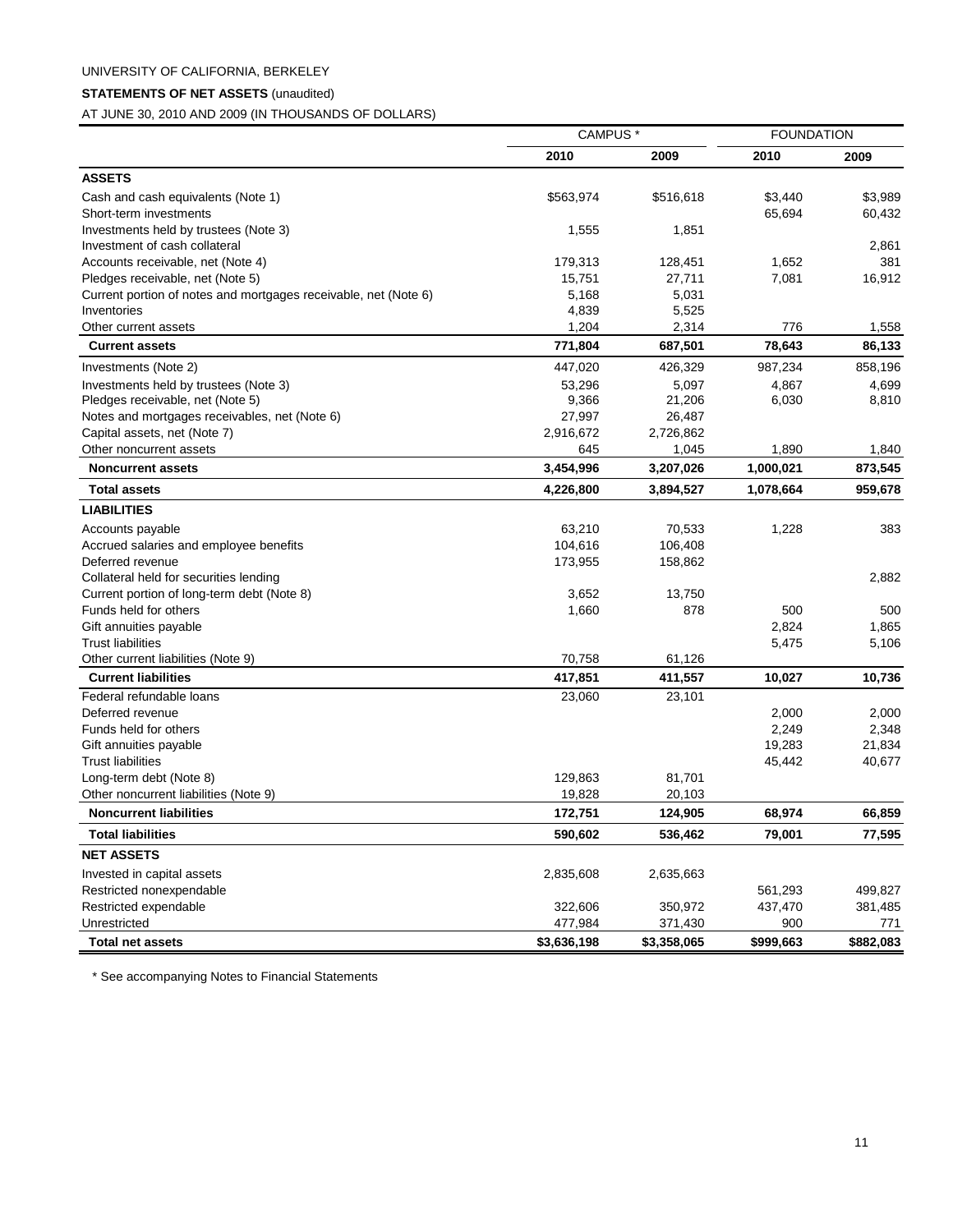# **STATEMENTS OF REVENUES, EXPENSES AND CHANGES IN NET ASSETS** (unaudited)

YEARS ENDED JUNE 30, 2010 AND 2009 (IN THOUSANDS OF DOLLARS)

|                                                                 | CAMPUS <sup>*</sup> |             | <b>FOUNDATION</b> |            |
|-----------------------------------------------------------------|---------------------|-------------|-------------------|------------|
|                                                                 | 2010                | 2009        | 2010              | 2009       |
| <b>OPERATING REVENUES</b>                                       |                     |             |                   |            |
| Student tuition and fees, net                                   | \$411,952           | \$362,099   |                   |            |
| Grants and contracts, net:                                      |                     |             |                   |            |
| Federal                                                         | 356,836             | 318,585     |                   |            |
| State                                                           | 121,756             | 77,195      |                   |            |
| Private                                                         | 171,377             | 174,103     |                   |            |
| Local                                                           | 4,980               | 10,942      |                   |            |
| Educational activities, net                                     | 70,514              | 75,061      |                   |            |
| Auxiliary enterprises, net                                      | 151,841             | 149,035     |                   |            |
| Campus foundation private gifts                                 |                     |             | \$61,797          | \$58,418   |
| Other operating revenues, net                                   | 24,713              | 20,510      | 4,253             | 2,693      |
| <b>Total operating revenues</b>                                 | 1,313,969           | 1,187,530   | 66,050            | 61,111     |
| <b>OPERATING EXPENSES</b>                                       |                     |             |                   |            |
| Salaries and wages                                              | 940,123             | 973,011     |                   |            |
| Employee benefits                                               | 234,806             | 220,464     |                   |            |
| Scholarships and fellowships                                    | 80,668              | 77,275      |                   |            |
| <b>Utilities</b>                                                | 35,425              | 42,447      |                   |            |
| Supplies and materials                                          | 144,264             | 138,976     |                   |            |
| Depreciation and amortization (Note 7)                          | 149,835             | 144,210     |                   |            |
| Campus foundation grants                                        |                     |             | 84,551            | 78,937     |
| Other operating expenses                                        | 319,464             | 290,952     | 2,825             | 2,465      |
| <b>Total operating expenses</b>                                 | 1,904,585           | 1,887,335   | 87,376            | 81,402     |
| <b>Operating loss</b>                                           | (590, 616)          | (699, 805)  | (21, 326)         | (20, 291)  |
| <b>NONOPERATING REVENUES (EXPENSES)</b>                         |                     |             |                   |            |
| State educational appropriations:                               |                     |             |                   |            |
| State general support                                           | 318,850             | 319,473     |                   |            |
| Federal American Recovery and Reinvestment Act stimulus support | 87,782              | 51,241      |                   |            |
| State financing appropriations                                  | 13,830              | 19,389      |                   |            |
| Build America Bonds federal interest subsidies                  | 4,785               |             |                   |            |
| Federal Pell grants                                             | 43,446              | 29,020      |                   |            |
| Private gifts, net                                              | 144,872             | 143,368     |                   |            |
| Investment income:                                              |                     |             |                   |            |
| Endowment, net (Note 11)                                        | 78,045              | 75,427      |                   |            |
| Short-term investment pool and other, net                       | 36,764              | 42,106      |                   |            |
| Campus foundation                                               |                     |             | 5,701             | 7,149      |
| Net appreciation (depreciation) in fair value of investments    |                     |             | 78,933            | (183, 732) |
| Adjustment to gift annuities and trust liabilities              |                     |             | 7,601             | (30, 996)  |
| Interest expense                                                | (3,587)             | (1,659)     |                   |            |
| Loss on disposal of capital assets                              | (1, 446)            | (2, 238)    |                   |            |
| Other nonoperating revenues (expenses), net                     | (649)               | (389)       |                   |            |
| Net nonoperating revenues (expenses)                            | 722,692             | 675,738     | 92,235            | (207, 579) |
| Income (loss) before other changes in net assets                | 132,076             | (24,067)    | 70,909            | (227, 870) |
| OTHER CHANGES IN NET ASSETS                                     |                     |             |                   |            |
| State capital appropriations                                    | 10,922              | 8,959       |                   |            |
| Capital gifts and grants, net                                   | 22,521              | 36,598      |                   |            |
| Permanent endowments                                            |                     |             | 46,671            | 49,922     |
| Transfers from UC, net (Note 10)                                | 112,614             | 163,811     |                   |            |
| Increase (decrease) in net assets                               | 278,133             | 185,301     | 117,580           | (177, 948) |
| Net assets, beginning of year                                   | 3,358,065           | 3,172,764   | 882,083           | 1,060,031  |
| Net assets, end of year                                         | \$3,636,198         | \$3,358,065 | \$999,663         | \$882,083  |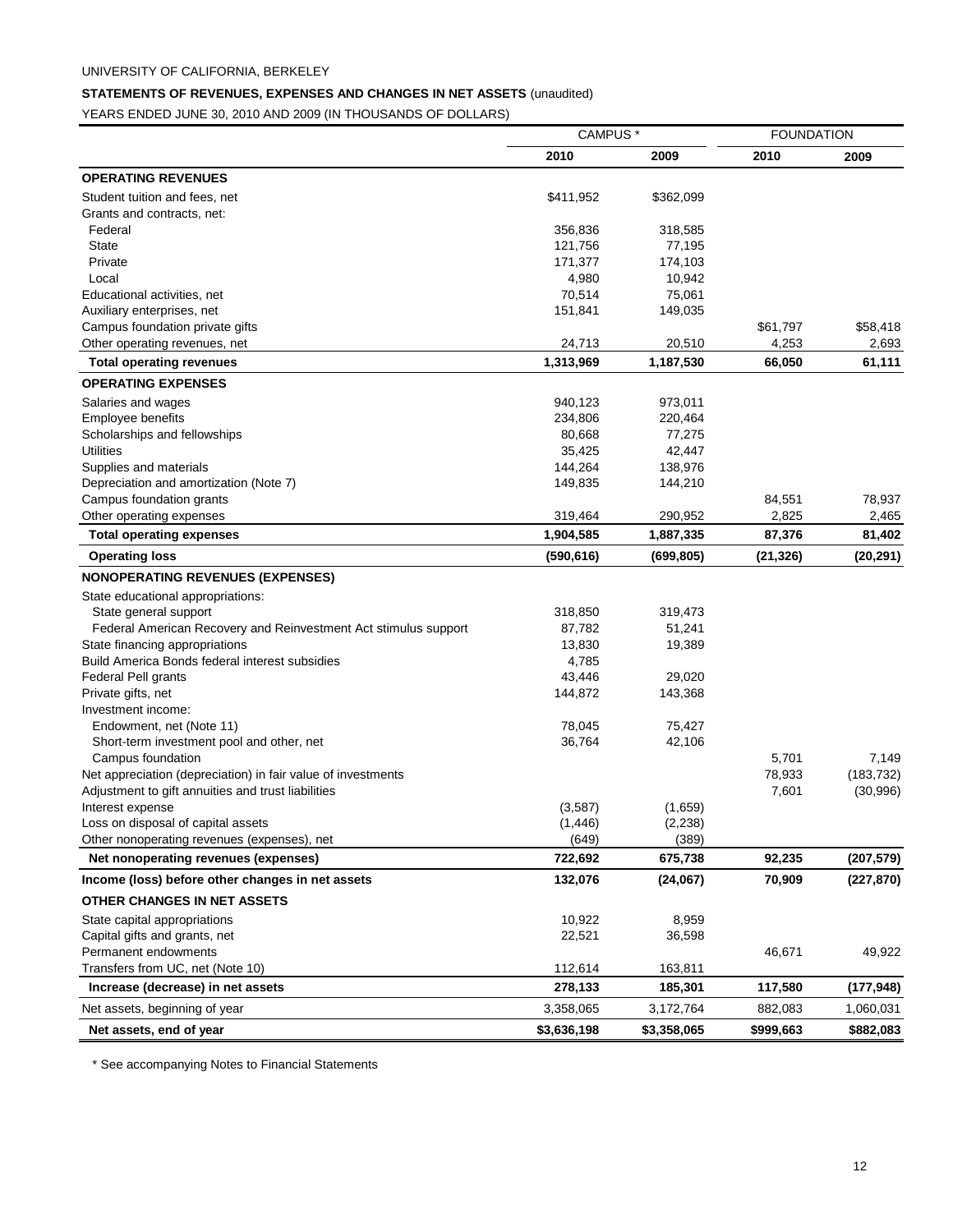#### **STATEMENTS OF CASH FLOWS** (unaudited)

YEARS ENDED JUNE 30, 2010 AND 2009 (IN THOUSANDS OF DOLLARS)

|                                                                 | CAMPUS <sup>*</sup> |            | <b>FOUNDATION</b> |           |
|-----------------------------------------------------------------|---------------------|------------|-------------------|-----------|
|                                                                 | 2010                | 2009       | 2010              | 2009      |
| <b>CASH FLOWS FROM OPERATING ACTIVITIES</b>                     |                     |            |                   |           |
| Student tuition and fees                                        | \$407,750           | \$363,094  |                   |           |
| Grants and contracts                                            | 630,086             | 580,833    |                   |           |
| <b>Educational activities</b>                                   | 71,207              | 75,064     |                   |           |
| Auxiliary enterprises                                           | 151,948             | 147,604    |                   |           |
| Collection of loans from students and employees                 | 3,922               | 3,736      |                   |           |
| Campus foundation private gifts                                 |                     |            | \$63,928          | \$63,879  |
| Payments to employees                                           | (936, 454)          | (966, 807) |                   |           |
| Payments for employee benefits                                  | (236, 364)          | (218, 280) |                   |           |
| Payments to suppliers and utilities                             | (495, 853)          | (469, 290) | (2,875)           | (2,061)   |
| Payments for scholarships and fellowships                       | (80, 726)           | (77, 743)  |                   |           |
| Loans issued to students and employees                          | (5, 544)            | (4, 535)   |                   |           |
| Payments to campus and beneficiaries                            |                     |            | (92, 406)         | (87, 432) |
| Other receipts                                                  | 24,719              | 14,819     | 7,710             | 4,926     |
| Net cash used by operating activities                           | (465, 309)          | (551, 505) | (23, 643)         | (20, 688) |
| <b>CASH FLOWS FROM NONCAPITAL FINANCING ACTIVITIES</b>          |                     |            |                   |           |
| State educational appropriations:                               |                     |            |                   |           |
| State general support                                           | 318,578             | 319,541    |                   |           |
| Federal American Recovery and Reinvestment Act stimulus support | 87,782              | 51,241     |                   |           |
| <b>Federal Pell grants</b>                                      | 40,050              | 29,124     |                   |           |
| Gifts received for other than capital purposes:                 |                     |            |                   |           |
| Private gifts for endowment purposes                            |                     |            | 39,857            | 45,836    |
| Other private gifts                                             | 171,290             | 147,722    |                   |           |
| Student direct lending receipts                                 | 145,698             | 135,247    |                   |           |
| Student direct lending payments                                 | (145, 698)          | (135, 247) |                   |           |
| Other payments                                                  | (5, 319)            | (4,884)    |                   |           |
| Net cash provided by noncapital financing activities            | 612,381             | 542,744    | 39,857            | 45,836    |
| <b>CASH FLOWS FROM CAPITAL AND RELATED FINANCING ACTIVITIES</b> |                     |            |                   |           |
| State capital appropriations                                    | 17,535              | 14,439     |                   |           |
| State financing appropriations                                  | 10,249              | 20,222     |                   |           |
| Build America Bonds federal interest subsidies                  | 4,785               |            |                   |           |
| Capital gifts and grants                                        | 11,361              | 16,383     |                   |           |
| Proceeds from debt issuance                                     |                     | 23,463     |                   |           |
| Proceeds from the sale of capital assets                        | 222                 | 555        |                   |           |
| Purchase of capital assets                                      | (335, 921)          | (377, 633) |                   |           |
| Principal paid on debt and capital leases                       | (13, 925)           | (3,021)    |                   |           |
| Interest paid on debt and capital leases                        | (769)               | (1, 367)   |                   |           |
| Net cash used by capital and related financing activities       | (306, 463)          | (306, 959) |                   |           |
| <b>CASH FLOWS FROM INVESTING ACTIVITIES</b>                     |                     |            |                   |           |
| Proceeds from sale and maturities of investments                |                     |            | 109,670           | 59,420    |
| Investment income:                                              |                     |            |                   |           |
| Endowment                                                       | 78,045              | 75,427     |                   |           |
| Short-term investment pool and other                            | 36,779              | 42,150     | 4,429             | 7,417     |
| Purchase of investments                                         | (20, 691)           | (426, 329) | (130, 862)        | (92, 803) |
| Net cash provided (used) by investing activities                | 94,133              | (308, 752) | (16, 763)         | (25,966)  |
| Transfers of net assets from UC, net                            | 112,614             | 163,811    |                   |           |
| Net increase (decrease) in cash and cash equivalents            | 47,356              | (460, 661) | (549)             | (818)     |
| Cash and cash equivalents, beginning of year                    | 516,618             | 977,279    | 3,989             | 4,807     |
| Cash and cash equivalents, end of year                          | \$563,974           | \$516,618  | \$3,440           | \$3,989   |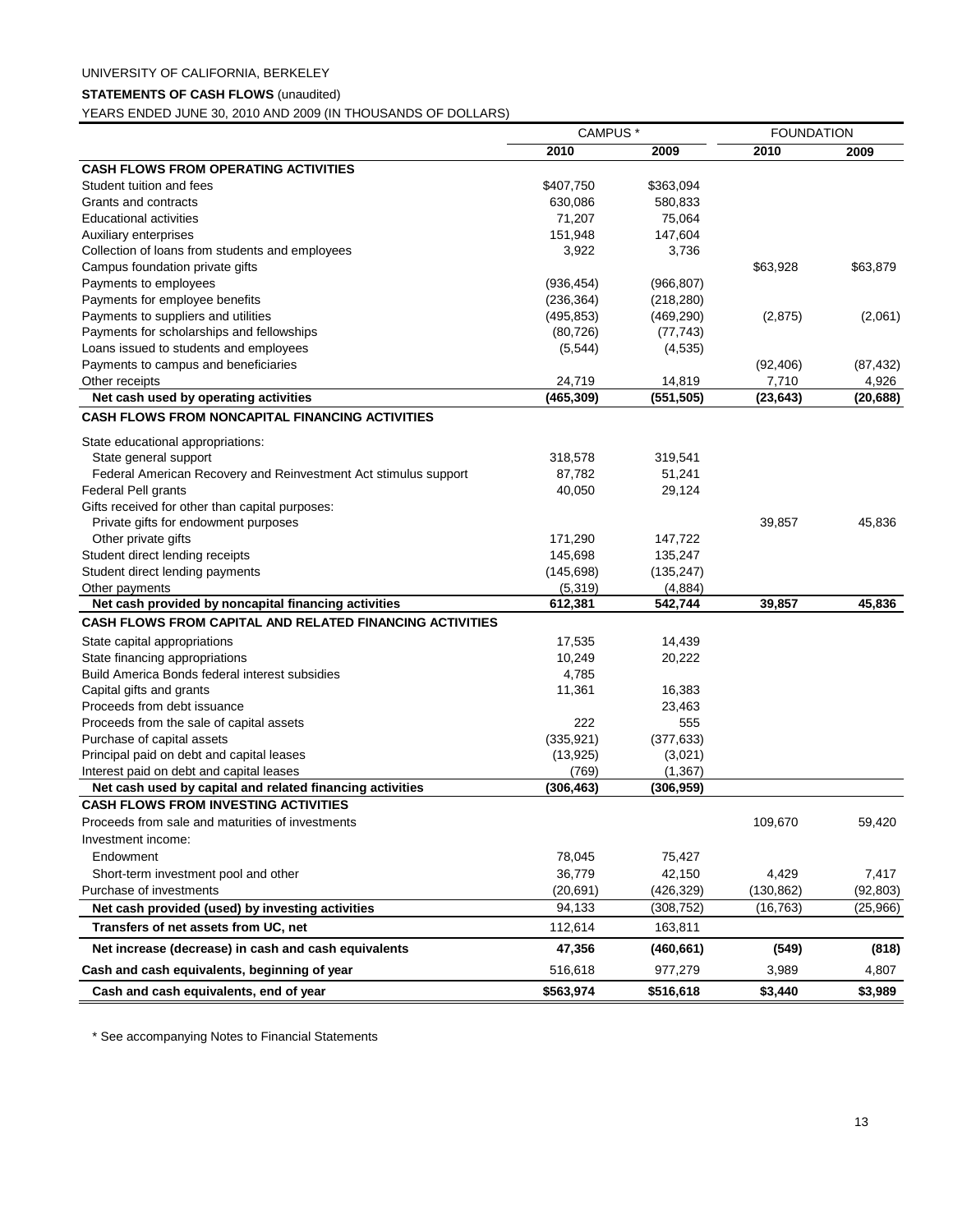# UNIVERSITY OF CALIFORNIA, BERKELEY

#### **STATEMENTS OF CASH FLOWS** (continued)

YEARS ENDED JUNE 30, 2010 AND 2009 (IN THOUSANDS OF DOLLARS)

|                                                                                                                                                                                                                                                 | CAMPUS <sup>*</sup>                   |                                       | <b>FOUNDATION</b> |            |
|-------------------------------------------------------------------------------------------------------------------------------------------------------------------------------------------------------------------------------------------------|---------------------------------------|---------------------------------------|-------------------|------------|
|                                                                                                                                                                                                                                                 | 2010                                  | 2009                                  | 2010              | 2009       |
| <b>RECONCILIATION OF OPERATING LOSS TO NET CASH</b>                                                                                                                                                                                             |                                       |                                       |                   |            |
| <b>USED BY OPERATING ACTIVITIES</b>                                                                                                                                                                                                             |                                       |                                       |                   |            |
| <b>Operating loss</b>                                                                                                                                                                                                                           | (\$590,616)                           | (\$699, 805)                          | (\$21,326)        | (\$20,291) |
| Adjustments to reconcile operating loss to net cash used by operating activities:                                                                                                                                                               |                                       |                                       |                   |            |
| Depreciation and amortization expense                                                                                                                                                                                                           | 149,835                               | 144,210                               |                   |            |
| Noncash gifts                                                                                                                                                                                                                                   |                                       |                                       | (8, 110)          | (3, 136)   |
| Allowance for doubtful accounts                                                                                                                                                                                                                 | (842)                                 | 453                                   | 406               | 327        |
| Change in assets and liabilities:                                                                                                                                                                                                               |                                       |                                       |                   |            |
| Accounts receivable                                                                                                                                                                                                                             | (39, 673)                             | (1,704)                               | 135               | 662        |
| Pledges receivable                                                                                                                                                                                                                              |                                       |                                       | 12,205            | 4,592      |
| Investments held by trustees                                                                                                                                                                                                                    | 202                                   | (749)                                 |                   |            |
| Notes and mortgages receivable                                                                                                                                                                                                                  | (29)                                  |                                       |                   |            |
| Inventories                                                                                                                                                                                                                                     | 686                                   | (480)                                 |                   |            |
| Other assets                                                                                                                                                                                                                                    | 1,782                                 | (213)                                 | (290)             | 3,383      |
| Accounts payable                                                                                                                                                                                                                                | (2,656)                               | (6,701)                               | 845               | (377)      |
| Accrued salaries and employee benefits                                                                                                                                                                                                          | (1,792)                               | 4,681                                 |                   |            |
| Deferred revenue                                                                                                                                                                                                                                | 7,901                                 | 7,040                                 | (98)              | 498        |
| Gift annuities payable                                                                                                                                                                                                                          |                                       |                                       | (3,801)           | (3, 118)   |
| <b>Trust liabilities</b>                                                                                                                                                                                                                        |                                       |                                       | (3,609)           | (3,228)    |
| <b>Other liabilities</b>                                                                                                                                                                                                                        | 9,893                                 | 1,763                                 |                   |            |
| Net cash used by operating activities                                                                                                                                                                                                           | (\$465,309)                           | (\$551,505)                           | (\$23,643)        | (\$20,688) |
|                                                                                                                                                                                                                                                 |                                       |                                       |                   |            |
|                                                                                                                                                                                                                                                 |                                       |                                       |                   |            |
|                                                                                                                                                                                                                                                 |                                       |                                       |                   |            |
|                                                                                                                                                                                                                                                 |                                       |                                       |                   |            |
|                                                                                                                                                                                                                                                 |                                       |                                       |                   |            |
|                                                                                                                                                                                                                                                 |                                       |                                       |                   |            |
| SUPPLEMENTAL NONCASH ACTIVITIES INFORMATION<br>Capital assets acquired through capital leases<br>Capital assets acquired with a liability at year-end<br>Gifts of capital assets<br>Other noncash gifts<br>Debt service for lease-revenue bonds | \$1,503<br>14,238<br>8,475<br>(3,887) | \$1,679<br>14,240<br>2,669<br>(3,887) | \$15,188          | \$6,332    |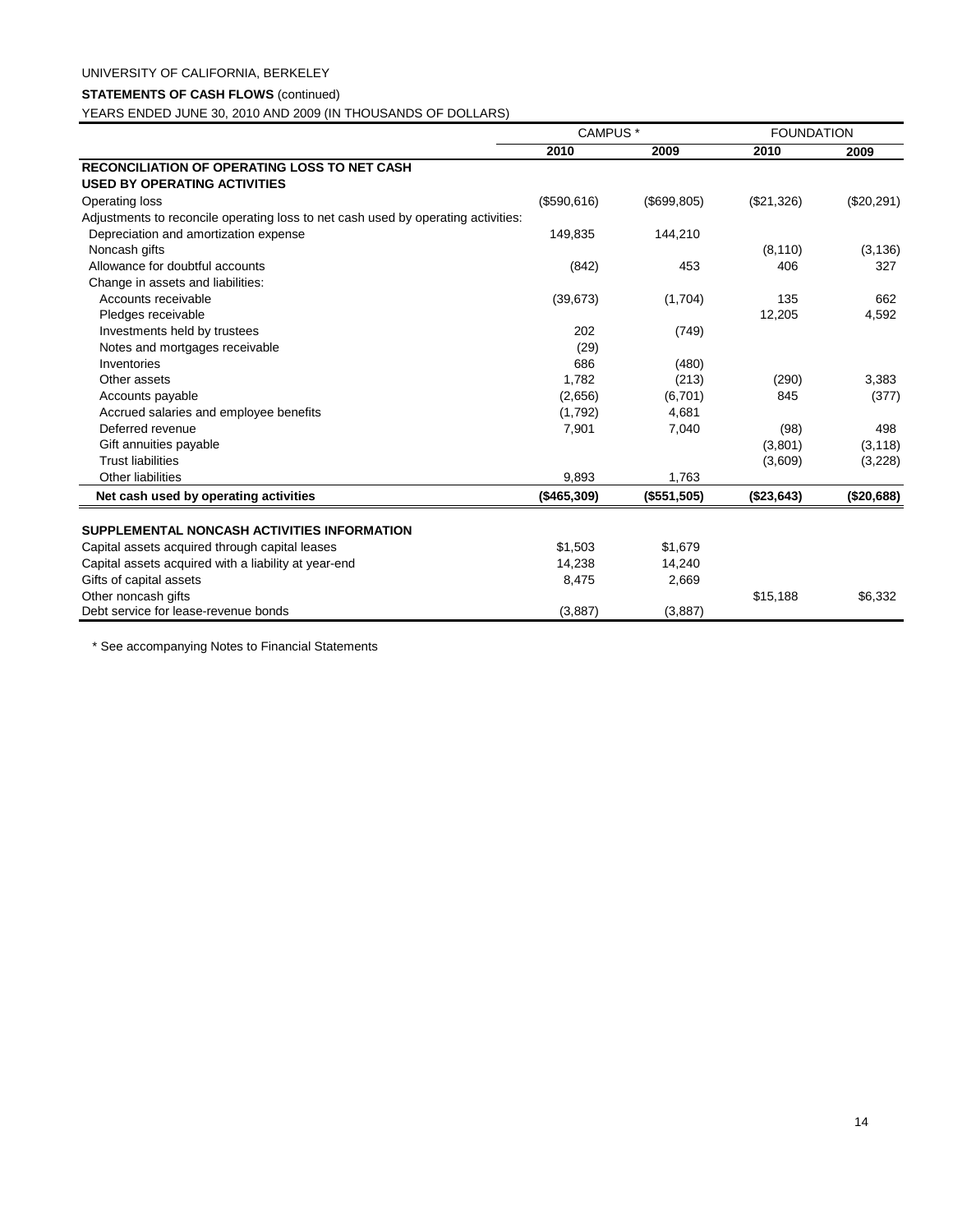#### **ORGANIZATION**

Founded in 1868, the University of California, Berkeley (Berkeley) is the original campus of the ten-campus University of California (UC). UC is a public, state-supported institution administered by the corporation, "The Regents of the University of California" (The Regents), with a mission of teaching, research and public service. The Regents is vested with full powers of organization and government, subject only to such legislative control necessary to ensure the security of its funds and compliance with certain statutory and administrative requirements. The majority of the 26 members of The Regents are appointed by the governor and approved by the State Senate. Various Berkeley programs and capital outlay projects are funded through appropriations from the state's annual Budget Act. Berkeley is subject to the bylaws, standing orders and policies established by The Regents and the Office of the President, the executive head of UC.

## **FINANCIAL REPORTING ENTITY**

Berkeley's financial statements include the accounts of the campus only. Accounts for separate, but related organizations, such as the E. O. Lawrence Berkeley National Laboratory, associated student organizations, and booster and alumni organizations are not included in the reporting entity because Berkeley does not have fiduciary responsibility for these organizations or the organizations' balances and activities are insignificant compared to Berkeley's amounts. The University of California, Berkeley Foundation (the "Foundation") is a legally separate notfor-profit organization dedicated to providing to Berkeley the financial benefits generated from its fundraising efforts and investment earnings. The financial statements of the Foundation are presented discretely in Berkeley's financial statements because of the nature and significance of their relationship with the Berkeley campus, including its ongoing financial support of the campus. However, the Notes to Financial Statements focus only on the campus. Information relating to the Berkeley Foundation can be found in its separately issued financial statements report.

Berkeley's financial statements display all of the assets, liabilities, net assets, revenues, expenses and transfers of net assets from UC reflected in Berkeley's accounts. However, certain significant financial balances and activities, such as UC-managed investments, self-insurance liabilities, commercial paper debt, retirement benefit liabilities, endowment funds, changes in fair value of investments and permanent endowments and non-capital interest expense are not reflected in Berkeley's campus-level accounts. Therefore, Berkeley's financial statements do not reflect a picture of the campus' financial position or changes in financial position and cash flows on a stand-alone basis but rather as a campus within the UC system. Berkeley's financial statements have not been individually audited but rather are audited as part of the UC financial statement audit.

## **SIGNIFICANT ACCOUNTING POLICIES**

Berkeley's financial statements have been prepared in accordance with accounting principles generally accepted in the United States of America, including all applicable effective statements of the Governmental Accounting Standards Board (GASB) and all statements of the Financial Accounting Standards Board through November 30, 1989, using the economic resources measurement focus and the accrual basis of accounting.

GASB Statement No. 51, Accounting and Financial Reporting for Intangible Assets, was adopted during the year ended June 30, 2010. Statement No. 51 requires the capitalization of identifiable intangible assets in the statement of net assets and provides guidance for amortization of intangible assets unless they are considered to have an indefinite useful life. Management determined that Berkeley was already compliant with the requirements of the statement in fiscal year 2009 except for the discrete disclosure of the original cost, amortization and estimated economic lives in the footnotes. The footnotes were modified to separately present the information for intangible assets.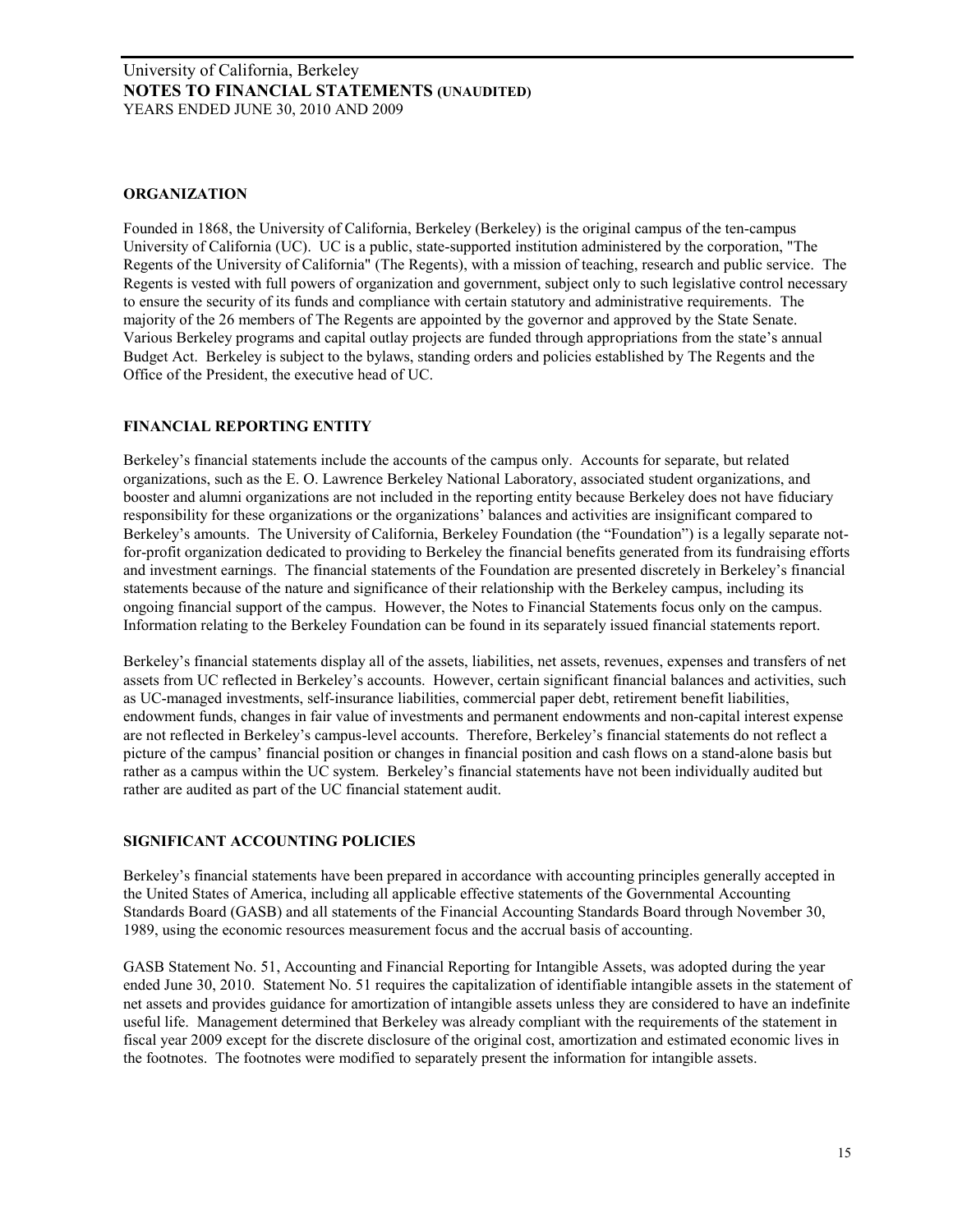The significant accounting policies of Berkeley are as follows:

#### **Cash and cash equivalents**

Berkeley considers all balances in demand deposit accounts and its share of UC's Short Term Investment Pool (STIP) to be cash.

#### **Investments**

Berkeley considers its share of UC's Total Return Investment Pool (TRIP) to be non-current investments held by the Office of the President. These amounts are recorded at historical cost, which does not approximate the fair value of the investments. Realized gains or losses are recorded upon the sale of Berkeley's shares. Dividend and interest income, net of administrative fees, is recorded as it is distributed from the Office of the President.

#### **Investments held by trustees**

Investments held by trustees are primarily recorded at fair value.

#### **Accounts receivable, net**

Accounts receivable, net of allowance for uncollectible amounts, includes reimbursements due from state and federal sponsors of externally funded research, local government and private grants and contracts, educational activities and amounts due from students, employees and faculty for services.

#### **Pledges receivable, net**

Unconditional pledges of private gifts to Berkeley in the future, net of allowance for uncollectible amounts, are recorded as pledges receivable and revenue in the year promised at the present value of expected cash flows. Conditional pledges are recognized as receivables and revenues when the specified conditions are met.

#### **Notes and mortgages receivable, net**

Loans to students, net of allowance for uncollectible amounts, are provided from federal student loan programs and from other sources. Home mortgage loans, primarily to faculty, are provided from other sources.

## **Inventories**

Inventories, consisting primarily of supplies and merchandise for resale, are valued at cost, typically determined under the weighted average method, which is not in excess of net realizable value.

## **Capital assets**

Land, infrastructure, buildings and improvements, intangible assets, equipment, libraries and collections, and special collections are recorded at cost at the date of acquisition or estimated fair value at the date of donation in the case of gifts. Estimates of fair value involve assumptions and estimation methods that are uncertain, and, therefore, the estimates could differ from actual results. Intangible assets include easements, land rights, trademarks, patents and other similar arrangements. Capital leases are recorded at the present value of future minimum lease payments. Significant additions, replacements, major repairs, and renovations to infrastructure and buildings are generally capitalized if the cost exceeds \$35,000 and if they have a useful life of more than one year. Minor renovations are charged to operations. Equipment with a cost in excess of \$5,000 and a useful life of more than one year is capitalized. All costs of land, library collections, and special collections are capitalized**.** 

Depreciation is calculated using the straight-line method over the estimated economic life of the asset. Leasehold improvements are amortized using the straight-line method over the shorter of the life of the applicable lease or the economic life of the asset.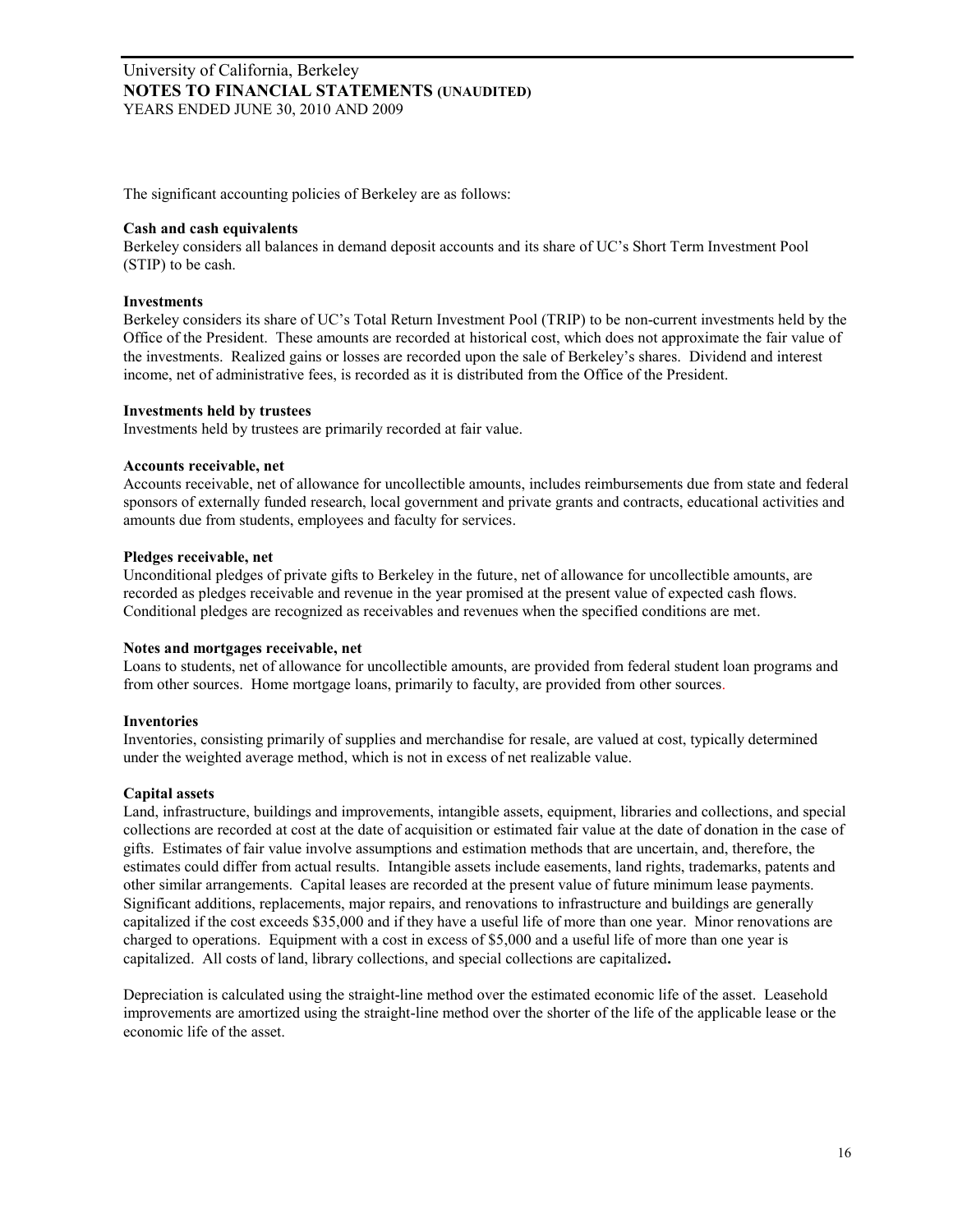Estimated economic lives are generally as follows:

| Infrastructure             | 25 years           |
|----------------------------|--------------------|
| Buildings and improvements | $15-33$ years      |
| Equipment                  | $2-20$ years       |
| Computer software          | 3-7 years          |
| Intangible assets          | 2 years-indefinite |
| Libraries and collections  | 15 years           |
|                            |                    |

Capital assets acquired through federal grants and contracts where the federal government retains a reversionary interest are also capitalized and depreciated.

Inexhaustible capital assets, such as land or special collections that are protected, preserved and held for public exhibition, education or research, including art, museum, scientific and rare book collections are not depreciated.

Interest on borrowings to finance facilities is capitalized during construction, net of any investment income earned during the temporary investment of project related borrowings.

#### **Deferred revenue**

Deferred revenue primarily includes amounts received from grant and contract sponsors that have not been earned under the terms of the agreement and other revenue billed in advance of the event, such as student tuition and fees and fees for housing and dining services.

#### **Funds held for others**

Funds held for others result from Berkeley acting as an agent, or fiduciary, on behalf of organizations that are not significant or financially accountable to Berkeley.

#### **Federal refundable loans**

Certain loans to students are administered by Berkeley with funding primarily supported by the federal government. Berkeley's statement of net assets includes both the notes receivable and the related federal refundable loan liability representing federal capital contributions owed upon termination of the program.

#### **Pollution remediation obligations**

Upon an obligating event, Berkeley estimates the components of any expected pollution remediation costs and recoveries from third parties. The costs, estimated using the expected cash flow technique, are accrued as a liability.

#### **Net assets**

Net assets are required to be classified for accounting and reporting purposes into the following categories:

#### **Invested in capital assets, net of related debt**

This category includes all of Berkeley's capital assets, net of accumulated depreciation, reduced by outstanding principal balances of debt reported in Berkeley's accounts attributable to the acquisition, construction, or improvement of those assets.

#### **Restricted expendable**

Berkeley classifies net assets resulting from transactions with purpose restrictions as restricted net assets until the specific resources are used for the required purpose. Net assets whose use by Berkeley is subject to externallyimposed restrictions that can be fulfilled by actions of Berkeley pursuant to those restrictions are classified as restricted expendable net assets.

#### **Unrestricted**

Net assets that are neither reserved, restricted nor invested in capital assets, net of related debt, are classified as unrestricted net assets. Unrestricted net assets may be designated for specific purposes by management or the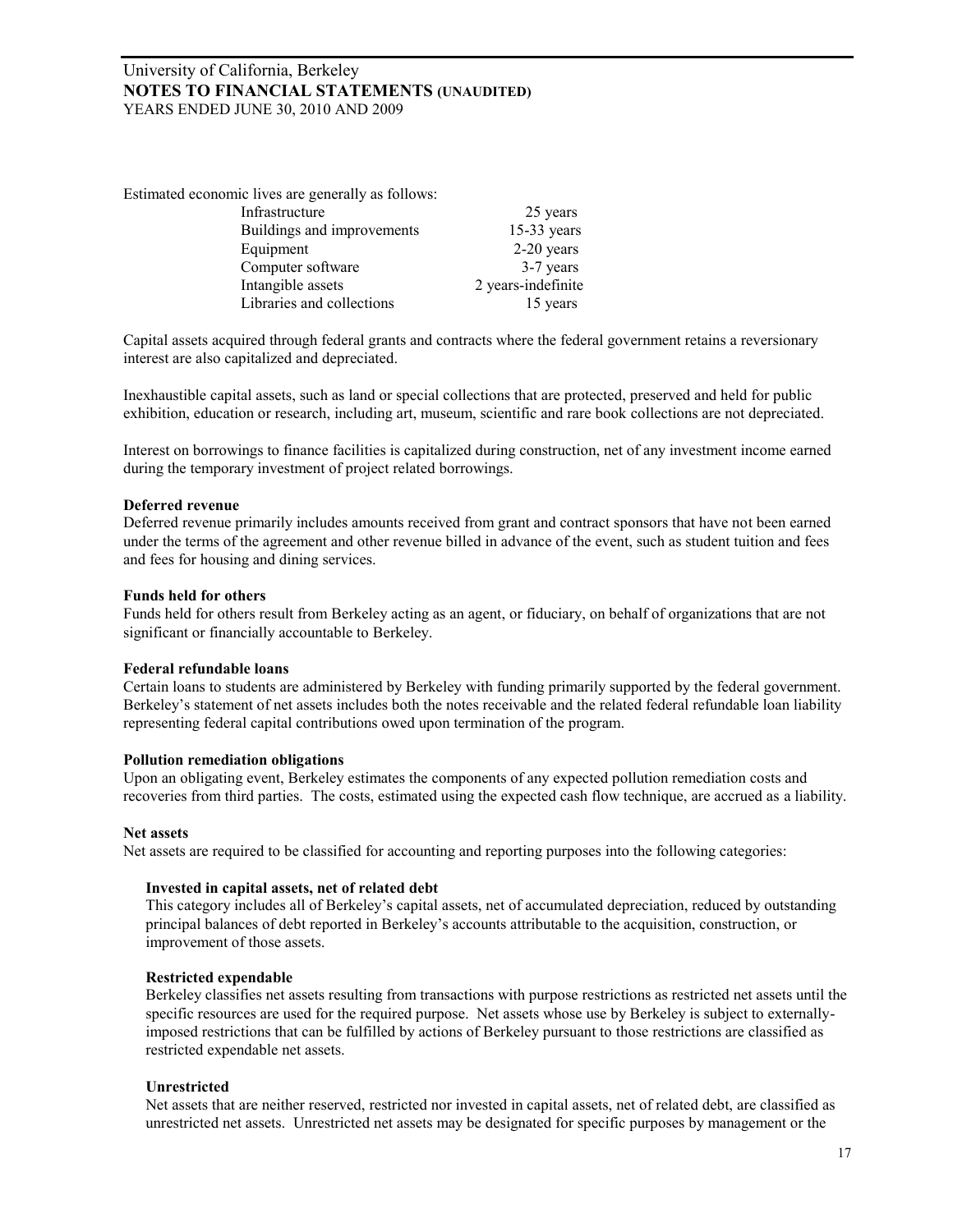Regents. Substantially all unrestricted net assets are allocated for academic and research initiatives or programs, for capital programs, or for other purposes.

Expenses are charged to either restricted or unrestricted net assets based upon a variety of factors, including consideration of prior and future revenue sources, the types of expense incurred, Berkeley's budgetary policies surrounding the various revenue sources, or whether the expense is a recurring cost.

#### **Revenues and expenses**

Operating revenues include receipts from student tuition and fees, grants and contracts for specific operating activities, and sales and services from educational activities and auxiliary enterprises. Operating expenses incurred in conducting the programs and services of Berkeley are presented in the statement of revenues, expenses and changes in net assets as operating activities.

Certain significant revenues relied upon and budgeted for fundamental operational support of the core instructional mission of Berkeley are mandated by the GASB to be recorded as nonoperating revenues, including state educational appropriations, certain federal grants for student financial aid, private gifts and investment income, since the GASB does not consider them to be related to the principal operating activities of Berkeley.

Nonoperating revenues and expenses include state educational appropriations, state financing appropriations, Build America Bonds federal interest subsidies, federal Pell grants, private gifts for other than capital purposes, investment income and loss on the disposal of capital assets.

State capital appropriations, capital gifts and grants, and certain net transfers from the Office of the President are classified as other changes in net assets.

## **Student tuition and fees**

Substantially all of the student tuition and fees provide for current operations of Berkeley. A small portion of the student fees, reported as capital gifts and grants, is required for debt service associated with student union and recreational centers. Certain waivers of student tuition and fees considered to be scholarship allowances are recorded as an offset to revenue.

## **State appropriations**

The state of California provides appropriations to UC on an annual basis. Total state educational appropriations consisted of state general support augmented by federal stimulus support. Berkeley's allocated share of state educational appropriations is recognized as nonoperating revenue; however, the related expenses are incurred to support either educational operations or other specific operating purposes. State financing appropriations provide for principal and interest payments associated with lease-purchase agreements with the State Public Works Board and are also reported as non-operating revenue. State appropriations for capital projects are recorded as revenue under other changes in net assets when related expenditures are incurred. Special state appropriations for AIDS, tobacco, and breast cancer research are reported as grant revenue.

#### **Grant and contract revenue**

Berkeley receives grant and contract revenue from governmental and private sources. Berkeley recognizes revenue associated with the direct costs of sponsored programs as the related expenditures are incurred. Recovery of facilities and administrative costs of federally sponsored programs is at cost reimbursement rates negotiated with UC's federal cognizant agency, the U.S. Department of Health and Human Services. For the year ended June 30, 2010, the facilities and administrative cost recovery totaled \$106.9 million, \$73.6 million from federally sponsored programs and \$33.3 million from other sponsors. For the year ended June 30, 2009, the facilities and administrative cost recovery totaled \$94.6 million, \$64.2 million from federally sponsored programs and \$30.4 million from other sponsors.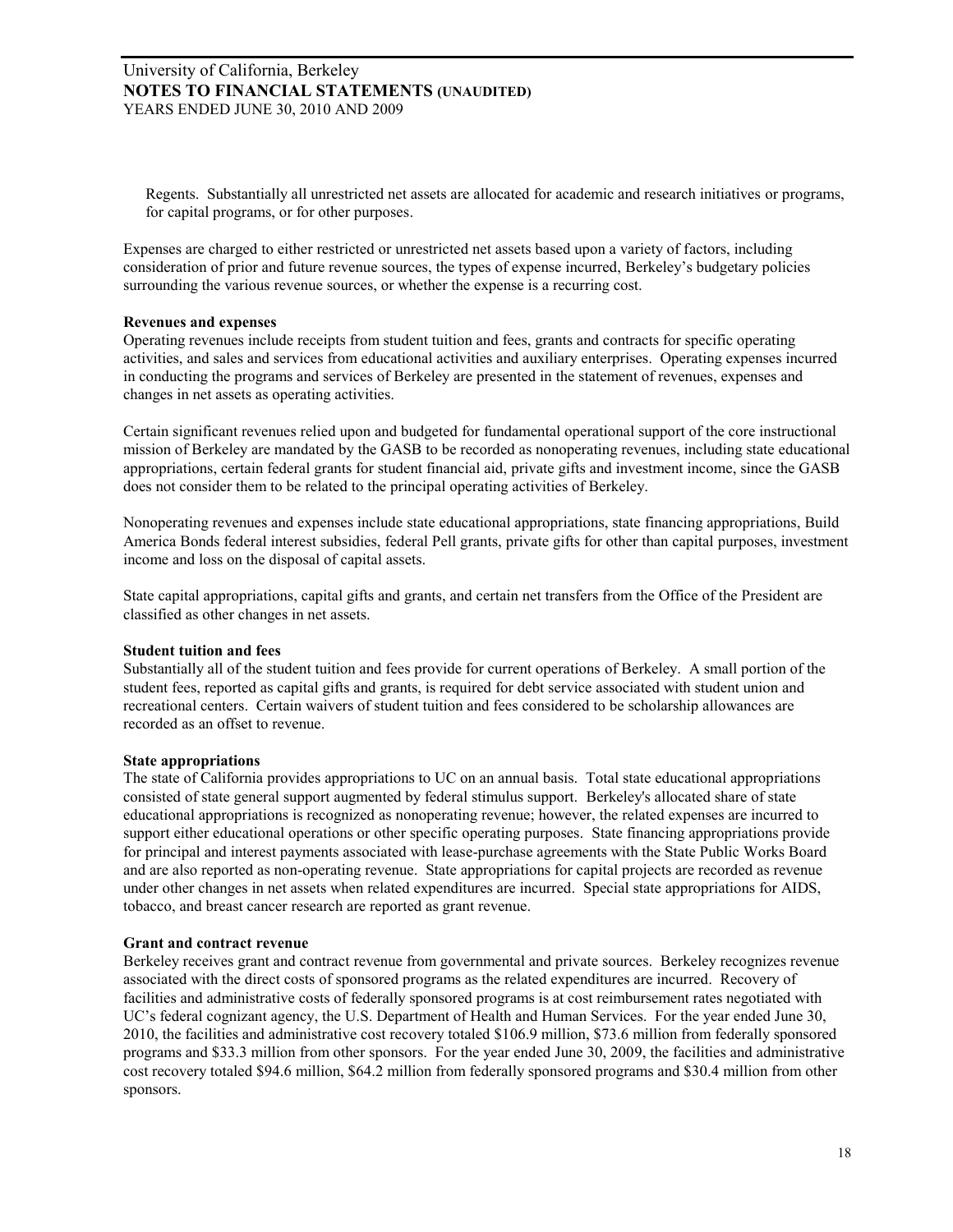#### **Scholarship allowances**

Berkeley recognizes certain scholarship allowances, including both financial aid and fee waivers, as the difference between the stated charge for tuition and fees, housing and dining charges, recreational center fees, and the amount that is paid by the student, as well as third parties making payments on behalf of the student. Payments of financial aid made directly to students are classified as scholarship and fellowship expenses.

Scholarship allowances in the following amounts are recorded as an offset to revenues for the years ended June 30, 2010 and 2009 (in thousands of dollars):

|                               | 2010      | 2009      |
|-------------------------------|-----------|-----------|
| Student tuition and fees      | \$144,300 | \$121,055 |
| Auxiliary enterprises         | 33,015    | 31,430    |
| <b>Scholarship allowances</b> | \$177,315 | \$152,485 |
|                               |           |           |

## **UCRP benefits expense**

The University of California Retirement Plan (UCRP) provides retirement benefits to retired employees of Berkeley. Contributions from the campus to the UCRP are effectively made to a cost-sharing single-employer defined benefit pension plan administered by UC. The campus is required to contribute at a rate assessed each year by the UCRP. As a result, the campus's required contributions are recognized as an expense in the statement of revenues, expenses and changes in net assets, and as operating activities in the statement of cash flows.

#### **Retiree health benefits expense**

UC established the University of California Retiree Health Benefit Trust (UCRHBT) to allow certain UC locations and affiliates, including Berkeley, to share the risks, rewards and costs of providing for retiree health benefits and to accumulate funds on a tax-exempt basis under an arrangement segregated from UC assets. The Regents serves as Trustee of UCRHBT and has the authority to amend or terminate the Trust.

The UCRHBT provides retiree health benefits to retired employees of the campus. Contributions from the campus to the UCRHBT are effectively made to a cost-sharing single-employer health plan administered by UC. The campus is required to contribute at a rate assessed each year by the UCRHBT. As a result, the campus's required contributions are recognized as an expense in the statement of revenues, expenses and changes in net assets, and as operating activities in the statement of cash flows.

## **Compensated absences**

Berkeley accrues annual leave, including employer-related costs, for employees at rates based upon length of service and job classification and compensatory time based upon job classification and hours worked.

#### **Endowment spending**

Under provisions of California law, the Uniform Management of Institutional Funds Act allows for investment income, as well as a portion of realized and unrealized gains, to be expended for the operational requirements of Berkeley programs.

## **Tax exemption**

As a UC campus, Berkeley is qualified as a tax-exempt organization under Section 501(c) (3) of the Internal Revenue Code (IRC). Because UC is a state institution, related income received by Berkeley is also exempt from federal tax under IRC Section 115(a). In addition, Berkeley is exempt from state income taxes imposed under the California Revenue and Taxation Code.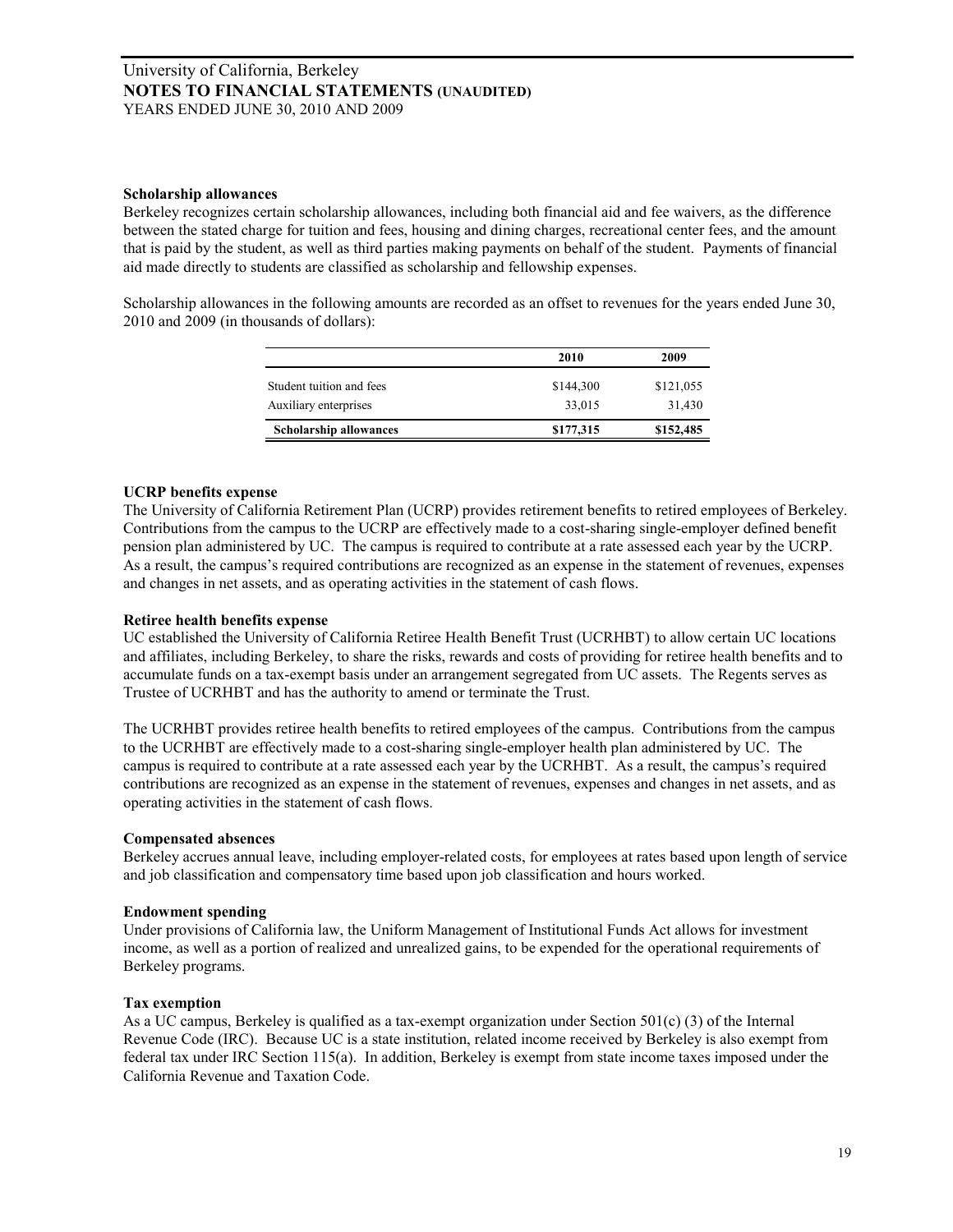#### **Use of estimates**

The preparation of financial statements in conformity with accounting principles generally accepted in the United States of America requires management to make estimates and assumptions that affect the reported amounts of assets and liabilities and disclosure of contingent assets and liabilities at the date of the financial statements and the reported amounts of revenues and expenditures during the reporting period. Although management believes the estimates and assumptions are reasonable, they are based upon information available at the time the estimate or judgment is made and actual amounts could differ from those estimates.

#### **Comparative information**

Berkeley reclassified certain items in the 2009 financial statements for purpose of presenting comparative information consistent with the presentation in 2010. The reclassifications included reporting federal Pell grants as nonoperating revenues rather than federal grants and contracts; reporting re-invested earnings from TRIP as noncurrent rather than current assets; and reporting net transfers from UC associated with state educational appropriations, endowment income and STIP as nonoperating revenues rather than changes in net assets. These revisions had no effect on the previously reported net assets. The effect of the reclassifications on Berkeley's financial statements for the year ended June 30, 2009 is as follows (in thousands of dollars):

|                                                                  |               | YEAR ENDED JUNE 30, 2009 |               |
|------------------------------------------------------------------|---------------|--------------------------|---------------|
|                                                                  | As Previously |                          |               |
|                                                                  | Reported      | Reclassifications        | As Restated   |
| <b>Statement of Net Assets</b>                                   |               |                          |               |
| <b>Current Assets</b>                                            | \$705,830     | (\$18,329)               | \$687,501     |
| Noncurrent assets                                                | 3,188,697     | 18,329                   | 3,207,026     |
| <b>Statement of Revenues, Expenses and Changes in Net Assets</b> |               |                          |               |
| Total operating revenues                                         | \$1,216,550   | $(\$29,020)$             | \$1,187,530   |
| Total operating expenses                                         | 1,888,454     | (1,119)                  | 1,887,335     |
| Operating loss                                                   | (671, 904)    | (27,901)                 | (699, 805)    |
| Net nonoperating revenues                                        | 587,749       | 87,989                   | 675,738       |
| Loss before other changes in net assets                          | (84, 155)     | 60,088                   | (24,067)      |
| Transfers from UC                                                | 223,899       | (60,088)                 | 163,811       |
| <b>Statement of Cash Flows</b>                                   |               |                          |               |
| Net cash used by operating activities                            | $(\$523,500)$ | $(\$28,005)$             | $(\$551,505)$ |
| Net cash provided by noncapital financing activities             | 553,855       | (11, 111)                | 542,744       |
| Net cash used by investing activities                            | (389, 627)    | 80,875                   | (308, 752)    |
| Transfers from UC                                                | 223,899       | (60,088)                 | 163,811       |
| Net decrease in cash                                             | (442, 332)    | (18,329)                 | (460, 661)    |
| Cash and cash equivalents, end of year                           | 534,947       | (18,329)                 | 516,618       |

## **NOTE 1: CASH AND CASH EQUIVALENTS**

UC maintains centralized management for substantially all of its cash. Cash in Berkeley's demand deposit accounts is minimized by sweeping available cash balances into UC's investment accounts on a daily basis.

Under UC policy, deposits are only held at financial institutions that maintain an issuer rating on long term debt of A3 or higher by Moody's, A- or higher by Standard & Poor's or an Asset Peer Group rating of 65 or higher as defined by Sheshunoff Bank Rating Reports. At June 30, 2010 and 2009, the carrying amount of Berkeley's demand deposits, held in nationally recognized banking institutions, was \$1.7 million compared to bank balances of \$1.3 million, for both years. Bank balances in excess of the Federal Deposit Insurance Corporation (FDIC) limits are collateralized by UC with U.S. government securities held in the name of the bank.

Berkeley does not have a significant exposure to foreign currency risk in demand deposit accounts. Accounts held in foreign countries maintain minimum operating balances with the intent to reduce potential foreign exchange risk while providing an adequate level of liquidity to meet the obligations of the academic programs established abroad.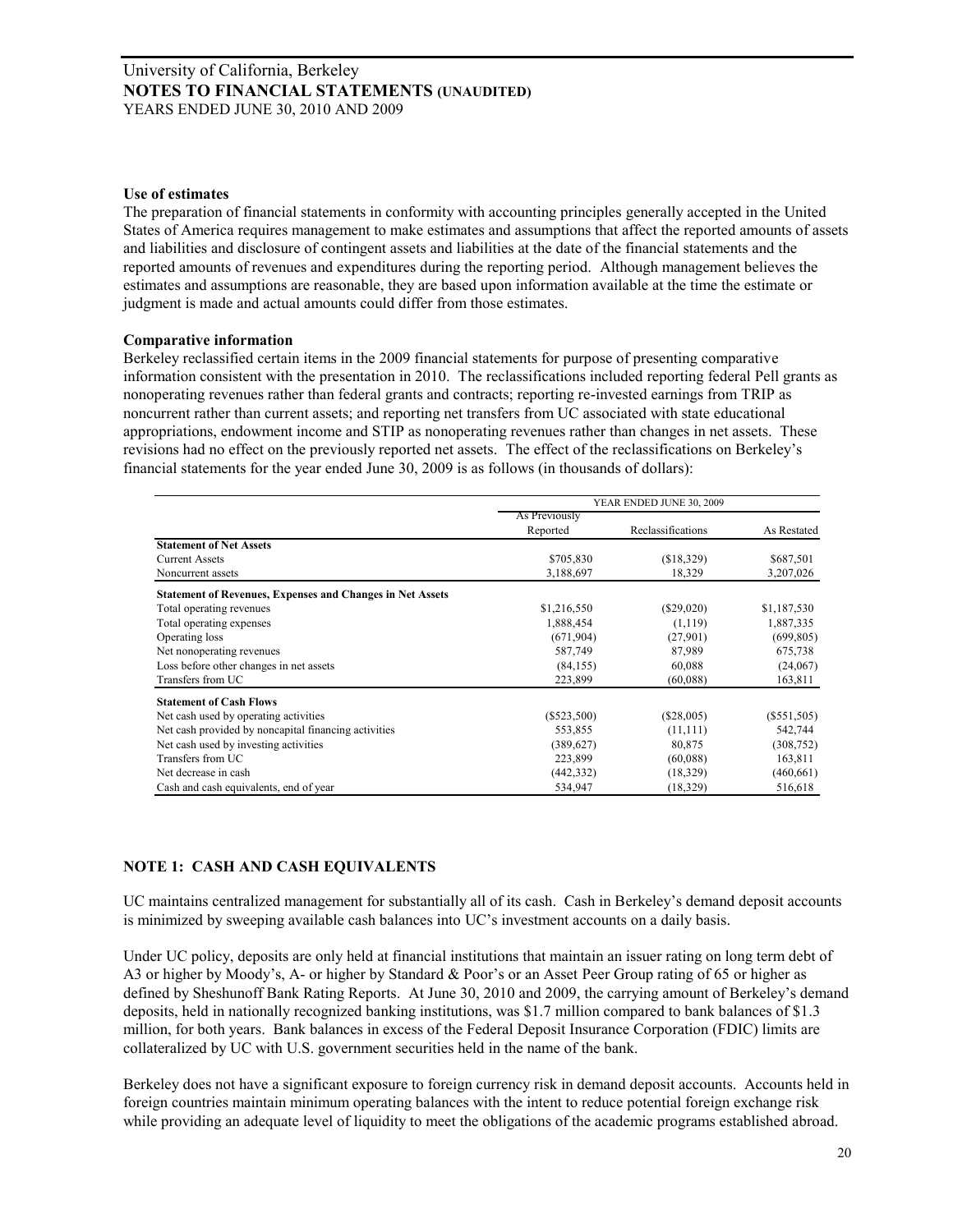The equivalent U.S. dollar balances required to support research groups in foreign countries were insignificant at June 30, 2010 and 2009, respectively.

Berkeley considers its share of UC's STIP to be cash. Berkeley's share of UC's STIP at June 30, 2010 and 2009 was \$562.3 million and \$514.9 million, respectively.

## **NOTE 2: INVESTMENTS**

The Regents, as the governing Board, is responsible for the oversight of UC's investments and establishes investment policy, which is carried out by UC's Chief Investment Officer. Primarily all of Berkeley's available cash balances were invested in STIP. The STIP allows participants to maximize the returns on their short-term cash balances by taking advantage of the economies of scale of investing in a large pool with a broad range of maturities and is managed to maximize current earned in come. Cash to provide for payroll, construction expenditures and other operating expenses for Berkeley is invested in the STIP. Investments authorized by the Regents for the STIP include fixed income securities with a maximum maturity of five and one-half years. In addition, the Regents has also authorized loans, primarily to faculty members residing in California, under UC's Mortgage Origination Program with terms up to 40 years. Earnings from STIP distributed to Berkeley from the Office of the President, included in short-term investment pool and other, net, in the statements of revenues, expenses, and changes in net assets, was \$16.1 million in 2010 and \$23.8 million in 2009.

Berkeley participates in UC's TRIP. TRIP allows Berkeley the opportunity to maximize the return on its long-term working capital by taking advantage of the economies of scale of investing in a large pool across a broad range of asset classes. TRIP is managed to a total return objective and is intended to supplement STIP. Investments authorized by the Regents for TRIP include a diversified portfolio of equity and fixed income securities.

Berkeley's investment amounts are recorded at historical cost, which does not approximate the fair value of the investments. Realized gains or losses are recorded upon sale of Berkeley's shares. Dividend and interest income, net of administrative fees, is recorded as it is distributed from the Office of the President, totaling \$20.7 million in 2010 and \$18.3 million in 2009.

## **NOTE 3: INVESTMENTS HELD BY TRUSTEES**

Berkeley has entered into agreements with trustees to maintain trusts for certain capital projects. In addition, the state of California retains on deposit certain proceeds from the sale of lease-revenue bonds to be used for capital projects. The combined fair value of all of the investments and deposits held by trustees was \$54.9 million and \$6.9 million at June 30, 2010 and 2009, respectively.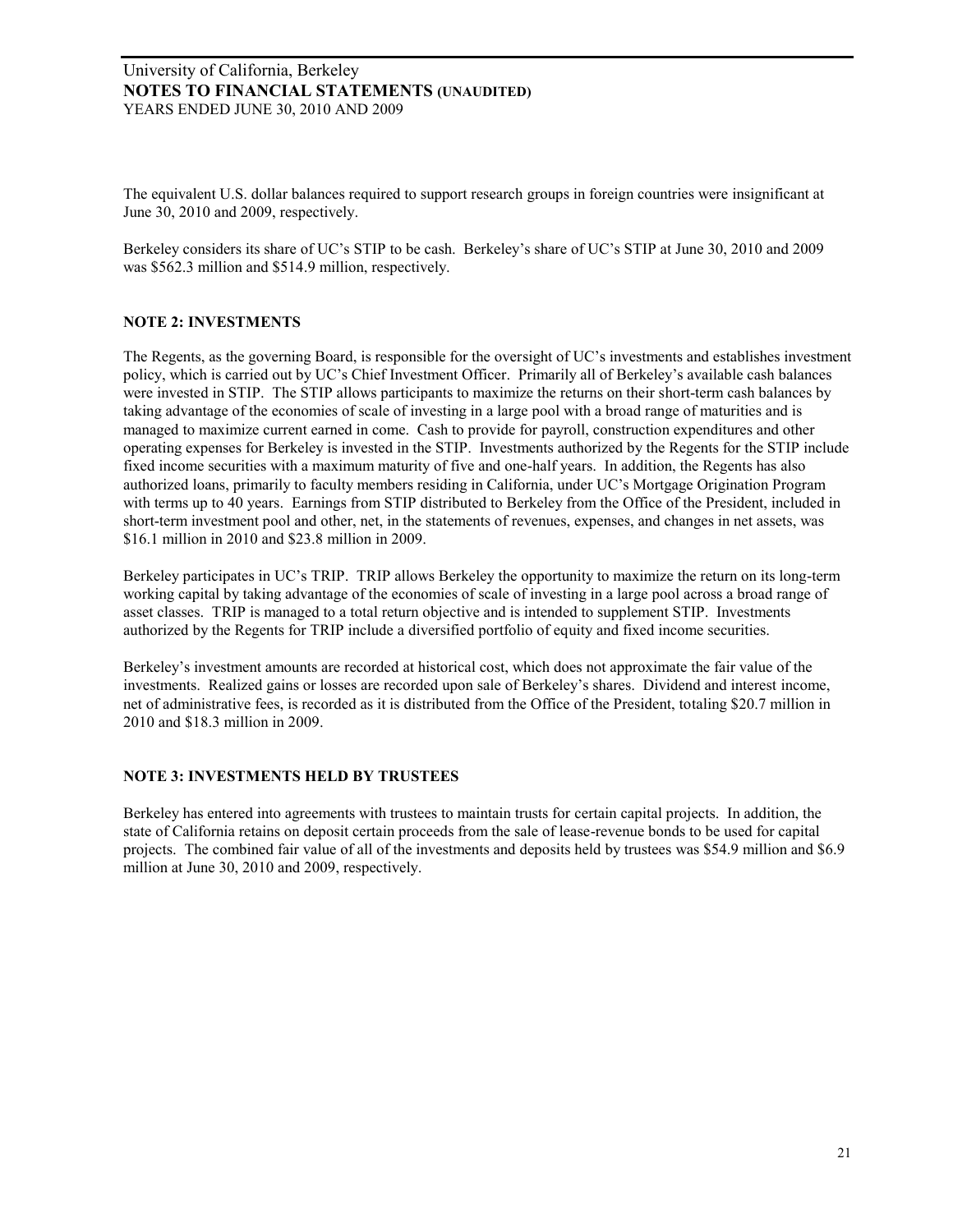#### **NOTE 4: ACCOUNTS RECEIVABLE**

Accounts receivable and the allowance for uncollectible amounts at June 30, 2010 and 2009 are as follows (in thousands of dollars):

| Accounts receivable, net                | \$71,132                                        | \$38,433                                                         | \$3,943                                   | \$14,943                | \$128,451    |
|-----------------------------------------|-------------------------------------------------|------------------------------------------------------------------|-------------------------------------------|-------------------------|--------------|
| Allowance for uncollectible amounts     | (349)                                           | (507)                                                            | (1,231)                                   | (4,602)                 | (6,689)      |
| At June 30, 2009<br>Accounts receivable | \$71,481                                        | \$38,940                                                         | \$5,174                                   | \$19,545                | \$135,140    |
| Accounts receivable, net                | \$119.585                                       | \$29,458                                                         | \$3,879                                   | \$26.391                | \$179,313    |
| Allowance for uncollectible amounts     | (190)                                           | (355)                                                            | (924)                                     | (4,136)                 | (5,605)      |
| At June 30, 2010<br>Accounts receivable | \$119,775                                       | \$29,813                                                         | \$4,803                                   | \$30,527                | \$184,918    |
|                                         | <b>STATE &amp; FEDERAL</b><br><b>GOVERNMENT</b> | <b>LOCAL GOVT &amp; PRIVATE</b><br><b>GRANTS &amp; CONTRACTS</b> | AUXILIARY & SERVICE<br><b>ENTERPRISES</b> | <b>FEES &amp; OTHER</b> | <b>TOTAL</b> |

Adjustments to the allowance for doubtful accounts have either increased or (decreased) the following revenues for the years ended June 30, 2010 and 2009 (in thousands of dollars):

|                               | 2010  | 2009      |
|-------------------------------|-------|-----------|
| Student tuition and fees      | \$137 | (\$1,809) |
| Grants and contracts          | (250) | (255)     |
| <b>Educational activities</b> | (10)  | (70)      |
| Auxiliary enterprises         | 266   | (446)     |
| Other operating revenues      | (323) | 205       |

#### **NOTE 5: PLEDGES RECEIVABLE**

The composition of pledges receivable at June 30, 2010 and 2009 is summarized as follows (in thousands of dollars):

|                                             | 2010     | 2009     |
|---------------------------------------------|----------|----------|
| Total pledges receivable outstanding        | \$32,021 | \$56,082 |
| Less: Unamortized discount to present value | (893)    | (2,815)  |
| Allowance for uncollectible pledges         | (6,011)  | (4,350)  |
| Current portion of pledges receivable       | (15,751) | (27,711) |
| Noncurrent portion of pledges receivable    | \$9,366  | \$21,206 |

Future receipts under pledge agreements for each of the five fiscal years subsequent to June 30, 2010 and thereafter are as follows (in thousands of dollars):

| Year Ending June 30                  |          |
|--------------------------------------|----------|
| 2011                                 | \$20,901 |
| 2012                                 | 4,761    |
| 2013                                 | 2,915    |
| 2014                                 | 1,534    |
| 2015                                 | 438      |
| 2016 and thereafter                  | 1,472    |
| Total payments on pledges receivable | \$32,021 |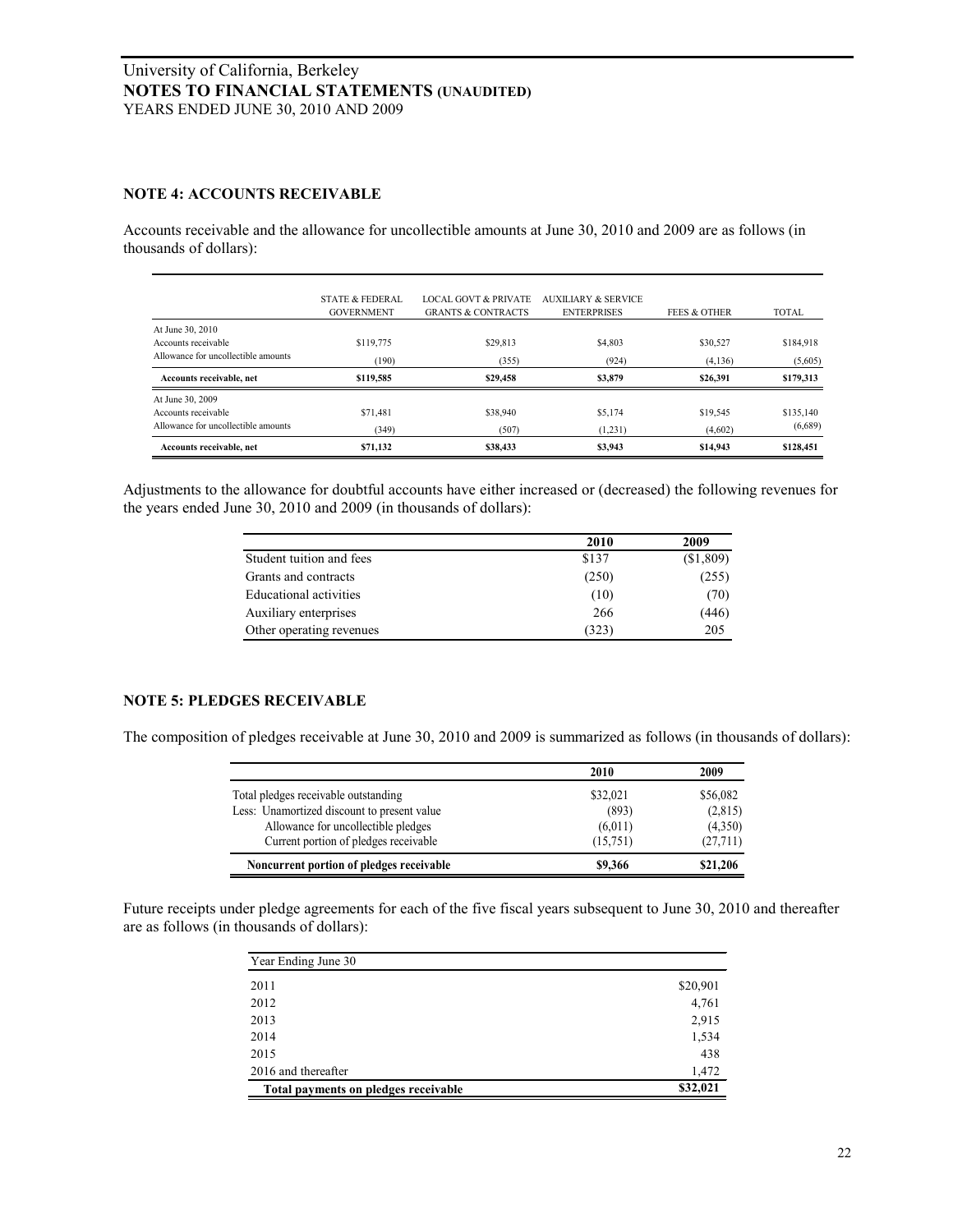Adjustments to the allowance for doubtful accounts associated with pledges have decreased the following revenues for the years ended June 30, 2010 and 2009 (in thousands of dollars):

|                          | 2010      | 2009        |
|--------------------------|-----------|-------------|
| Private gifts            | (S579)    | $(\$5,266)$ |
| Capital gifts and grants | (3.294)   | (140)       |
|                          | (S3, 873) | $(\$5,406)$ |

# **NOTE 6: NOTES AND MORTGAGES RECEIVABLE**

Notes and mortgages receivable at June 30, 2010 and 2009, along with the allowance for uncollectible amounts, are as follows (in thousand of dollars):

|                                     |                |              | <b>NONCURRENT</b> |              |
|-------------------------------------|----------------|--------------|-------------------|--------------|
|                                     | <b>CURRENT</b> | <b>NOTES</b> | <b>MORTGAGES</b>  | <b>TOTAL</b> |
| At June 30, 2010                    |                |              |                   |              |
| Notes and mortgages receivable      | \$5,228        | \$27,456     | \$2,854           | \$30,310     |
| Allowance for uncollectible amounts | (60)           | (2,313)      |                   | (S2,313)     |
| Notes and mortgages receivable, net | \$5,168        | \$25,143     | \$2,854           | \$27,997     |
| At June 30, 2009                    |                |              |                   |              |
| Notes and mortgages receivable      | \$5,086        | \$25,577     | \$2.985           | \$28,562     |
| Allowance for uncollectible amounts | (55)           | (2,075)      |                   | $(\$2,075)$  |
| Notes and mortgages receivable, net | \$5,031        | \$23.502     | \$2.985           | \$26,487     |

#### **NOTE 7: CAPITAL ASSETS**

|                                                  | 2008        | <b>ADDITIONS</b>                               | <b>DISPOSALS</b> | 2009        | <b>ADDITIONS</b>                               | <b>DISPOSALS</b> | 2010        |
|--------------------------------------------------|-------------|------------------------------------------------|------------------|-------------|------------------------------------------------|------------------|-------------|
| <b>ORIGINAL COST</b>                             |             |                                                |                  |             |                                                |                  |             |
| Land                                             | \$67,357    | \$23,697                                       | $(\$1)$          | \$91,053    | \$774                                          |                  | \$91,827    |
| Infrastructure                                   | 38,788      | 1,736                                          |                  | 40,524      | 2,918                                          |                  | 43,442      |
| Buildings and improvements                       | 2,591,905   | 297,492                                        |                  | 2,889,397   | 68,310                                         | (1,217)          | 2,956,490   |
| Equipment, software and intangibles              | 452,872     | 36,935                                         | (32, 123)        | 457,684     | 36,364                                         | (22, 955)        | 471,093     |
| Libraries and collections                        | 836,548     | 29,816                                         | (3,392)          | 862,972     | 28,686                                         | (5,158)          | 886,500     |
| Special collections                              | 90,535      | 4,170                                          | (1,612)          | 93,093      | 3,896                                          |                  | 96,989      |
| Construction in progress                         | 252,618     | (11,365)                                       |                  | 241,253     | 201,873                                        |                  | 443,126     |
| Capital assets, at original cost                 | \$4,330,623 | \$382,481                                      | (S37, 128)       | \$4,675,976 | \$342,821                                      | (S29, 330)       | \$4,989,467 |
|                                                  | 2008        | <b>DEPRECIATION AND</b><br><b>AMORTIZATION</b> | <b>DISPOSALS</b> | 2009        | <b>DEPRECIATION AND</b><br><b>AMORTIZATION</b> | <b>DISPOSALS</b> | 2010        |
| <b>ACCUMULATED DEPRECIATION AND AMORTIZATION</b> |             |                                                |                  |             |                                                |                  |             |
| Infrastructure                                   | \$14,323    | \$1,536                                        |                  | \$15,859    | \$1,588                                        |                  | \$17,447    |
| Buildings and improvements                       | 883,285     | 84,668                                         |                  | 967,953     | 89,439                                         | (1,181)          | 1,056,211   |
| Equipment, software and intangibles              | 332,771     | 31,382                                         | (31, 477)        | 332,676     | 31,556                                         | (20,907)         | 343,325     |
| Libraries and collections                        | 608,805     | 26,624                                         | (2,803)          | 632,626     | 27,252                                         | (4,066)          | 655,812     |
| Accumulated depreciation and amortization        | \$1,839,184 | \$144,210                                      | (S34, 280)       | \$1,949,114 | \$149,835                                      | (S26, 154)       | \$2,072,795 |
|                                                  |             |                                                |                  |             |                                                |                  |             |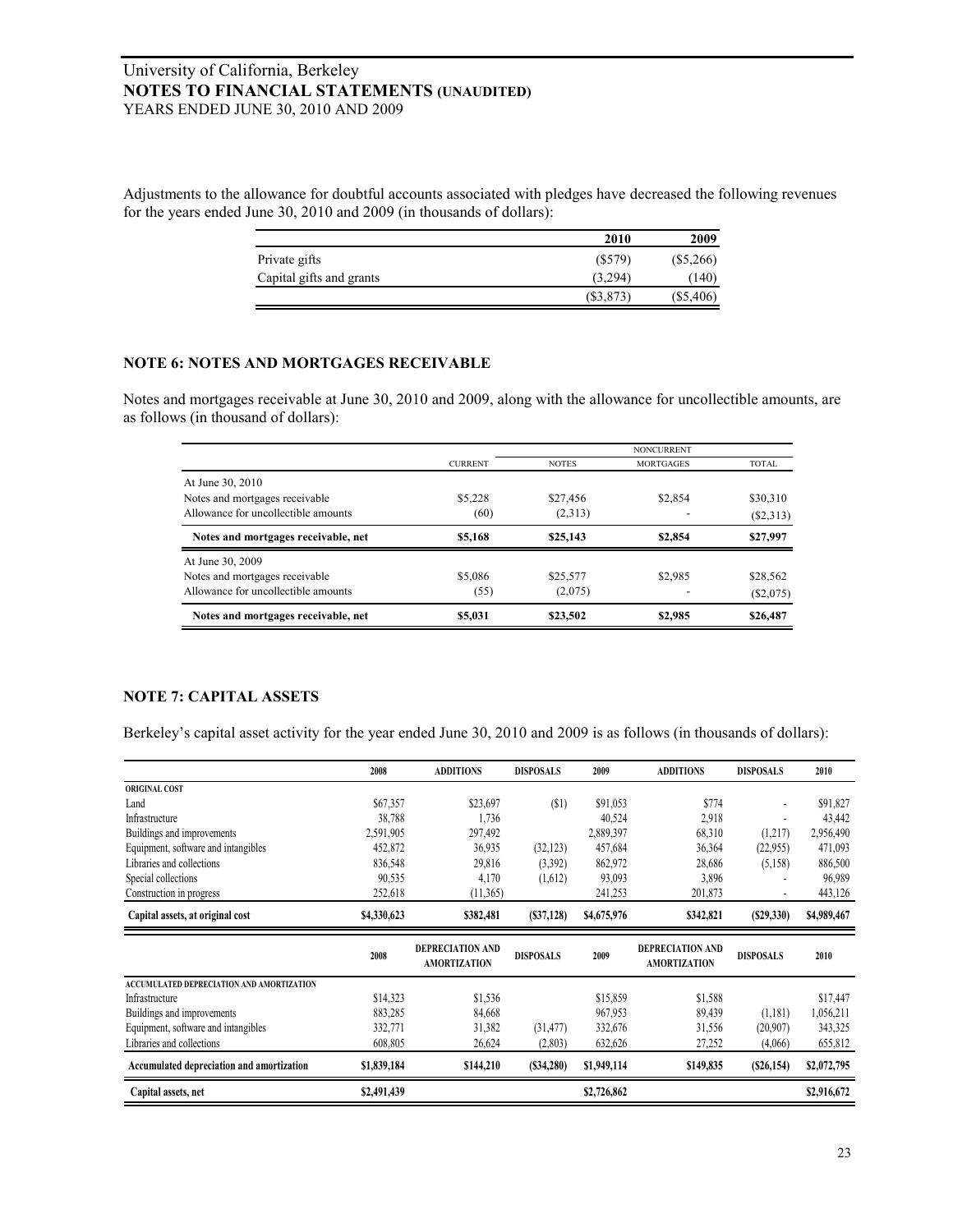#### **NOTE 8: DEBT**

UC finances Berkeley's construction, renovation and acquisition of facilities and equipment through the issuance of debt obligations. Commercial paper and bank loans provide for interim financing. Long-term financing includes revenue bonds, capital lease obligations and other borrowings. Most long-term indebtedness for Berkeley's housing and food service operations is carried by UC rather than by Berkeley. Long-term indebtedness for Berkeley's parking operations, the Recreational Sports Facility, deferred maintenance and various other facilities is also carried by UC. Berkeley is assessed the required debt service related to its proportionate share of the systemwide debt by UC.

|                                           | <b>INTEREST RATES</b> | <b>MATURITY YEARS</b> | 2010    | 2009         |
|-------------------------------------------|-----------------------|-----------------------|---------|--------------|
| <b>LONG-TERM FINANCING:</b>               |                       |                       |         |              |
| Capital lease obligations                 | 2.84-5.49%            | 2011-2035             | 133.515 | 83,880<br>S. |
| Mortgages and other borrowings            |                       |                       |         | 11,571       |
| Total outstanding debt                    |                       |                       | 133,515 | 95,451       |
| Less: Current portion of outstanding debt |                       |                       | (3,652) | (13,750)     |

Interest expense associated with financing projects during construction, net of any investment income earned on taxexempt bond proceeds during construction, is capitalized. Total interest expense during the years ended June 30, 2010 and 2009 was \$14.9 million and \$5.9 million, respectively. Interest expense, net of investment income, totaling \$11.3 million and \$4.2 million was capitalized during the years ended June 30, 2010 and 2009, respectively. The remaining \$3.6 million in 2010 and \$1.7 million in 2009 is reported as interest expense in the statement of revenues, expenses and changes in net assets.

## **Outstanding Debt Activity**

The activity with respect to Berkeley's current and noncurrent debt for the years ended June 30, 2010 and 2009 is as follows (in thousands of dollars):

|                                     | <b>CAPITAL LEASE</b><br><b>OBLIGATIONS</b> | <b>OTHER</b><br><b>BORROWINGS</b> | TOTAL     |
|-------------------------------------|--------------------------------------------|-----------------------------------|-----------|
| Year ended June 30, 2010            |                                            |                                   |           |
| Current portion at June 2009        | \$2,179                                    | \$11,571                          | \$13,750  |
| Reclassification from noncurrent    | 3,827                                      |                                   | 3,827     |
| Principal payments                  | (2,354)                                    | (11, 571)                         | (13, 925) |
| Current portion at June 30, 2010    | \$3,652                                    | S                                 | \$3,652   |
| Noncurrent portion at June 30, 2009 | \$81,701                                   | \$                                | \$81,701  |
| New obligations                     | 51,989                                     |                                   | 51,989    |
| Reclassification to current         | (3,827)                                    |                                   | (3,827)   |
| Noncurrent portion at June 30, 2010 | \$129,863                                  | S                                 | \$129,863 |
| Year ended June 30, 2009            |                                            |                                   |           |
| Current portion at June 2008        | \$2,645                                    | \$155                             | \$2,800   |
| Reclassification from noncurrent    | 2,400                                      | 11,571                            | 13,971    |
| Principal payments                  | (2,866)                                    | (155)                             | (3,021)   |
| Current portion at June 30, 2009    | \$2,179                                    | \$11,571                          | \$13,750  |
| Noncurrent portion at June 30, 2008 | \$82,422                                   | \$11,571                          | \$93,993  |
| New obligations                     | 1,679                                      |                                   | 1,679     |
| Reclassification to current         | (2,400)                                    | (11, 571)                         | (13, 971) |
| Noncurrent portion at June 30, 2009 | \$81,701                                   | S                                 | \$81,701  |
|                                     |                                            |                                   |           |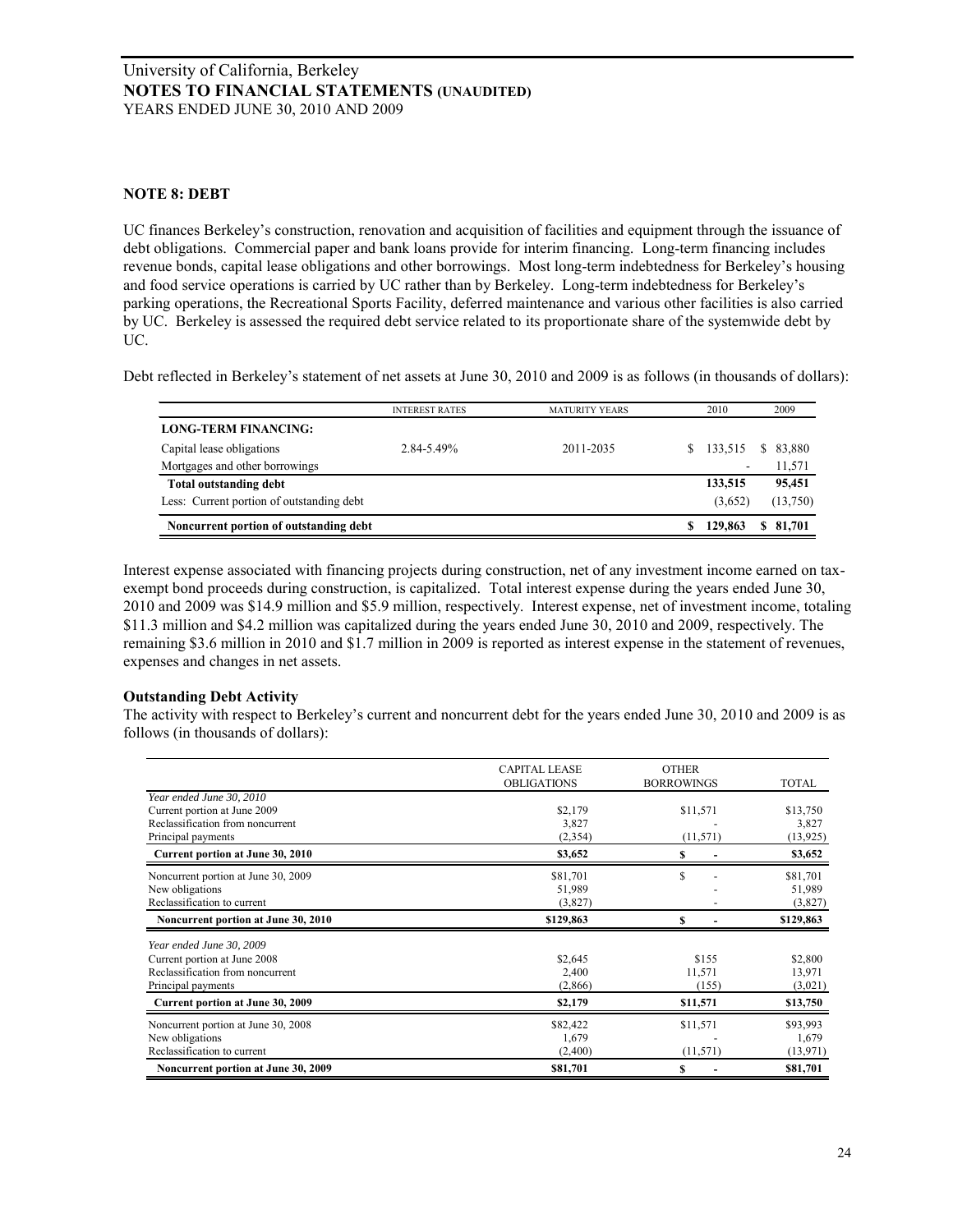#### **Capital Leases**

UC has entered into lease-purchase agreements with the state of California that are recorded as capital leases. The state sells lease revenue bonds to finance construction of certain state-owned buildings to be used by UC. During the construction phase, UC acts as agent for the state. Bond proceeds remain on deposit with the state, as trustee, until UC is reimbursed as the project is constructed.

Upon completion, the buildings and equipment are leased to UC under terms and amounts that are sufficient to satisfy the state's lease revenue bond requirements with the understanding that the state will provide financing appropriations to UC to satisfy the annual lease requirements. At the conclusion of the lease term, ownership transfers to UC.

Most of the capital lease obligations associated with the lease-purchase agreements with the state are carried by UC, and Berkeley is assessed for its share of the related debt service. However, capital lease obligations associated only with Berkeley are recorded by Berkeley. The capital lease obligations associated with the lease-purchase agreements with the State that are carried by Berkeley and reported in Berkeley's statement of net assets were \$130.4 million at June 30, 2010, and \$79.9 million at June 30, 2009.

The state of California financing appropriation to Berkeley under the terms of the lease-purchase agreements, recorded as nonoperating revenue, for the years ended June 30, 2010 and 2009 was \$12.3 million and \$17.9 million, respectively. The principal and interest debt service payments reported in Berkeley's financial statements as transfers to UC for the years ended June 30, 2010 and 2009 were as follows (in thousands of dollars):

|                                                   | 2010             | 2009              |
|---------------------------------------------------|------------------|-------------------|
| Capital lease principal<br>Capital lease interest | \$8,159<br>5,905 | \$10,478<br>7.910 |
| Total                                             | \$14,064         | \$18,388          |

Capital leases entered into with other lessors, typically for equipment, totaled \$3.2 million and \$4.0 million for the years ended June 30, 2010 and 2009, respectively.

#### **Other Borrowings**

Other borrowings consist of a bank loan associated with the acquisition of land or buildings. The balance outstanding of \$11.6 million at June 30, 2009 was paid off at June 30, 2010. The interest rate associated with the bank loan was 8.8 percent, and the interest payments totaled \$0.6 million and \$1.0 million for 2010 and 2009, respectively.

#### **Future Debt Service**

Future debt service payments for each of the five fiscal years subsequent to June 30, 2010 are as follows (in thousands of dollars):

| <b>Year Ending June 30</b>           | <b>CAPITAL LEASES</b> | <b>PRINCIPAL</b> | <b>INTEREST</b> |
|--------------------------------------|-----------------------|------------------|-----------------|
| 2011                                 | \$1,610               | \$1,517          | \$93            |
| 2012                                 | 999                   | 953              | 46              |
| 2013                                 | 329                   | 309              | 20              |
| 2014                                 | 239                   | 228              | 11              |
| 2015                                 | 155                   | 152              | 3               |
| <b>Total future debt service</b>     | 3,332                 | \$3,159          | \$173           |
| Less: Interest component of          |                       |                  |                 |
| future payments                      | (173)                 |                  |                 |
| Principal portion of future payments | \$3,159               |                  |                 |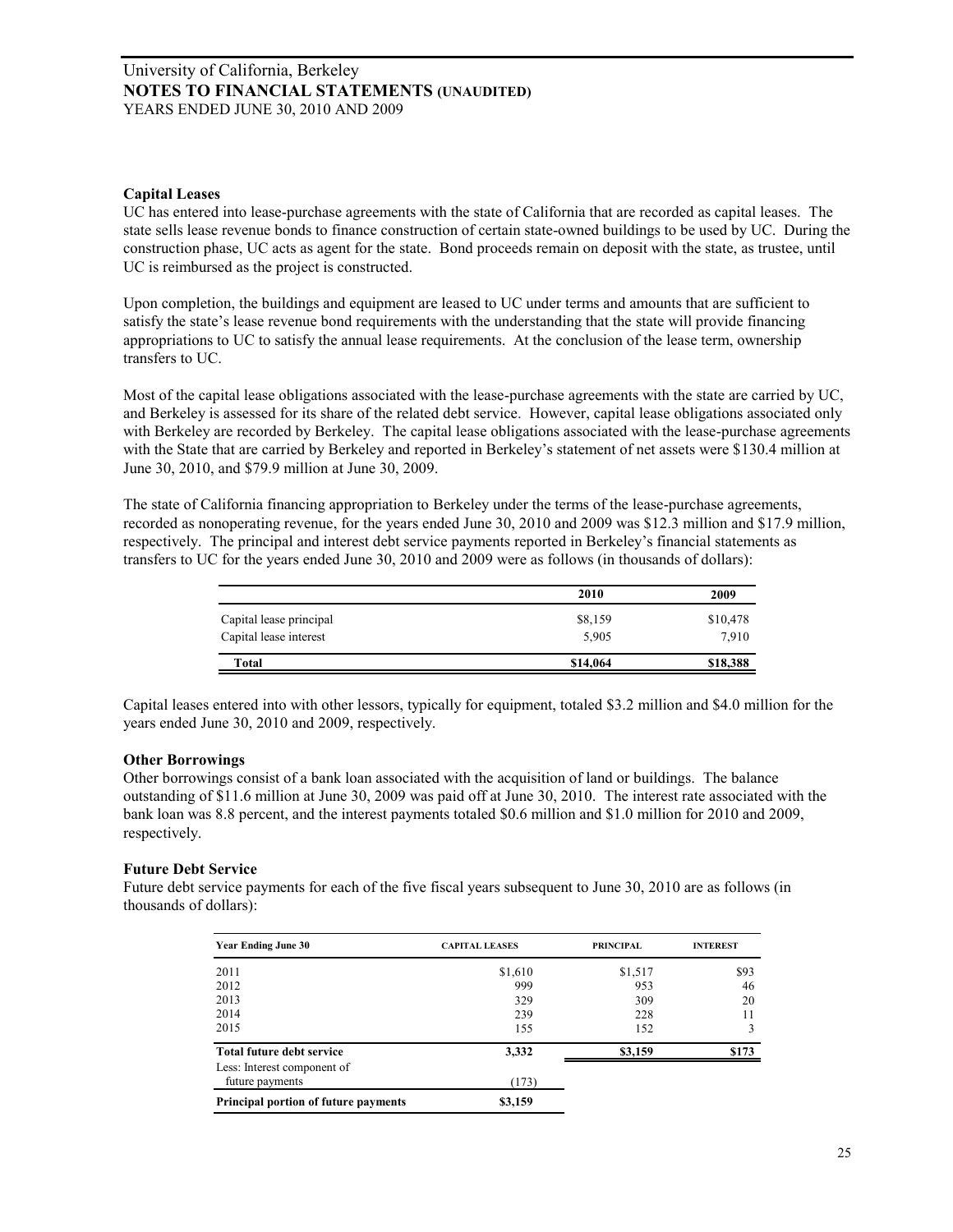#### **NOTE 9: OTHER LIABILITIES**

Other current liabilities of \$72.4 million and \$62.0 million and noncurrent liabilities of \$19.8 million and \$20.1 million at June 30, 2010 and 2009, respectively, consisted of compensated absences, deposits, pollution remediation and other accrued liabilities.

Pollution remediation liabilities generally involve groundwater, soil and sediment contamination at certain sites where state and other regulatory agencies have indicated UC is among the responsible parties. The liabilities are revalued annually and may increase or decrease the cost or recovery from third parties, if any, as a result of additional information that refines the estimates, or from payments made from revenue sources that support the activity. There were no expected recoveries at June 30, 2010 and 2009 reducing the pollution remediation liability. Berkeley records in its accounts pollution remediation liabilities associated with capital assets recorded in its accounts.

Berkeley participates in UC's self-insurance programs for medical malpractice, workers' compensation, employee health care and general liability claims. These risks are subject to various claim and aggregate limits, with excess liability coverage provided by an independent insurer. Liabilities are recorded by UC when it is probable a loss has occurred and the amount of the loss can be reasonably estimated. These losses include an estimate for claims that have been incurred, but not reported. The estimated liabilities are based upon an independent actuarial determination of the anticipated future payments. Berkeley is assessed for its share of the required insurance expense. Insurance expense of \$8.0 million and \$7.9 million was included in other operating expenses for the years ended June 30, 2010 and 2009, respectively.

## **NOTE 10: TRANSFERS FROM UC**

Transfers from UC include transfers arising out of binding legal agreements related to the financing of capital projects and transfers made at the discretion of management to serve a variety of objectives, such as distribution of certain campus revenues to Office of the President, additions to funds functioning as endowment, and funding of specific designated operating activities.

|                                 | 2010      | 2009      |
|---------------------------------|-----------|-----------|
| Capital projects funding        | 214,143   | 245,380   |
| Debt service funding            | 5,869     | 663       |
| Repayment of principal          | (26, 274) | (27, 448) |
| Payment of interest             | (45,718)  | (35,965)  |
| Transfers of net capital assets | (1,266)   | 1,726     |
| Indirect cost recovery, net     | (30,016)  | (26,955)  |
| Educational fee                 | 8.782     | (2,945)   |
| Funds functioning as endowments | (39, 456) | (10,616)  |
| Endowment cost recovery fees    | 6,823     | 6,682     |
| Other operating funding         | 19,727    | 13,289    |
| Total                           | 112,614   | 163,811   |

Transfers of funds from (to) UC for the years ended June 30, 2010 and 2009 are as follows (in thousands dollars):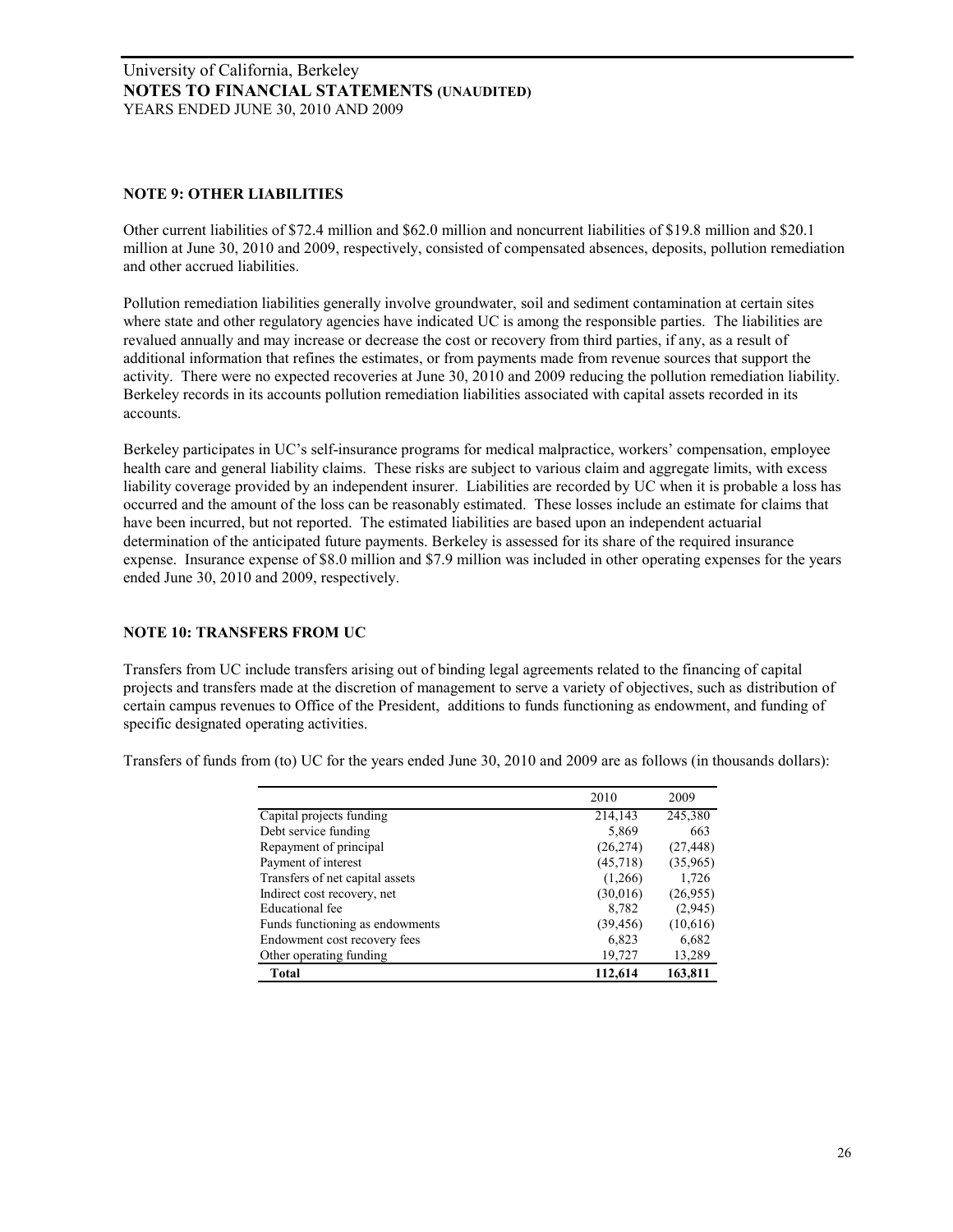#### **NOTE 11: ENDOWMENTS AND FOUNDATION GIFTS**

Endowments are administered either by UC or by the campus foundation. The book value and market value for endowments for the years ended June 30, 2010 and 2009 are as follows (in thousands dollars):

|                        |                   | 2010                |                   | 2009                |  |
|------------------------|-------------------|---------------------|-------------------|---------------------|--|
|                        | <b>BOOK VALUE</b> | <b>MARKET VALUE</b> | <b>BOOK VALUE</b> | <b>MARKET VALUE</b> |  |
| Endowment - regental   | \$614,979         | \$1,670,211         | \$574,664         | \$1,528,841         |  |
| Endowment - foundation | 774.476           | 895.456             | 698.031           | 785,758             |  |
| Total                  | \$1,389,455       | \$2,565,667         | \$1,272,695       | \$2,314,599         |  |

#### **The Regents' Endowments**

The endowments held by UC are administered on a systemwide basis, and related investments are not reflected on Berkeley's separate financial statements. The portion of investment returns earned on endowments held by UC and distributed each year to support current operations is based on a rate (stated in dollar per share) that is approved by The Regents. The total distribution from endowments held by UC was \$78.0 million and \$75.4 million for the years ended June 30, 2010 and 2009, respectively.

#### **Campus Foundation**

Under University policies approved by The Regents, each individual campus may establish a separate foundation to provide valuable assistance in fundraising, public outreach and other support for the mission of the campus and the University. Although independent boards govern The Berkeley Foundation, its assets are dedicated for the benefit of the Berkeley campus. During the years ended June 30, 2010 and 2009, gifts of \$84.6 million (\$35.3 million from endowment investments and \$49.3 million from current funds) and \$78.9 million (\$31.8 million from endowment investments and \$47.1 million from current funds), respectively, were transferred to Berkeley from the Foundation.

## **NOTE 12: RETIREE HEALTH PLANS**

UC administers single-employer health plans to provide health and welfare benefits, primarily medical, dental and vision benefits, to eligible retirees of the University of California and its affiliates. The Regents has the authority to establish and amend the benefit plans.

The contribution requirements of the eligible retirees and the participating UC locations, such as Berkeley, are established and may be amended by UC. Membership in the UCRP is required to become eligible for retiree health benefits. Contributions toward benefits are shared with the retiree. UC determines the employer's contribution. Retirees are required to pay the difference between the employer's contribution and the full cost of the health insurance. Retirees employed by the campus prior to 1990 are eligible for the maximum employer contribution if they retire before age 55 and have at least 10 years of service, or if they retire at age 55 or later and have at least 5 years of service. Retirees employed by the campus after 1989 and not rehired after that date are subject to graduated eligibility provisions that generally require 10 years of service before becoming eligible for 50 percent of the maximum employer contribution, increasing to 100 percent after 20 years of service.

Participating UC locations, such as the campus, are required to contribute at a rate assessed each year by the UCRHBT. The contribution requirements are based upon projected pay-as-you-go financing requirements. The assessment rates were \$3.12 and \$3.09 per \$100 of UCRP covered payroll resulting in campus contributions of \$21.9 million and \$22.9 million for the years ended June 30, 2010 and 2009, respectively.

The actuarial value of UCRHBT assets and the actuarial accrued liability associated with UC's campuses and medical centers using the entry age normal cost method as of July 1, 2009, the date of the latest actuarial valuation, were \$76.9 million and \$14.5 billion, respectively. The net assets held in trust for pension benefits on the UCRHBT's Statement of Plan Fiduciary Net assets were \$69.4 million at June 30, 2010. For the years ended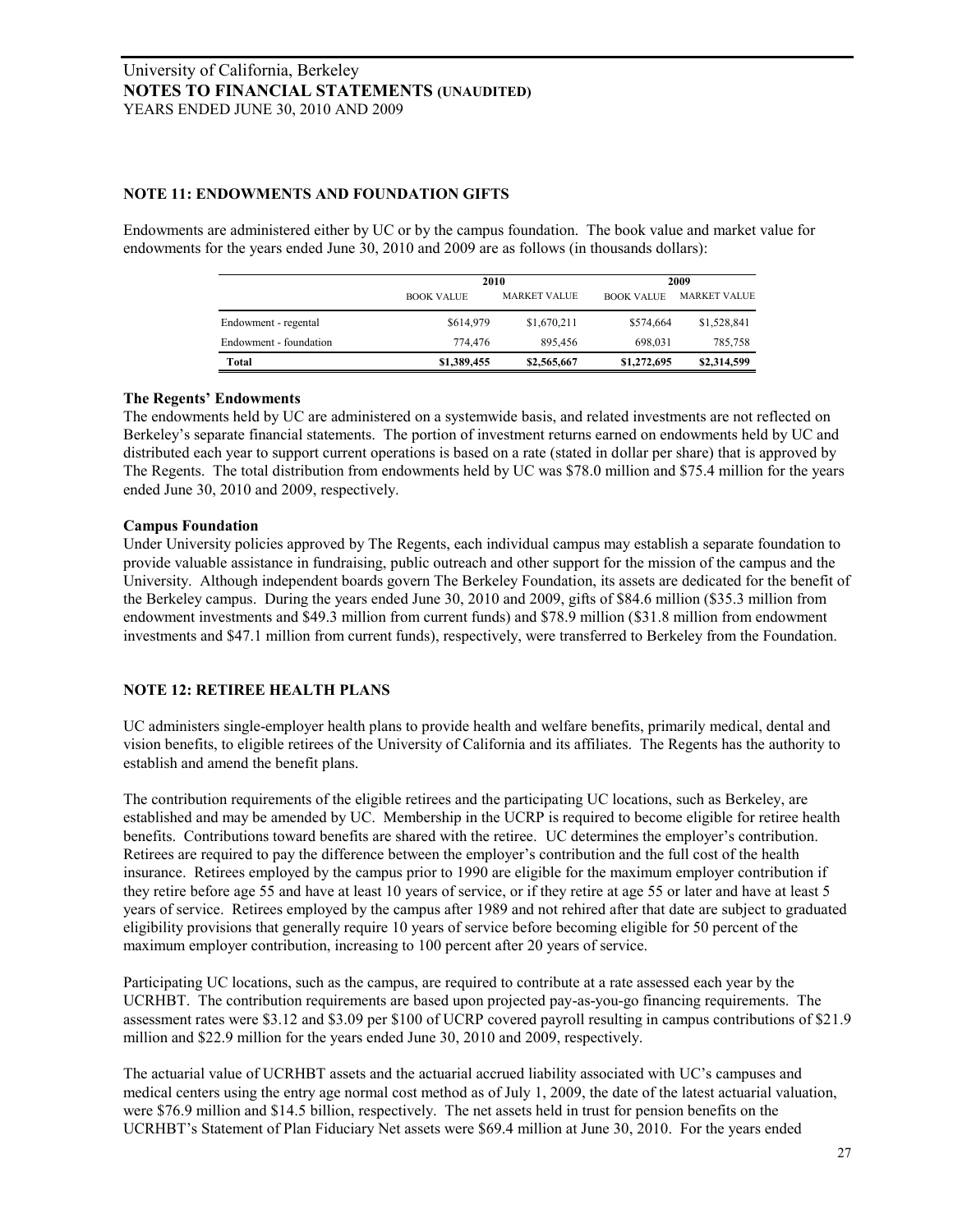June 30, 2010 and 2009, combined contributions from UC campuses and medical centers were \$283.5 million and \$278.5 million, respectively, including an implicit subsidy of \$49.5 million and \$44.1 million, respectively. UC's annual retiree health benefit expense for its campuses and medical centers was \$1.6 billion and \$1.5 billion for the years ended June 30, 2010 and 2009, respectively. As a result of contributions that were less than the retiree health benefit expense, UC's obligation for retiree health benefits attributable to its campuses and medical centers totaling \$3.7 billion at June 30, 2010 increased by \$1.4 billion and \$1.2 billion for the years ended June 30, 2010 and 2009, respectively.

Information related to plan assets and liabilities as they relate to individual campuses and medical centers is not readily available. Additional information on the retiree health plans can be obtained from the 2009–2010 annual reports of the University of California and the University of California Health and Welfare Program.

## **NOTE 13: RETIREMENT PLANS**

Substantially all full-time employees of Berkeley participate in the University of California Retirement System (UCRS) that is administered by UC. The UCRS consists of The University of California Retirement Plan (UCRP), a single employer defined benefit plan, and the University of California Retirement Savings Program (UCRSP) that includes four defined contribution plans with several investment portfolios generally funded with employee nonelective and elective contributions. The Regents has the authority to establish and amend the benefit plans.

The UCRP provides lifetime retirement income, disability protection, and survivor benefits to eligible employees. Benefits are based on average highest three years compensation, age, and years of service and are subject to limited cost-of-living increases.

Contributions to the UCRP may be made by the campus and the employees. The rates for contributions as a percentage of payroll are determined annually pursuant to The Regents' funding policy and based upon recommendations of the consulting actuary. The Regents determine the portion of the total contribution to be made by the campus and by the employees. Employee contributions by represented employees are subject to collective bargaining agreements. As a result of the funded status of the UCRP, during the year ended June 30, 2009, there were no required campus or employee contributions other than for service credit buybacks.

The actuarial value of UCRP assets and the actuarial accrued liability associated with UC's campuses and medical centers using the entry age normal cost method as of July 1, 2009, the date of the latest actuarial valuation, were \$34.8 billion and \$36.8 billion, respectively, resulting in a funded ratio of 94.8 percent. The net assets held in trust for pension benefits attributable to the campuses and medical centers included in the UCRP Statement of Plan's Fiduciary Net assets were \$34.6 billion and \$32.3 billion at June 30, 2010 and June 30, 2009, respectively.

For the years ended June 30, 2010 and 2009, UC campuses and medical centers contributed a combined \$64.8 million and \$0.4 million, respectively. UC's annual UCRP benefits expense for its campuses and medical centers was \$1.6 billion for the year ended June 30, 2010. As a result of contributions that were less than the UCRP benefits expense, UC's obligation for UCRP benefits attributable to its campuses and medical centers increased by \$1.5 billion for the year ended June 30, 2010.

The UCRSP plans (DC Plan, Supplemental DC Plan, 403(b) Plan and 457(b) Plan) provide savings incentives and additional retirement security for all eligible employees. The DC Plan accepts both pre-tax and after-tax employee contributions. The Supplemental DC Plan accepts employer contributions on behalf of certain qualifying employees. The 403(b) and 457(b) plans accept pre-tax employee contributions and the campus may also make contributions on behalf of certain members of management. Benefits from the plans are based on participants' mandatory and voluntary contributions, plus earnings, and are immediately vested.